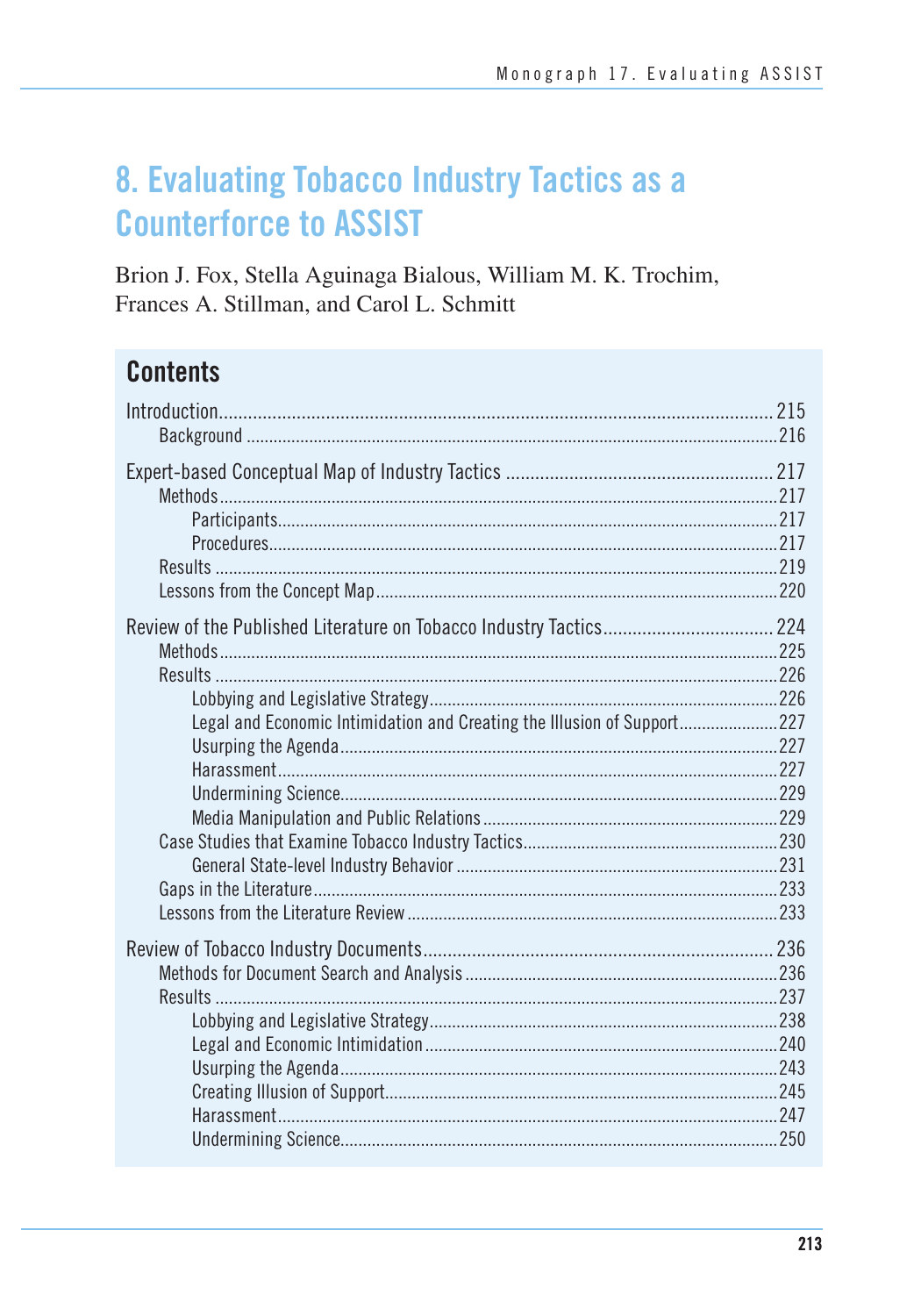| 251 |
|-----|
|     |
|     |
|     |
| 255 |
| 256 |
|     |

## **Tables and Figures**

| Table 8.1. Clusters and Statements in Descending Order, by Average Importance Rating221 |      |
|-----------------------------------------------------------------------------------------|------|
| Figure 8.1. Point-cluster Map Showing the Multidimensional Scaling Arrangement          |      |
|                                                                                         |      |
| Figure 8.2. Concept Map Showing Clusters and Relative Importance Ratings224             |      |
|                                                                                         |      |
|                                                                                         | 226  |
| Table 8.3. Legal and Economic Intimidation and Creating the Illusion of Support         | .228 |
|                                                                                         | .228 |
|                                                                                         | ??8  |
|                                                                                         | .230 |
|                                                                                         |      |
|                                                                                         |      |
|                                                                                         |      |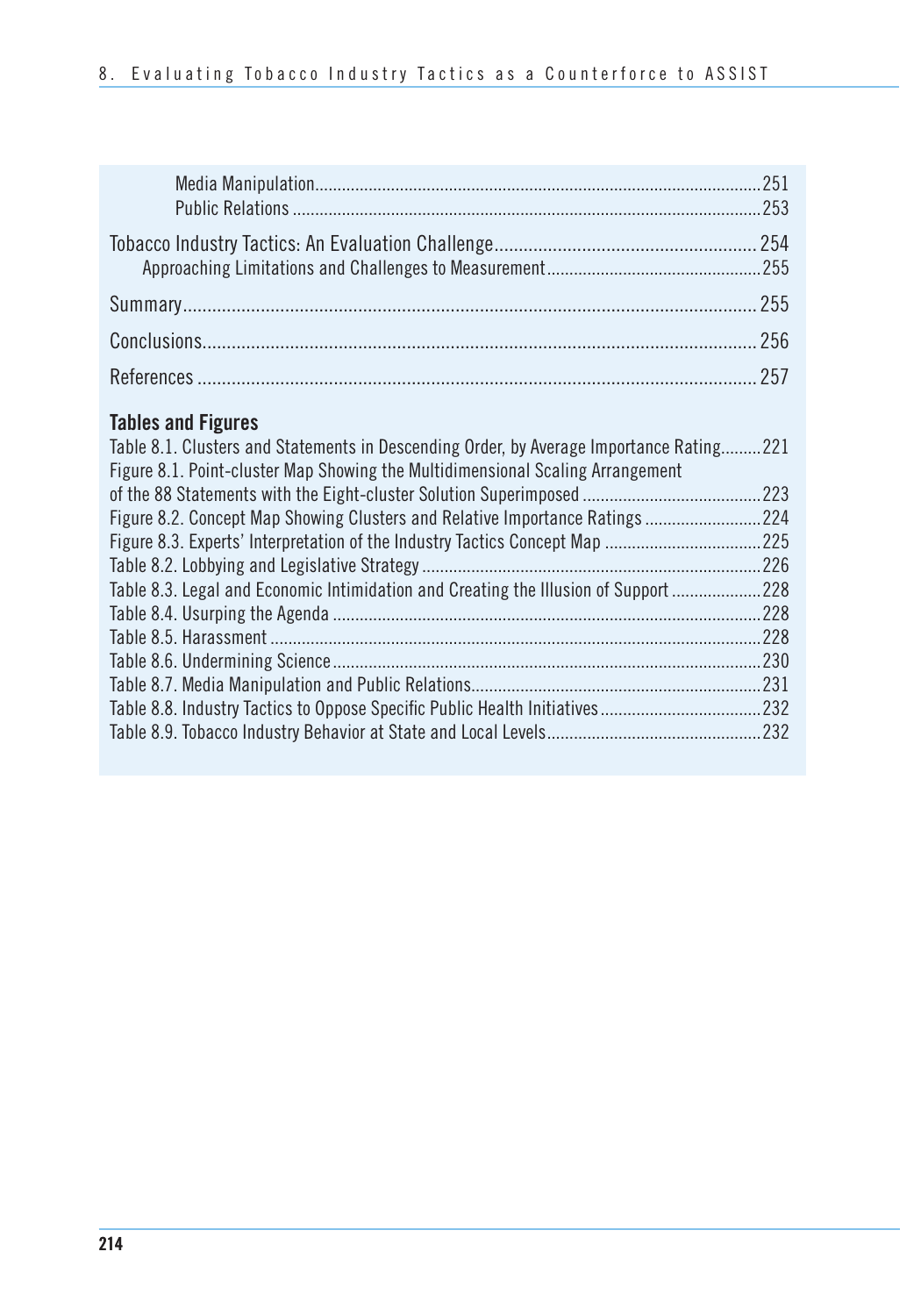## **8. Evaluating Tobacco Industry Tactics as a Counterforce to ASSIST**

*Tobacco use prevention and control faces a challenge common to several public health issues: the existence of a profit-making industry that actively works to counter its efforts. Consequently, one of the original goals of the evaluation of the American Stop Smoking Intervention Study (ASSIST) was to define an index of protobacco activity as part of its analytic database. Formal efforts toward this goal included a concept-mapping process among key stakeholders, a review of the published literature on tobacco industry tactics, and a review of tobacco industry documents. The concept mapping process yielded eight categories of tobacco industry tactics used to counter tobacco control: lobbying and legislative strategies, legal and economic intimidation, creating the illusion of support, usurping the agenda, harassment, undermining science, media manipulation, and public relations. A review of the published literature and of the tobacco industry documents provided evidence of these tactics.* 

 *Significant issues remain for identifying data sources to measure these activities and designing systematic methods to collect data. A quantifiable index of protobacco activity was not completed for the ASSIST evaluation, but progress*  was made toward developing such an index. While the ASSIST concept-mapping  *exercise yielded potential categories and weighting data for future metrics efforts and correlated well with the core areas identified above, the development of dynamic quantitative measures of protobacco efforts remains a goal for future tobacco control assessment efforts.* 

## **Introduction**

In the ASSIST evaluation, the Strength of Tobacco Control index (chapter 2) was developed to represent the public health effort. The original evaluation model also called n the ASSIST evaluation, the Strength of Tobacco Control index (chapter 2) was defor an index to represent tobacco industry<sup>\*</sup> efforts, a countervailing force to state tobacco control efforts.<sup>1</sup> White and Bero (Monograph 16, chapter 8) provide in-depth documentation that the tobacco industry did work to counter ASSIST, perceived ASSIST as a significant threat, made and executed plans to counter it, and even evaluated their own efforts. Unfortunately, this analysis could not be used as the basis for a measure of tobacco industry efforts because its purpose was limited to a description of tobacco

The term *tobacco industry* in this chapter refers to a group of private corporations in the business of selling tobacco products and to their affiliates, who share an incentive to promote the overall use of tobacco. It is not necessarily intended to imply that these companies are working in concert, or that any particular company engages in the use of any particular tactic, or that the tactics represent illegal behavior.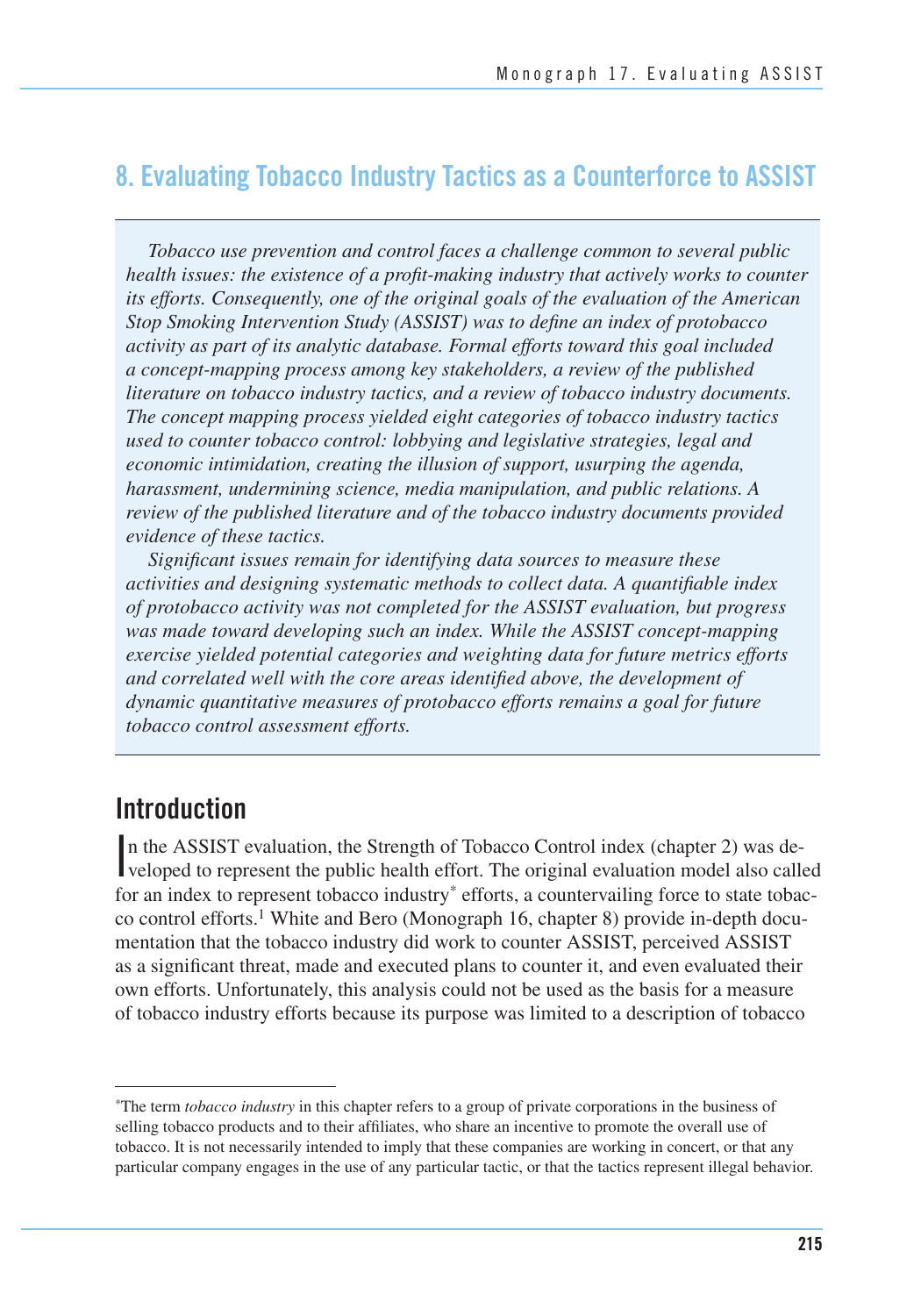industry responses to ASSIST and it was performed after the ASSIST evaluation had been completed.

The goal of the analyses described in this chapter was to create the tobacco industry counterforce measure described in the ASSIST evaluation conceptual model, $<sup>1</sup>$  a counterforce that "had a</sup> dampening effect on the program" (see Monograph 16, chapter 8, page 371). The approach to creating this measure was a "top down" one. That is, a concept mapping study was used to create categories of tobacco industry efforts a priori. Subsequently, these categories were investigated to assess whether they could encompass the extant literature and the tobacco industry documents available during the time in which the search was conducted (1999–2000) and, additionally, whether these sources could become a source of data for the measure of protobacco forces metric described by Stillman and colleagues.<sup>1</sup> Challenges to creating and measuring this index were not surmounted during the period of the ASSIST evaluation, and the evaluation was not able to account for the tobacco industry's countervailing efforts. However, the work described here will serve as a foundation for those who continue to work on developing a valid and reliable measure of tobacco industry tactics.

## **Background**

 At the time of the ASSIST evaluation, it was unknown whether the publicly available tobacco industry documents provided a comprehensive and representa- tive sample of all the actions the industry took to counter tobacco control efforts. Therefore, other sources of information

 were looked for to use as a conceptual framework of tobacco industry tactics. A review of the literature yielded two reviews of the tobacco industry's national and international tactics. Both reviews organize individual tobacco industry ef- forts against tobacco control into larger categories of tactics. Sweda and Daynard<sup>2</sup> analyzed how the size, concentration, and wealth of the tobacco industry allowed it to use numerous strategies to interfere with public health. The strategies Sweda and Daynard identify were influencing legislative bodies through political con- tributions, threatening lawsuits against whistle-blowing media, using front groups, reframing the public debate from the health issue to economic and personal freedoms issues, and attempting to con-fuse the scientific record.

Saloojee and Dagli<sup>3</sup> describe various methods used by the tobacco industry to counter tobacco control efforts and discuss these tactics within the context of the ongoing globalization of tobacco use. Saloojee and Dagli identify nine focal points of the industry's efforts: engineer- ing consent, mobilizing corporate re- sources, manufacturing doubt, protecting corporate rights, gathering intelligence, controlling the agenda, peddling influ- ence, promoting voluntary codes and pre- emptive legislation, and opening markets through trade sanctions and corruption.

These two reviews were useful for understanding the scope of the tobacco industry tactics and validating the underlying principle that protobacco forces exist to disrupt public health programming. Neither review, however, was conducted with an eye toward creating a comprehensive and measurable metric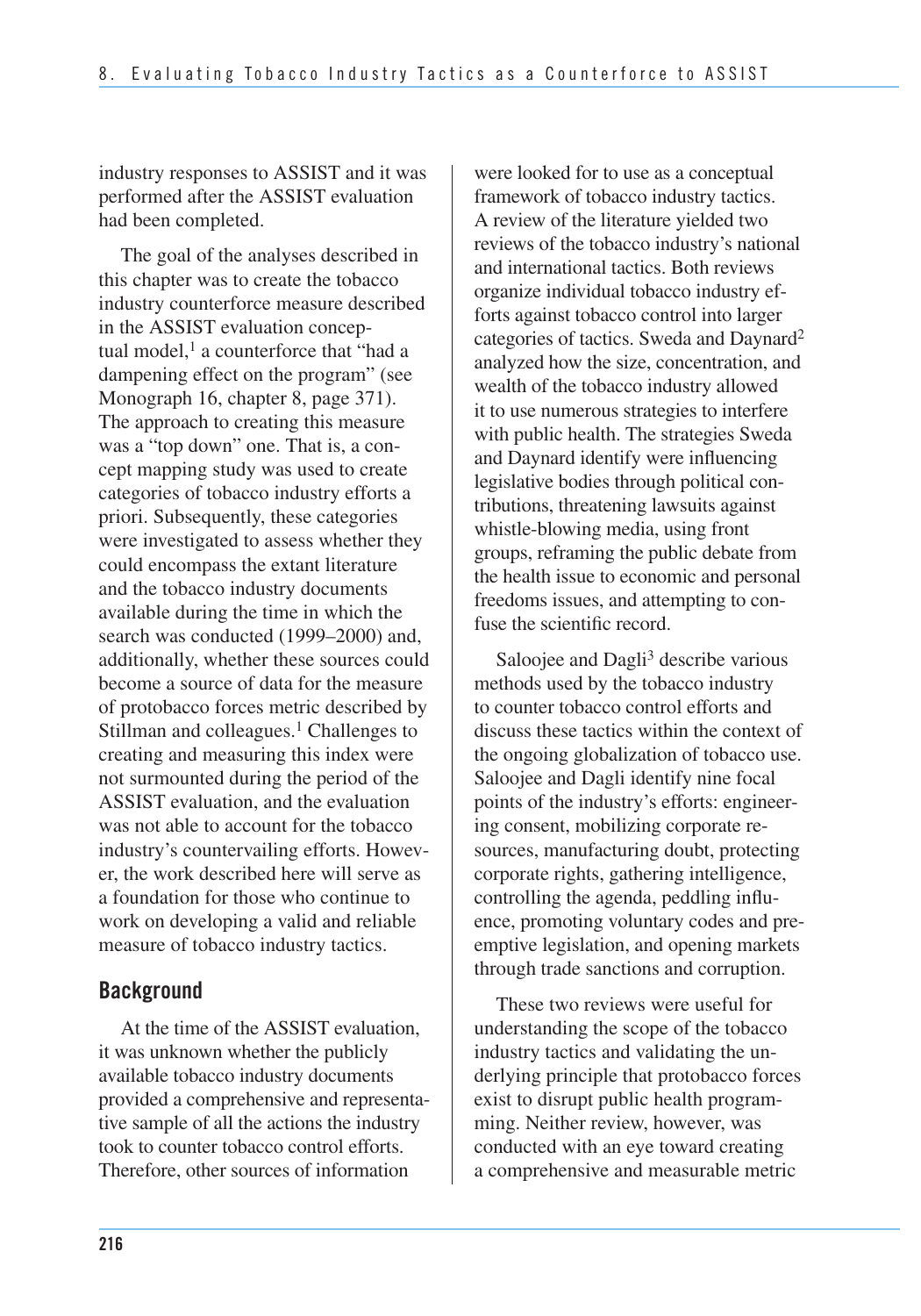of industry activity. In addition, on the basis of the tobacco industry documents available at that time, it was impossible to determine how well those tobacco industry efforts represented all that was occurring. Therefore, the experiential knowledge of tobacco control professionals was used to guide development of an index variable for industry tactics.

## **Expert-based Conceptual Map of Industry Tactics**

The first method used to identify to<br>bacco control counterefforts was bacco control counterefforts was concept mapping. This mapping project involved a Web-based collaboration that engaged tobacco control experts from across the country; they provided input on the various tobacco industry tactics. Participant input was analyzed with a sequence of multivariate statisti- cal analyses, and the resulting output, including a variety of conceptual maps, was interpreted by a group of experts. This section describes the methods used to develop the conceptual framework and presents the basic results.

## **Methods**

Concept mapping was used to develop the conceptual model of tobacco industry tactics. Concept mapping is a participatory mixed-methods approach that integrates group process activities with several multivariate statistical analyses to yield both a statistical and a visual representation of a conceptual domain. Concept mapping was first described by Trochim and Linton.<sup>4</sup> Trochim<sup>5</sup> presents a wide range of example projects.

## *Participants*

 Participants in the concept mapping process were those who fulfilled the following criteria: had encounters with tobacco industry resistance to tobacco control programming; had an under- standing of tobacco industry challenges to tobacco control; or had published research on tobacco industry documents or behavior. A panel of 34 tobacco con- trol experts was selected to participate. Tobacco industry representatives were not included because their participation could be deemed contrary to the inter- ests of the tobacco companies, making it difficult to confirm the reliability of their responses.

## *Procedures*

The procedure for concept mapping is described in detail by Trochim.6 The concept-mapping process took place from July 2000 through September 2000. All data were collected from the participants over the World Wide Web. There were four distinct phases in the process: brainstorming, sorting and rating, data analyses and generation of the maps, and expert panel interpretation of the maps.

**Brainstorming.** Each of the 34 experts logged on to a private Web page at least once during a 4-week period and responded to the following prompt: "One specific activity/tactic the tobacco industry uses to oppose tobacco control is . . . " Each participant could make as many response statements to the prompt as warranted. The statements were compiled in a list as entered, sequentially. The process generated a total of 226 statements from the 34 participants.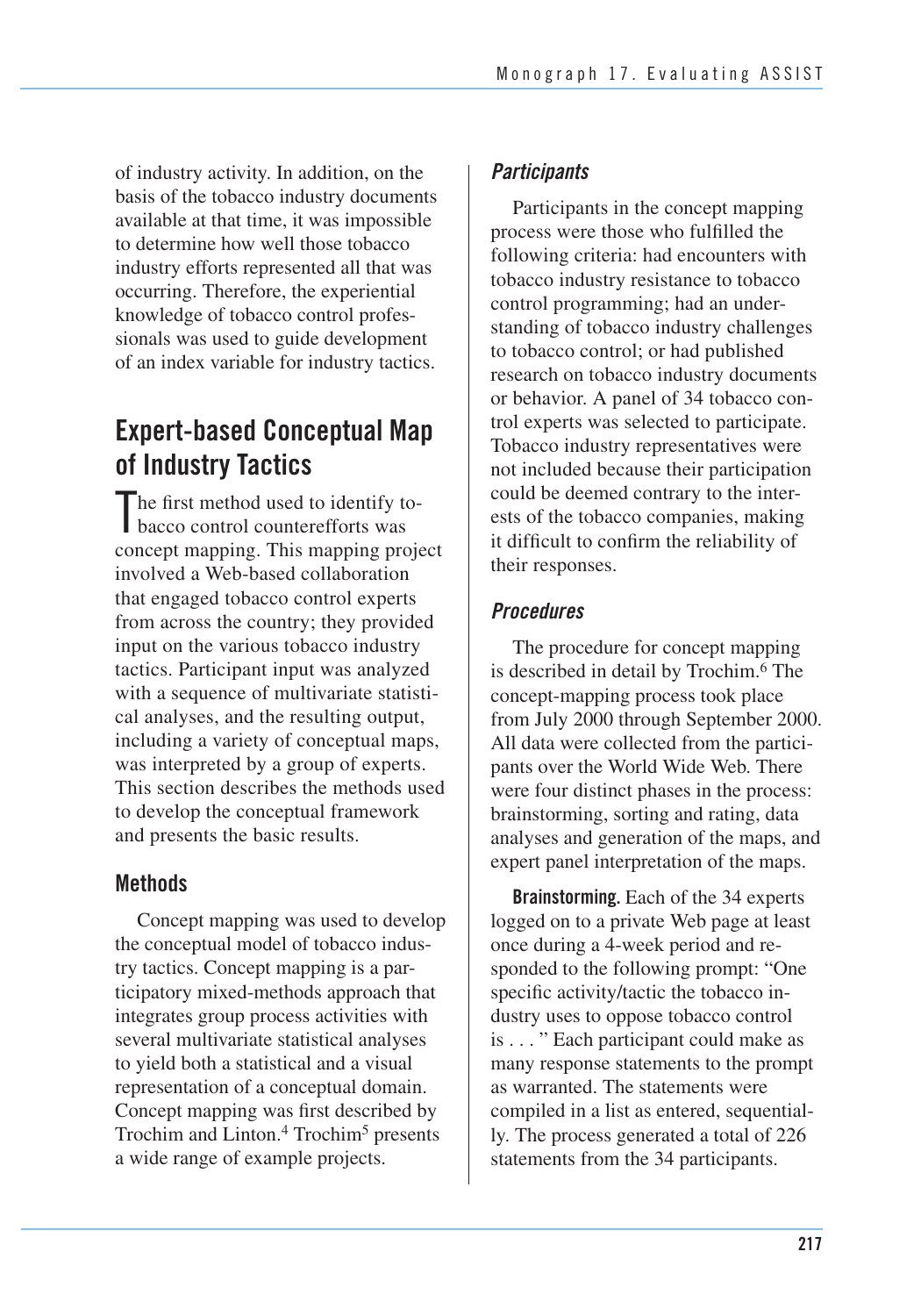**Sorting and Rating.** In preparation for the sorting and rating task, similar statements were consolidated into a single representative statement. The objective was to have a final set of mutually exclusive statements, with only one main idea in each, and with no loss of content from the original list. The 226 statements were edited into a final set of 88 statements.

 Participants were asked to log on to another Web page for the sorting and rat- ing tasks. Twenty-two of the 34 experts participated in this phase. Each participant conducted an unstructured pile sorting of the statements by grouping the brain- stormed statements into piles in a way that made sense to him or her.<sup>7–9</sup> Three restric tions were applied to this sorting task:

- 1. No statement could be its own pile (each pile had to contain at least two statements).
- 2. There could not be a pile consisting of all the statements.
- 3. There could be no pile called "miscellaneous" containing unrelated statements.

Each participant was asked to provide a brief label that summarized the contents of each pile. Each participant was asked to rate the 88 statements according to the following instructions:

Rate each statement on a 1-to-5 scale for its relative importance in undermining tobacco control efforts. Use a 1 if the statement is relatively unimportant (compared to the rest of the statements) in undermining tobacco control efforts; use a 5 if it is extremely important. Although every statement probably has some

importance (or it wouldn't have been brainstormed), try to spread out your ratings and use each of the 5 rating values at least several times.

**Data Analyses and Generation of the**  Maps. The analysis<sup>\*</sup> began with construction of a binary square symmetric matrix of similarities for each sort. For any two statements, a 1 was assigned to the corresponding cell if the participant placed them in the same pile; otherwise, a 0 was entered.8 A total similarity matrix was obtained by summing across the separate sort matrices. Thus, any cell in this total matrix could have integer values between 0 and 22 (the number of people who sorted the statements), where the value indicates the number of people who placed the pair in the same pile. In addition, in this analysis the final matrix was filtered by changing any matrix values of 1 to a 0. In effect, this means that, for the two statements to be considered at all similar, at least two participants had to have placed the two statements together. This filtering helps minimize the effects of any sorting errors or spuriousness in sorting on the final results.

The total similarity matrix was analyzed with nonmetric multidimensional scaling (MDS) analysis<sup>10</sup> with a twodimensional solution. The solution was limited to two dimensions primarily for ease of use considerations<sup>11</sup> and because it was used as the basis for cluster analysis.

The x,y MDS configuration was the input for the agglomerative hierarchical cluster analysis using Ward's algorithm

All analyses were made with The Concept System© software, version 1.75 (www.conceptsystems.com).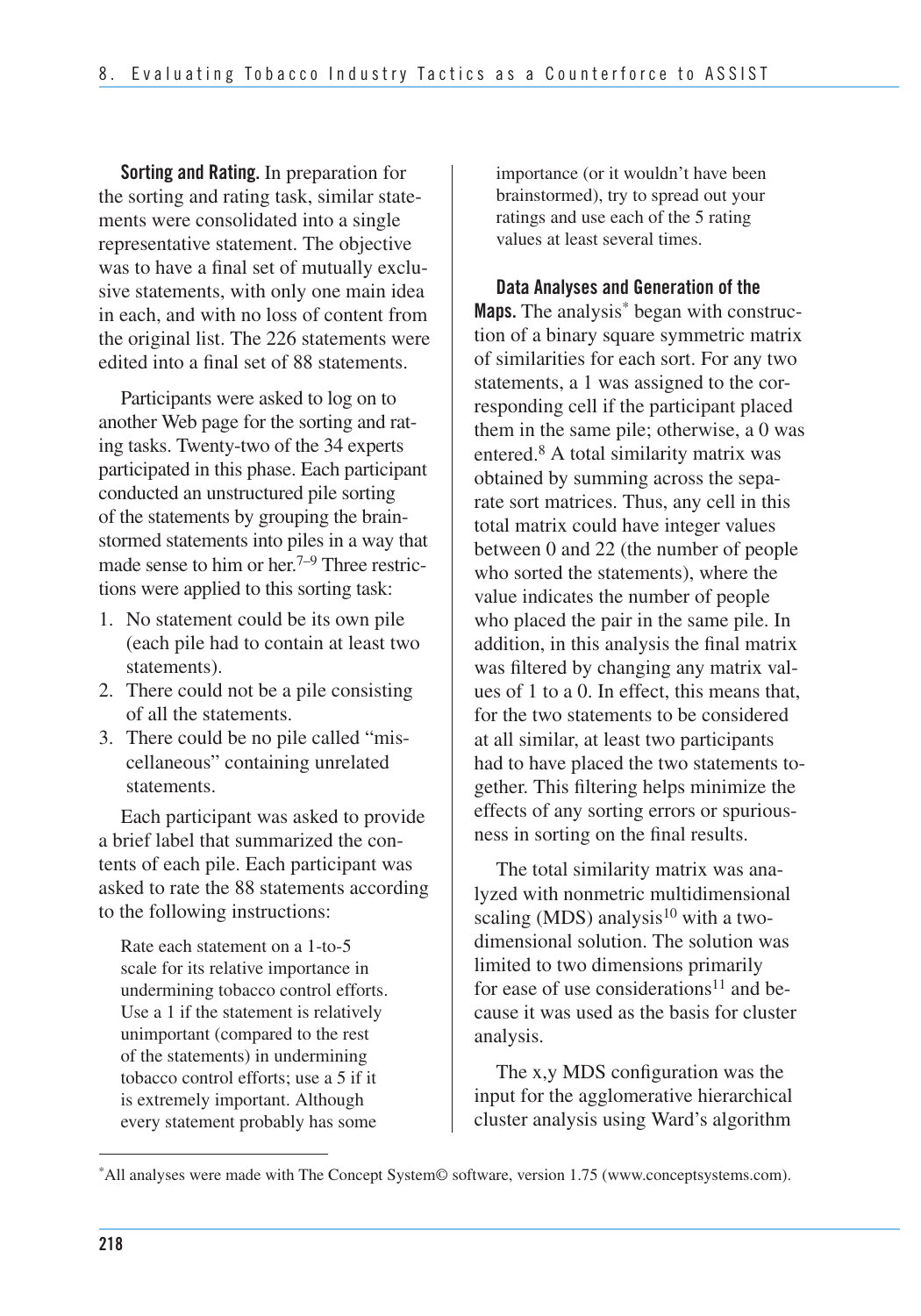as the basis for defining a cluster.12 Using the MDS configuration as input to the cluster analysis in effect forces the cluster analysis to partition the MDS configuration into non-overlapping clusters in two-dimensional space. There is no simple mathematical criterion by which a final number of clusters can be selected. The procedure followed here was to examine an initial cluster solution that was the maximum that was felt to be desirable for interpretation in this context. Then successively lower cluster solutions were examined, with a judgment made at each level regarding whether the merger seemed substantively reasonable. The suitability of different cluster solutions was examined and resulted in acceptance of the eight-cluster solution as the pattern that both preserved the most detail and yielded substantively interpretable clusters of statements.

The MDS configuration of the statement points was graphed in two dimensions. This point map shows the location of all the brainstormed statements; the statements closer to one another are generally expected to be more similar in meaning. A cluster map was also generated. It shows the original statement points enclosed by polygon-shaped boundaries for the eight clusters.

The 1-to-5 importance rating variable was averaged across persons for each statement and across statements for each cluster. Two graphs were developed to display the rating information. The first depicted is a point rating map, which shows the original point map with the average rating per item displayed as vertical columns in the third dimension.

The second is a cluster rating map, which shows the cluster average rating in the third dimension.

**Expert Panel Interpretation of the Maps.**  Thirteen of the original panel of participants were convened for a face-to-face meeting to review and interpret the results of the mapping process. The interpretation session followed a structured process described in detail by Trochim.6 The participants examined the maps to determine whether they made intuitive and rational sense and to discuss what the maps might imply about tobacco industry tactics to disrupt public health programs. They discussed each cluster until a consensus was reached on an acceptable cluster label. The participants then examined the labeled cluster map to determine if any clusters could be grouped into regions. These were discussed, and partitions were drawn on the map to indicate the different regions. Just as in labeling the clusters, the group then arrived at a consensus label for each of the identified regions.

This step-by-step interpretation culminated in a discussion of the overall meaning of the various maps and representations. This discussion resulted in the articulation of the conceptual model of tobacco industry tactics; this model is described below.

## **Results**

In MDS analyses, the *stress value* is the statistic that is commonly reported to indicate the goodness-of-fit of the twodimensional configuration to the original similarity matrix. A lower stress value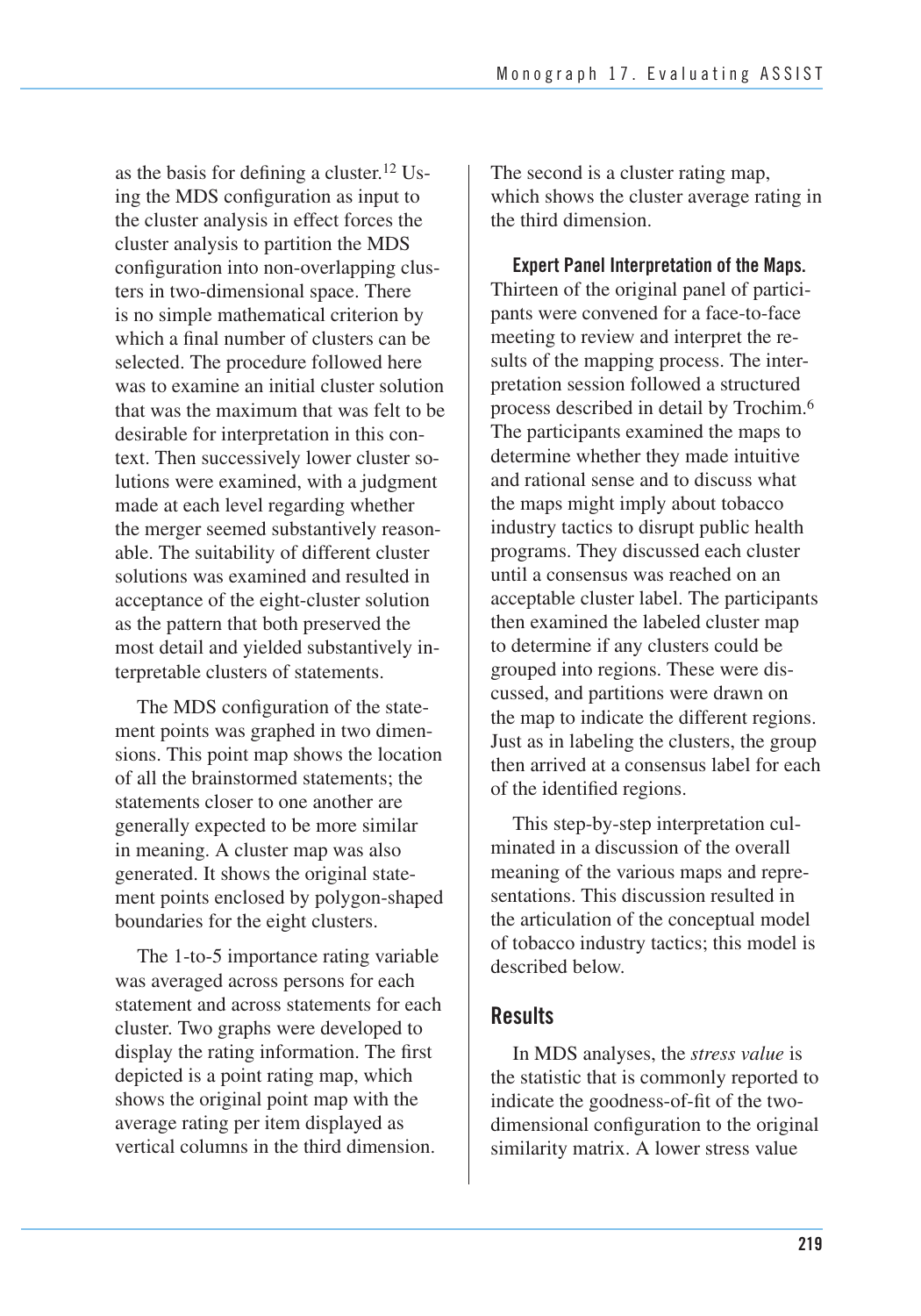indicates a better fit. In a study of the reliability of concept mapping, Trochim reports that the average stress value across 33 projects was .285 with a range from  $.155$  to  $.352<sup>13</sup>$  The stress value in our analysis was .237, which is better (i.e., lower) than that average.

In the analyses, an eight-cluster solution best fit the data. The 88 statements and their rankings by perceived importance within clusters are listed in table 8.1. The point-cluster map in figure 8.1 shows all of the tobacco industry tactics statements (points) in relation to one another. Figure 8.2 shows the cluster-rating map, where the layers of each cluster depict the average importance rating, with more layers indicating higher importance. Note that the average represented by the layers in the map is actually a double averaging—across all of the participants and across all of the factors in each cluster. Consequently, even slight differences in averages between clusters are likely to be meaningful. The map clearly shows that, in general, the clusters along the bottom were judged to be more important for undermining antitobacco efforts.

The 13 participants interpreted the map and table in terms of several patterns. The four clusters across the top were thought to describe the tactics that the tobacco industry uses to control tobacco-related messages and issues. These include attempts to undermine legitimate messages from scientific studies ("Undermining Science"), attempts to manipulate the media ("Media Manipulation"), the industry's public relations efforts ("Public Relations"), and

activities to gain control of the popular agenda ("Usurping the Agenda"). The four clusters across the bottom describe industry actions—what the tobacco industry does. This includes lobbying efforts ("Lobbying and Legislative Strategy"), the use of front groups and artificially created grassroots movements ("Creating the Illusion of Support"), intimidation ("Legal and Economic Intimidation"), and harassment of tobacco control professionals ("Harassment").

 The participants also interpreted a hor- izontal dimension. Toward the left on the map are clusters that represent tactics that are more hidden or covert in nature. On the right are tactics that tend to be more overt or public in nature. The participants also suggested that the two dimensions can be viewed as forming four quadrants based on the  $2 \times 2$  combination of these dimensions, and they provided a short label for each quadrant:

Issue Framing = Public + Messages Lobbying Tactics =  $Public + Action$ Science Public Relations = Covert + Messages  $Harassment = Covert + Action$ 

Last, the expert panel agreed on a final labeling for all areas of the map (see figure 8.3).

## **Lessons from the Concept Map**

The concept map represents an em- pirically derived consensus of a panel of tobacco control experts and may serve as the basis for subsequent measurement development. For example, the individual statements generated by the expert panel may serve as the basis for individual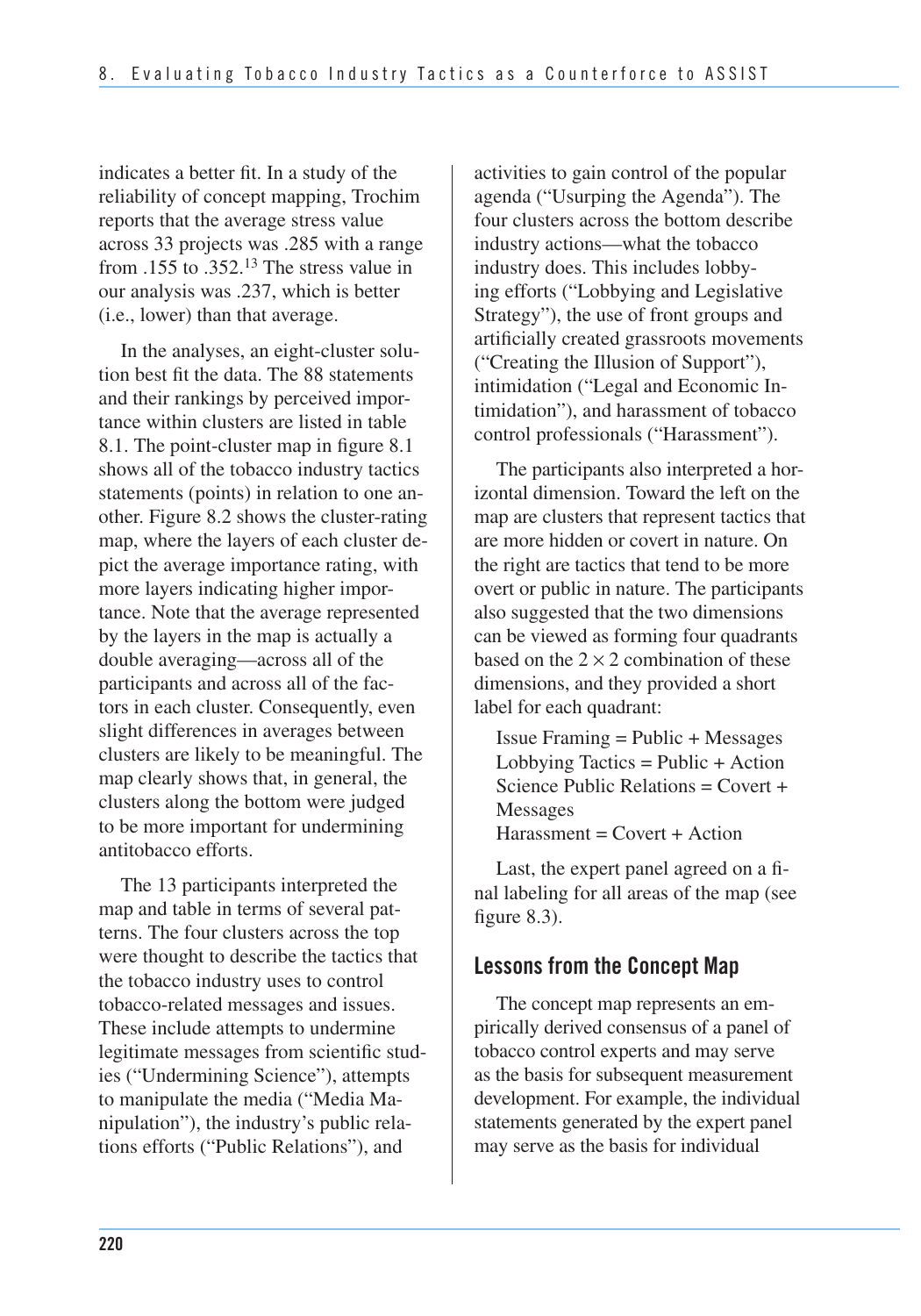| Table 8.1. Clusters and Statements in Descending Order, by Average Importance Rating |  |  |  |
|--------------------------------------------------------------------------------------|--|--|--|
|--------------------------------------------------------------------------------------|--|--|--|

| Item# | <b>Statement</b>                                                                                         | Mean |
|-------|----------------------------------------------------------------------------------------------------------|------|
|       | Lobbying and legislative strategies                                                                      | 3.71 |
| 85    | Writing and pushing preemptive legislation at state level                                                | 4.67 |
| 8     | Creating loopholes in laws and agreements (e.g., the MSA) to allow business as usual                     | 4.57 |
| 26    | Contributing funds to political groups at federal, state, and local levels to support industry goals     | 4.43 |
| 53    | Using clout to influence introduction, advancement, modification, or suppression of bills in             | 4.38 |
|       | legislative bodies                                                                                       |      |
| 87    | Lobbying to ensure that funds directed to tobacco control are diverted to nontobacco control initiatives | 4.33 |
| 27    | Using clout to limit powers of regulatory agencies (jurisdiction, procedures, budgets)                   | 4.29 |
| 63    | Providing legislators with contributions, gifts, and other perks                                         | 4.10 |
| 44    | Promoting partial or weak measures as an alternative to effective measures                               | 4.10 |
| 52    | Inserting limiting language in legislation, such as "knowingly" sell tobacco to minors                   | 4.05 |
| 13    | Writing weak tobacco control legislation, then arguing that tobacco control measures are ineffective     | 3.86 |
| 17    | Ghost writing nontobacco bills (e.g., sewage) with clauses that if enacted, would bring                  | 3.71 |
|       | preemption via the backdoor                                                                              |      |
|       |                                                                                                          |      |
| 7     | Lobbying government officials to set unrealistic tobacco control goals to ensure program failure         | 3.67 |
| 61    | Using political and/or monetary clout to delay funding of tobacco control programs                       | 3.67 |
| 36    | Lobbying to ensure that funds are diverted to ineffective tobacco control activities                     | 3.67 |
| 62    | Working against campaign finance reform to maintain influence                                            | 3.62 |
| 21    | Working against strengthening campaign and lobbying disclosure laws                                      | 3.57 |
| 19    | Promoting tort reform                                                                                    | 3.38 |
| 41    | Using clout to assign tobacco control programs to hostile/apathetic agencies for implementation          | 3.19 |
| 76    | Conducting "briefings" of members of Congress, allies, and consultants to sway opinion on an issue       | 3.14 |
| 1     | Promoting smokers' rights legislation                                                                    | 3.05 |
| 29    | Using tobacco companies' subsidiaries (i.e., Miller and Kraft) in political opposition to tobacco        | 3.05 |
|       | control legislation                                                                                      |      |
| 10    | Ensuring supportive legislators will lob soft questions during testimony                                 | 2.38 |
| 2     | Using tobacco employees to lobby against legislation with the excuse that it threatens their job         | 2.38 |
|       | security                                                                                                 |      |
|       |                                                                                                          |      |
|       | Legal and economic intimidation                                                                          | 3.46 |
| 16    | Devoting considerable resources to legal fights                                                          | 4.76 |
| 65    | Creating and funding front groups                                                                        | 3.81 |
| 46    | Ensuring that court battles are fought in favorable jurisdictions                                        | 3.76 |
| 64    | Infiltrating official and de facto regulatory organizations (like ASHRAE)                                | 3.43 |
| 58    | Filtering documentation through their attorneys in order to hide behind attorney work product            | 3.29 |
|       | [privilege]                                                                                              |      |
| 9     | Encouraging (or failing to discourage) smuggling as a way to counter tax hikes                           | 3.10 |
| 4     | Countering tax increases with promotions and cents off                                                   | 3.05 |
| 48    | Threatening to withdraw support from credible groups to control [them]                                   | 2.48 |
|       |                                                                                                          |      |
|       | Usurping the agenda                                                                                      | 3.39 |
| 42    | Developing alliances with retailers, vendors, and the hospitality industry in opposition to public       | 3.90 |
|       | health policies                                                                                          |      |
| 40    | Usurping the public health process, such as creating their own youth tobacco prevention programs         | 3.33 |
| 22    | Avoiding regulatory and legislative interventions by establishing their own programs, such as            | 3.24 |
|       | "We Card"                                                                                                |      |
| 66    | Promoting a tobacco-control focus that is limited to youth issues                                        | 3.24 |
| 35    | Shifting blame to the victims (e.g., passing youth possession laws to punish youths)                     | 3.24 |
|       |                                                                                                          |      |
|       | Creating illusion of support                                                                             | 3.27 |
| 54    | Using legal and constitutional challenges to undermine federal, state, and local legislative and         | 4.52 |
|       | regulatory initiatives                                                                                   |      |
| 81    | Using antilobbying legislation to suppress tobacco control advocacy                                      | 3.57 |
| 68    | Flying in cadre of "experts" to fight local/state legislation                                            | 3.43 |
| 39    | Creating the illusion of a protobacco grassroots movement through direct mail database and paid-         | 3.19 |
|       | for petition names                                                                                       |      |
|       |                                                                                                          |      |
| 60    | Using international activities to avoid domestic rules on ads, taxation, etc.                            | 3.05 |
| 33    | Entering false testimony and false data into the public record                                           | 2.95 |
| 75    | Tying states' MSA money to increases/decreases of smoking prevalence                                     | 2.95 |
| 59    | Using employees and their families to make campaign contibutions that are difficult to track             | 2.52 |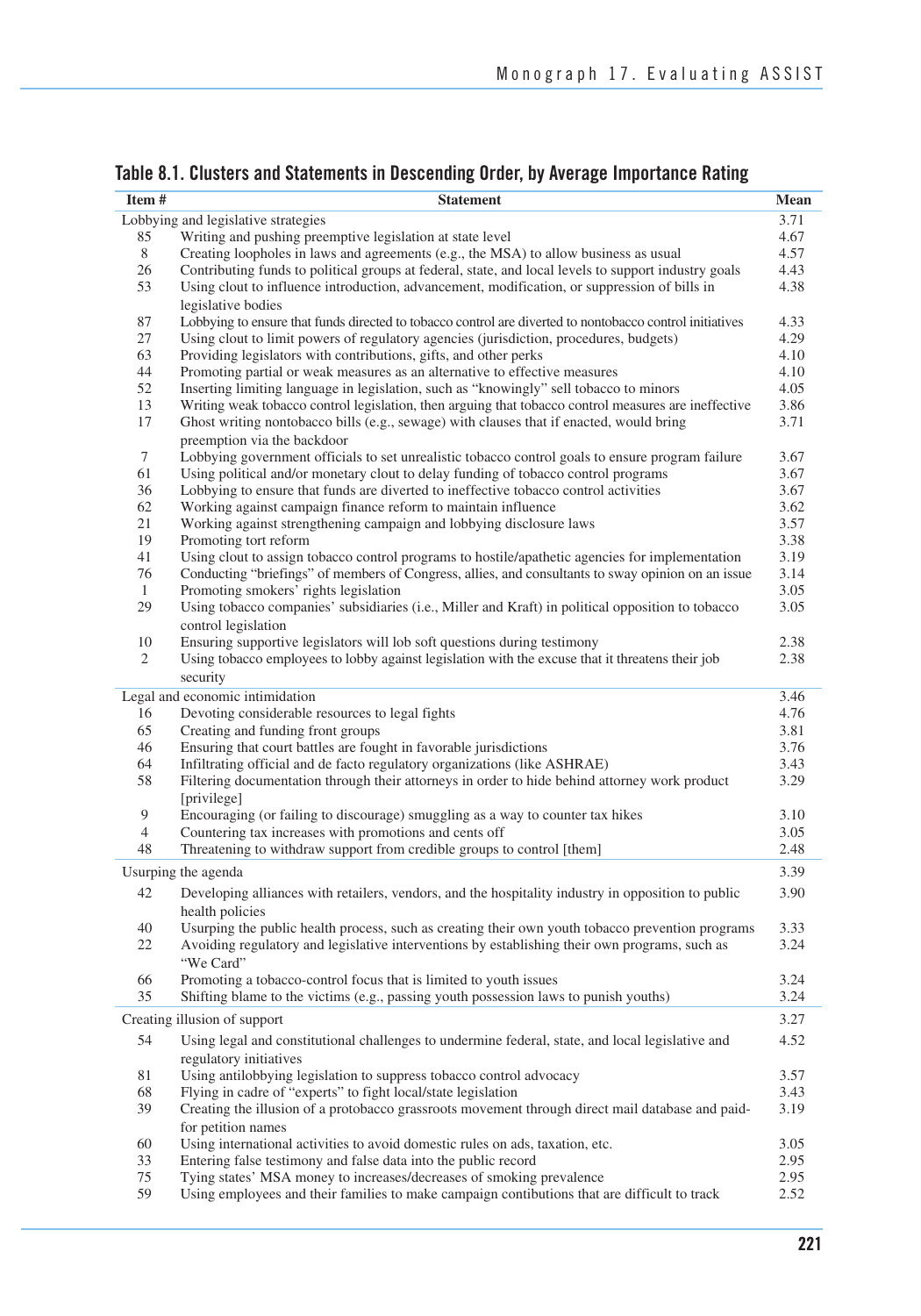#### *Table 8.1. (continued)*

| 3.26<br>Harassment<br>4.38<br>43<br>Intimidating opponents with overwhelming resources<br>32<br>Using the courts and threats of legal action to silence opponents<br>4.19<br>37<br>Harassing tobacco control workers via letters, FOIAs, and legal action<br>3.43<br>56<br>Silencing industry insiders<br>3.19<br>23<br>Hassling prominent tobacco control scientists for their advocacy work<br>3.00<br>2.81<br>3<br>Infiltrating tobacco prevention and control groups<br>25<br>Trying to undermine those selling effective cessation products<br>1.81<br>Undermining science<br>3.26<br>Creating doubt about the credibility of science by paying scientists to disseminate protobacco<br>3.76<br>11<br>information<br>Sowing confusion about the meaning of statistical significance and research methods<br>3.57<br>18<br>38<br>Creating scientific forums to get protobacco information into the scientific literature<br>3.33<br>Influencing scientific publication by paying journal editors to write editorials opposing tobacco<br>5<br>3.10<br>restrictions<br>Creating doubt about the credibility of science by paying scientists to provide expert testimony<br>71<br>3.10<br>80<br>Creating doubt about the credibility of legitimate science by paying scientists to conduct research<br>3.05<br>Conducting studies that, by design, cannot achieve a significant result<br>2.90<br>86<br>2.91<br>Media manipulation<br>3.71<br>77<br>Using advertising dollars to control content of media<br>34<br>Putting own "spin" on the issues by manufacturing information sources<br>3.43<br>67<br>Taking advantage of the "balanced reporting" concept to get equal time for junk science<br>2.86<br>69<br>Ghost writing protobacco articles<br>2.76<br>6<br>2.71<br>Avoiding the key health questions by saying they are not experts and then not agreeing with the<br>experts<br>Misrepresenting facts in situations where there is no time to verify<br>84<br>2.67<br>74<br>Publicly acknowledging the risk of tobacco use, but minimizing the magnitude<br>2.67<br>30<br>Publicizing research into "safe cigarettes"<br>2.48<br>Public relations<br>2.85<br>12<br>Using philanthropy to link their public image with positive causes<br>4.00<br>28<br>Using philanthropy to build a constituency of support among credible groups<br>3.62<br>73<br>Diverting attention from the health issues by focusing attention on the economic issues<br>3.48<br>51<br>Distracting attention from the real issues with alternative stances such as accommodation and<br>3.38<br>ventilation<br>88<br>Asserting that restrictions on tobacco could lead to restrictions on other industries and products<br>3.38<br>Minimizing importance of misdeeds in the past by claiming they've changed<br>3.24<br>14<br>20<br>Arguing that tobacco control policies are antibusiness<br>3.19<br>Maintaining that the tobacco industry is of critical importance to the economy<br>72<br>3.19<br>Portraying themselves as "responsible," "reasonable," and willing to engage in a "dialogue"<br>45<br>2.90<br>78<br>Misrepresenting legal issues to naive reporters and stock analysts<br>2.86<br>79<br>Feeding protobacco information to market analysts who are predisposed to accepting and<br>2.86<br>transmitting it<br>15<br>Representing people as "antismoker" instead of antismoking<br>2.81<br>82<br>Developing protobacco media content, such as videos and press releases<br>2.67<br>Painting tobacco control activists as extremists<br>83<br>2.67<br>2.57<br>55<br>Pretending that the "real" tobacco control agenda is prohibition<br>57<br>Casting tobacco control as a civil rights threat<br>2.52<br>49<br>Portraying tobacco control as a class struggle against poor and minority groups<br>2.48<br>24<br>Providing extensive media training for executives who will be in the public eye<br>2.43<br>Shifting attention toward lawyers' monetary gains and away from tobacco litigation<br>2.38<br>70<br>47<br>Avoiding losing public debates by overcomplicating simple issues<br>2.29<br>31<br>Blaming it on "fall-guys" (past or rogue employees) when the industry is caught misbehaving<br>2.00 | Item# | <b>Statement</b>                                                        | Mean |
|------------------------------------------------------------------------------------------------------------------------------------------------------------------------------------------------------------------------------------------------------------------------------------------------------------------------------------------------------------------------------------------------------------------------------------------------------------------------------------------------------------------------------------------------------------------------------------------------------------------------------------------------------------------------------------------------------------------------------------------------------------------------------------------------------------------------------------------------------------------------------------------------------------------------------------------------------------------------------------------------------------------------------------------------------------------------------------------------------------------------------------------------------------------------------------------------------------------------------------------------------------------------------------------------------------------------------------------------------------------------------------------------------------------------------------------------------------------------------------------------------------------------------------------------------------------------------------------------------------------------------------------------------------------------------------------------------------------------------------------------------------------------------------------------------------------------------------------------------------------------------------------------------------------------------------------------------------------------------------------------------------------------------------------------------------------------------------------------------------------------------------------------------------------------------------------------------------------------------------------------------------------------------------------------------------------------------------------------------------------------------------------------------------------------------------------------------------------------------------------------------------------------------------------------------------------------------------------------------------------------------------------------------------------------------------------------------------------------------------------------------------------------------------------------------------------------------------------------------------------------------------------------------------------------------------------------------------------------------------------------------------------------------------------------------------------------------------------------------------------------------------------------------------------------------------------------------------------------------------------------------------------------------------------------------------------------------------------------------------------------------------------------------------------------------------------------------------------------------------------------------------------------------------------------------------------------------------------------------------------------------------------------------------------------------------------------------------------------------------------------------------------------------------------------------------------------------------------------------------------------------------------------------------------------------------------------------------------------------------------------------------------------------------------------------------------------------------------------------------------------------------------------------------------------------------------------------------------|-------|-------------------------------------------------------------------------|------|
|                                                                                                                                                                                                                                                                                                                                                                                                                                                                                                                                                                                                                                                                                                                                                                                                                                                                                                                                                                                                                                                                                                                                                                                                                                                                                                                                                                                                                                                                                                                                                                                                                                                                                                                                                                                                                                                                                                                                                                                                                                                                                                                                                                                                                                                                                                                                                                                                                                                                                                                                                                                                                                                                                                                                                                                                                                                                                                                                                                                                                                                                                                                                                                                                                                                                                                                                                                                                                                                                                                                                                                                                                                                                                                                                                                                                                                                                                                                                                                                                                                                                                                                                                                                                                  |       |                                                                         |      |
|                                                                                                                                                                                                                                                                                                                                                                                                                                                                                                                                                                                                                                                                                                                                                                                                                                                                                                                                                                                                                                                                                                                                                                                                                                                                                                                                                                                                                                                                                                                                                                                                                                                                                                                                                                                                                                                                                                                                                                                                                                                                                                                                                                                                                                                                                                                                                                                                                                                                                                                                                                                                                                                                                                                                                                                                                                                                                                                                                                                                                                                                                                                                                                                                                                                                                                                                                                                                                                                                                                                                                                                                                                                                                                                                                                                                                                                                                                                                                                                                                                                                                                                                                                                                                  |       |                                                                         |      |
|                                                                                                                                                                                                                                                                                                                                                                                                                                                                                                                                                                                                                                                                                                                                                                                                                                                                                                                                                                                                                                                                                                                                                                                                                                                                                                                                                                                                                                                                                                                                                                                                                                                                                                                                                                                                                                                                                                                                                                                                                                                                                                                                                                                                                                                                                                                                                                                                                                                                                                                                                                                                                                                                                                                                                                                                                                                                                                                                                                                                                                                                                                                                                                                                                                                                                                                                                                                                                                                                                                                                                                                                                                                                                                                                                                                                                                                                                                                                                                                                                                                                                                                                                                                                                  |       |                                                                         |      |
|                                                                                                                                                                                                                                                                                                                                                                                                                                                                                                                                                                                                                                                                                                                                                                                                                                                                                                                                                                                                                                                                                                                                                                                                                                                                                                                                                                                                                                                                                                                                                                                                                                                                                                                                                                                                                                                                                                                                                                                                                                                                                                                                                                                                                                                                                                                                                                                                                                                                                                                                                                                                                                                                                                                                                                                                                                                                                                                                                                                                                                                                                                                                                                                                                                                                                                                                                                                                                                                                                                                                                                                                                                                                                                                                                                                                                                                                                                                                                                                                                                                                                                                                                                                                                  |       |                                                                         |      |
|                                                                                                                                                                                                                                                                                                                                                                                                                                                                                                                                                                                                                                                                                                                                                                                                                                                                                                                                                                                                                                                                                                                                                                                                                                                                                                                                                                                                                                                                                                                                                                                                                                                                                                                                                                                                                                                                                                                                                                                                                                                                                                                                                                                                                                                                                                                                                                                                                                                                                                                                                                                                                                                                                                                                                                                                                                                                                                                                                                                                                                                                                                                                                                                                                                                                                                                                                                                                                                                                                                                                                                                                                                                                                                                                                                                                                                                                                                                                                                                                                                                                                                                                                                                                                  |       |                                                                         |      |
|                                                                                                                                                                                                                                                                                                                                                                                                                                                                                                                                                                                                                                                                                                                                                                                                                                                                                                                                                                                                                                                                                                                                                                                                                                                                                                                                                                                                                                                                                                                                                                                                                                                                                                                                                                                                                                                                                                                                                                                                                                                                                                                                                                                                                                                                                                                                                                                                                                                                                                                                                                                                                                                                                                                                                                                                                                                                                                                                                                                                                                                                                                                                                                                                                                                                                                                                                                                                                                                                                                                                                                                                                                                                                                                                                                                                                                                                                                                                                                                                                                                                                                                                                                                                                  |       |                                                                         |      |
|                                                                                                                                                                                                                                                                                                                                                                                                                                                                                                                                                                                                                                                                                                                                                                                                                                                                                                                                                                                                                                                                                                                                                                                                                                                                                                                                                                                                                                                                                                                                                                                                                                                                                                                                                                                                                                                                                                                                                                                                                                                                                                                                                                                                                                                                                                                                                                                                                                                                                                                                                                                                                                                                                                                                                                                                                                                                                                                                                                                                                                                                                                                                                                                                                                                                                                                                                                                                                                                                                                                                                                                                                                                                                                                                                                                                                                                                                                                                                                                                                                                                                                                                                                                                                  |       |                                                                         |      |
|                                                                                                                                                                                                                                                                                                                                                                                                                                                                                                                                                                                                                                                                                                                                                                                                                                                                                                                                                                                                                                                                                                                                                                                                                                                                                                                                                                                                                                                                                                                                                                                                                                                                                                                                                                                                                                                                                                                                                                                                                                                                                                                                                                                                                                                                                                                                                                                                                                                                                                                                                                                                                                                                                                                                                                                                                                                                                                                                                                                                                                                                                                                                                                                                                                                                                                                                                                                                                                                                                                                                                                                                                                                                                                                                                                                                                                                                                                                                                                                                                                                                                                                                                                                                                  |       |                                                                         |      |
|                                                                                                                                                                                                                                                                                                                                                                                                                                                                                                                                                                                                                                                                                                                                                                                                                                                                                                                                                                                                                                                                                                                                                                                                                                                                                                                                                                                                                                                                                                                                                                                                                                                                                                                                                                                                                                                                                                                                                                                                                                                                                                                                                                                                                                                                                                                                                                                                                                                                                                                                                                                                                                                                                                                                                                                                                                                                                                                                                                                                                                                                                                                                                                                                                                                                                                                                                                                                                                                                                                                                                                                                                                                                                                                                                                                                                                                                                                                                                                                                                                                                                                                                                                                                                  |       |                                                                         |      |
|                                                                                                                                                                                                                                                                                                                                                                                                                                                                                                                                                                                                                                                                                                                                                                                                                                                                                                                                                                                                                                                                                                                                                                                                                                                                                                                                                                                                                                                                                                                                                                                                                                                                                                                                                                                                                                                                                                                                                                                                                                                                                                                                                                                                                                                                                                                                                                                                                                                                                                                                                                                                                                                                                                                                                                                                                                                                                                                                                                                                                                                                                                                                                                                                                                                                                                                                                                                                                                                                                                                                                                                                                                                                                                                                                                                                                                                                                                                                                                                                                                                                                                                                                                                                                  |       |                                                                         |      |
|                                                                                                                                                                                                                                                                                                                                                                                                                                                                                                                                                                                                                                                                                                                                                                                                                                                                                                                                                                                                                                                                                                                                                                                                                                                                                                                                                                                                                                                                                                                                                                                                                                                                                                                                                                                                                                                                                                                                                                                                                                                                                                                                                                                                                                                                                                                                                                                                                                                                                                                                                                                                                                                                                                                                                                                                                                                                                                                                                                                                                                                                                                                                                                                                                                                                                                                                                                                                                                                                                                                                                                                                                                                                                                                                                                                                                                                                                                                                                                                                                                                                                                                                                                                                                  |       |                                                                         |      |
|                                                                                                                                                                                                                                                                                                                                                                                                                                                                                                                                                                                                                                                                                                                                                                                                                                                                                                                                                                                                                                                                                                                                                                                                                                                                                                                                                                                                                                                                                                                                                                                                                                                                                                                                                                                                                                                                                                                                                                                                                                                                                                                                                                                                                                                                                                                                                                                                                                                                                                                                                                                                                                                                                                                                                                                                                                                                                                                                                                                                                                                                                                                                                                                                                                                                                                                                                                                                                                                                                                                                                                                                                                                                                                                                                                                                                                                                                                                                                                                                                                                                                                                                                                                                                  |       |                                                                         |      |
|                                                                                                                                                                                                                                                                                                                                                                                                                                                                                                                                                                                                                                                                                                                                                                                                                                                                                                                                                                                                                                                                                                                                                                                                                                                                                                                                                                                                                                                                                                                                                                                                                                                                                                                                                                                                                                                                                                                                                                                                                                                                                                                                                                                                                                                                                                                                                                                                                                                                                                                                                                                                                                                                                                                                                                                                                                                                                                                                                                                                                                                                                                                                                                                                                                                                                                                                                                                                                                                                                                                                                                                                                                                                                                                                                                                                                                                                                                                                                                                                                                                                                                                                                                                                                  |       |                                                                         |      |
|                                                                                                                                                                                                                                                                                                                                                                                                                                                                                                                                                                                                                                                                                                                                                                                                                                                                                                                                                                                                                                                                                                                                                                                                                                                                                                                                                                                                                                                                                                                                                                                                                                                                                                                                                                                                                                                                                                                                                                                                                                                                                                                                                                                                                                                                                                                                                                                                                                                                                                                                                                                                                                                                                                                                                                                                                                                                                                                                                                                                                                                                                                                                                                                                                                                                                                                                                                                                                                                                                                                                                                                                                                                                                                                                                                                                                                                                                                                                                                                                                                                                                                                                                                                                                  |       |                                                                         |      |
|                                                                                                                                                                                                                                                                                                                                                                                                                                                                                                                                                                                                                                                                                                                                                                                                                                                                                                                                                                                                                                                                                                                                                                                                                                                                                                                                                                                                                                                                                                                                                                                                                                                                                                                                                                                                                                                                                                                                                                                                                                                                                                                                                                                                                                                                                                                                                                                                                                                                                                                                                                                                                                                                                                                                                                                                                                                                                                                                                                                                                                                                                                                                                                                                                                                                                                                                                                                                                                                                                                                                                                                                                                                                                                                                                                                                                                                                                                                                                                                                                                                                                                                                                                                                                  |       |                                                                         |      |
|                                                                                                                                                                                                                                                                                                                                                                                                                                                                                                                                                                                                                                                                                                                                                                                                                                                                                                                                                                                                                                                                                                                                                                                                                                                                                                                                                                                                                                                                                                                                                                                                                                                                                                                                                                                                                                                                                                                                                                                                                                                                                                                                                                                                                                                                                                                                                                                                                                                                                                                                                                                                                                                                                                                                                                                                                                                                                                                                                                                                                                                                                                                                                                                                                                                                                                                                                                                                                                                                                                                                                                                                                                                                                                                                                                                                                                                                                                                                                                                                                                                                                                                                                                                                                  |       |                                                                         |      |
|                                                                                                                                                                                                                                                                                                                                                                                                                                                                                                                                                                                                                                                                                                                                                                                                                                                                                                                                                                                                                                                                                                                                                                                                                                                                                                                                                                                                                                                                                                                                                                                                                                                                                                                                                                                                                                                                                                                                                                                                                                                                                                                                                                                                                                                                                                                                                                                                                                                                                                                                                                                                                                                                                                                                                                                                                                                                                                                                                                                                                                                                                                                                                                                                                                                                                                                                                                                                                                                                                                                                                                                                                                                                                                                                                                                                                                                                                                                                                                                                                                                                                                                                                                                                                  |       |                                                                         |      |
|                                                                                                                                                                                                                                                                                                                                                                                                                                                                                                                                                                                                                                                                                                                                                                                                                                                                                                                                                                                                                                                                                                                                                                                                                                                                                                                                                                                                                                                                                                                                                                                                                                                                                                                                                                                                                                                                                                                                                                                                                                                                                                                                                                                                                                                                                                                                                                                                                                                                                                                                                                                                                                                                                                                                                                                                                                                                                                                                                                                                                                                                                                                                                                                                                                                                                                                                                                                                                                                                                                                                                                                                                                                                                                                                                                                                                                                                                                                                                                                                                                                                                                                                                                                                                  |       |                                                                         |      |
|                                                                                                                                                                                                                                                                                                                                                                                                                                                                                                                                                                                                                                                                                                                                                                                                                                                                                                                                                                                                                                                                                                                                                                                                                                                                                                                                                                                                                                                                                                                                                                                                                                                                                                                                                                                                                                                                                                                                                                                                                                                                                                                                                                                                                                                                                                                                                                                                                                                                                                                                                                                                                                                                                                                                                                                                                                                                                                                                                                                                                                                                                                                                                                                                                                                                                                                                                                                                                                                                                                                                                                                                                                                                                                                                                                                                                                                                                                                                                                                                                                                                                                                                                                                                                  |       |                                                                         |      |
|                                                                                                                                                                                                                                                                                                                                                                                                                                                                                                                                                                                                                                                                                                                                                                                                                                                                                                                                                                                                                                                                                                                                                                                                                                                                                                                                                                                                                                                                                                                                                                                                                                                                                                                                                                                                                                                                                                                                                                                                                                                                                                                                                                                                                                                                                                                                                                                                                                                                                                                                                                                                                                                                                                                                                                                                                                                                                                                                                                                                                                                                                                                                                                                                                                                                                                                                                                                                                                                                                                                                                                                                                                                                                                                                                                                                                                                                                                                                                                                                                                                                                                                                                                                                                  |       |                                                                         |      |
|                                                                                                                                                                                                                                                                                                                                                                                                                                                                                                                                                                                                                                                                                                                                                                                                                                                                                                                                                                                                                                                                                                                                                                                                                                                                                                                                                                                                                                                                                                                                                                                                                                                                                                                                                                                                                                                                                                                                                                                                                                                                                                                                                                                                                                                                                                                                                                                                                                                                                                                                                                                                                                                                                                                                                                                                                                                                                                                                                                                                                                                                                                                                                                                                                                                                                                                                                                                                                                                                                                                                                                                                                                                                                                                                                                                                                                                                                                                                                                                                                                                                                                                                                                                                                  |       |                                                                         |      |
|                                                                                                                                                                                                                                                                                                                                                                                                                                                                                                                                                                                                                                                                                                                                                                                                                                                                                                                                                                                                                                                                                                                                                                                                                                                                                                                                                                                                                                                                                                                                                                                                                                                                                                                                                                                                                                                                                                                                                                                                                                                                                                                                                                                                                                                                                                                                                                                                                                                                                                                                                                                                                                                                                                                                                                                                                                                                                                                                                                                                                                                                                                                                                                                                                                                                                                                                                                                                                                                                                                                                                                                                                                                                                                                                                                                                                                                                                                                                                                                                                                                                                                                                                                                                                  |       |                                                                         |      |
|                                                                                                                                                                                                                                                                                                                                                                                                                                                                                                                                                                                                                                                                                                                                                                                                                                                                                                                                                                                                                                                                                                                                                                                                                                                                                                                                                                                                                                                                                                                                                                                                                                                                                                                                                                                                                                                                                                                                                                                                                                                                                                                                                                                                                                                                                                                                                                                                                                                                                                                                                                                                                                                                                                                                                                                                                                                                                                                                                                                                                                                                                                                                                                                                                                                                                                                                                                                                                                                                                                                                                                                                                                                                                                                                                                                                                                                                                                                                                                                                                                                                                                                                                                                                                  |       |                                                                         |      |
|                                                                                                                                                                                                                                                                                                                                                                                                                                                                                                                                                                                                                                                                                                                                                                                                                                                                                                                                                                                                                                                                                                                                                                                                                                                                                                                                                                                                                                                                                                                                                                                                                                                                                                                                                                                                                                                                                                                                                                                                                                                                                                                                                                                                                                                                                                                                                                                                                                                                                                                                                                                                                                                                                                                                                                                                                                                                                                                                                                                                                                                                                                                                                                                                                                                                                                                                                                                                                                                                                                                                                                                                                                                                                                                                                                                                                                                                                                                                                                                                                                                                                                                                                                                                                  |       |                                                                         |      |
|                                                                                                                                                                                                                                                                                                                                                                                                                                                                                                                                                                                                                                                                                                                                                                                                                                                                                                                                                                                                                                                                                                                                                                                                                                                                                                                                                                                                                                                                                                                                                                                                                                                                                                                                                                                                                                                                                                                                                                                                                                                                                                                                                                                                                                                                                                                                                                                                                                                                                                                                                                                                                                                                                                                                                                                                                                                                                                                                                                                                                                                                                                                                                                                                                                                                                                                                                                                                                                                                                                                                                                                                                                                                                                                                                                                                                                                                                                                                                                                                                                                                                                                                                                                                                  |       |                                                                         |      |
|                                                                                                                                                                                                                                                                                                                                                                                                                                                                                                                                                                                                                                                                                                                                                                                                                                                                                                                                                                                                                                                                                                                                                                                                                                                                                                                                                                                                                                                                                                                                                                                                                                                                                                                                                                                                                                                                                                                                                                                                                                                                                                                                                                                                                                                                                                                                                                                                                                                                                                                                                                                                                                                                                                                                                                                                                                                                                                                                                                                                                                                                                                                                                                                                                                                                                                                                                                                                                                                                                                                                                                                                                                                                                                                                                                                                                                                                                                                                                                                                                                                                                                                                                                                                                  |       |                                                                         |      |
|                                                                                                                                                                                                                                                                                                                                                                                                                                                                                                                                                                                                                                                                                                                                                                                                                                                                                                                                                                                                                                                                                                                                                                                                                                                                                                                                                                                                                                                                                                                                                                                                                                                                                                                                                                                                                                                                                                                                                                                                                                                                                                                                                                                                                                                                                                                                                                                                                                                                                                                                                                                                                                                                                                                                                                                                                                                                                                                                                                                                                                                                                                                                                                                                                                                                                                                                                                                                                                                                                                                                                                                                                                                                                                                                                                                                                                                                                                                                                                                                                                                                                                                                                                                                                  |       |                                                                         |      |
|                                                                                                                                                                                                                                                                                                                                                                                                                                                                                                                                                                                                                                                                                                                                                                                                                                                                                                                                                                                                                                                                                                                                                                                                                                                                                                                                                                                                                                                                                                                                                                                                                                                                                                                                                                                                                                                                                                                                                                                                                                                                                                                                                                                                                                                                                                                                                                                                                                                                                                                                                                                                                                                                                                                                                                                                                                                                                                                                                                                                                                                                                                                                                                                                                                                                                                                                                                                                                                                                                                                                                                                                                                                                                                                                                                                                                                                                                                                                                                                                                                                                                                                                                                                                                  |       |                                                                         |      |
|                                                                                                                                                                                                                                                                                                                                                                                                                                                                                                                                                                                                                                                                                                                                                                                                                                                                                                                                                                                                                                                                                                                                                                                                                                                                                                                                                                                                                                                                                                                                                                                                                                                                                                                                                                                                                                                                                                                                                                                                                                                                                                                                                                                                                                                                                                                                                                                                                                                                                                                                                                                                                                                                                                                                                                                                                                                                                                                                                                                                                                                                                                                                                                                                                                                                                                                                                                                                                                                                                                                                                                                                                                                                                                                                                                                                                                                                                                                                                                                                                                                                                                                                                                                                                  |       |                                                                         |      |
|                                                                                                                                                                                                                                                                                                                                                                                                                                                                                                                                                                                                                                                                                                                                                                                                                                                                                                                                                                                                                                                                                                                                                                                                                                                                                                                                                                                                                                                                                                                                                                                                                                                                                                                                                                                                                                                                                                                                                                                                                                                                                                                                                                                                                                                                                                                                                                                                                                                                                                                                                                                                                                                                                                                                                                                                                                                                                                                                                                                                                                                                                                                                                                                                                                                                                                                                                                                                                                                                                                                                                                                                                                                                                                                                                                                                                                                                                                                                                                                                                                                                                                                                                                                                                  |       |                                                                         |      |
|                                                                                                                                                                                                                                                                                                                                                                                                                                                                                                                                                                                                                                                                                                                                                                                                                                                                                                                                                                                                                                                                                                                                                                                                                                                                                                                                                                                                                                                                                                                                                                                                                                                                                                                                                                                                                                                                                                                                                                                                                                                                                                                                                                                                                                                                                                                                                                                                                                                                                                                                                                                                                                                                                                                                                                                                                                                                                                                                                                                                                                                                                                                                                                                                                                                                                                                                                                                                                                                                                                                                                                                                                                                                                                                                                                                                                                                                                                                                                                                                                                                                                                                                                                                                                  |       |                                                                         |      |
|                                                                                                                                                                                                                                                                                                                                                                                                                                                                                                                                                                                                                                                                                                                                                                                                                                                                                                                                                                                                                                                                                                                                                                                                                                                                                                                                                                                                                                                                                                                                                                                                                                                                                                                                                                                                                                                                                                                                                                                                                                                                                                                                                                                                                                                                                                                                                                                                                                                                                                                                                                                                                                                                                                                                                                                                                                                                                                                                                                                                                                                                                                                                                                                                                                                                                                                                                                                                                                                                                                                                                                                                                                                                                                                                                                                                                                                                                                                                                                                                                                                                                                                                                                                                                  |       |                                                                         |      |
|                                                                                                                                                                                                                                                                                                                                                                                                                                                                                                                                                                                                                                                                                                                                                                                                                                                                                                                                                                                                                                                                                                                                                                                                                                                                                                                                                                                                                                                                                                                                                                                                                                                                                                                                                                                                                                                                                                                                                                                                                                                                                                                                                                                                                                                                                                                                                                                                                                                                                                                                                                                                                                                                                                                                                                                                                                                                                                                                                                                                                                                                                                                                                                                                                                                                                                                                                                                                                                                                                                                                                                                                                                                                                                                                                                                                                                                                                                                                                                                                                                                                                                                                                                                                                  |       |                                                                         |      |
|                                                                                                                                                                                                                                                                                                                                                                                                                                                                                                                                                                                                                                                                                                                                                                                                                                                                                                                                                                                                                                                                                                                                                                                                                                                                                                                                                                                                                                                                                                                                                                                                                                                                                                                                                                                                                                                                                                                                                                                                                                                                                                                                                                                                                                                                                                                                                                                                                                                                                                                                                                                                                                                                                                                                                                                                                                                                                                                                                                                                                                                                                                                                                                                                                                                                                                                                                                                                                                                                                                                                                                                                                                                                                                                                                                                                                                                                                                                                                                                                                                                                                                                                                                                                                  |       |                                                                         |      |
|                                                                                                                                                                                                                                                                                                                                                                                                                                                                                                                                                                                                                                                                                                                                                                                                                                                                                                                                                                                                                                                                                                                                                                                                                                                                                                                                                                                                                                                                                                                                                                                                                                                                                                                                                                                                                                                                                                                                                                                                                                                                                                                                                                                                                                                                                                                                                                                                                                                                                                                                                                                                                                                                                                                                                                                                                                                                                                                                                                                                                                                                                                                                                                                                                                                                                                                                                                                                                                                                                                                                                                                                                                                                                                                                                                                                                                                                                                                                                                                                                                                                                                                                                                                                                  |       |                                                                         |      |
|                                                                                                                                                                                                                                                                                                                                                                                                                                                                                                                                                                                                                                                                                                                                                                                                                                                                                                                                                                                                                                                                                                                                                                                                                                                                                                                                                                                                                                                                                                                                                                                                                                                                                                                                                                                                                                                                                                                                                                                                                                                                                                                                                                                                                                                                                                                                                                                                                                                                                                                                                                                                                                                                                                                                                                                                                                                                                                                                                                                                                                                                                                                                                                                                                                                                                                                                                                                                                                                                                                                                                                                                                                                                                                                                                                                                                                                                                                                                                                                                                                                                                                                                                                                                                  |       |                                                                         |      |
|                                                                                                                                                                                                                                                                                                                                                                                                                                                                                                                                                                                                                                                                                                                                                                                                                                                                                                                                                                                                                                                                                                                                                                                                                                                                                                                                                                                                                                                                                                                                                                                                                                                                                                                                                                                                                                                                                                                                                                                                                                                                                                                                                                                                                                                                                                                                                                                                                                                                                                                                                                                                                                                                                                                                                                                                                                                                                                                                                                                                                                                                                                                                                                                                                                                                                                                                                                                                                                                                                                                                                                                                                                                                                                                                                                                                                                                                                                                                                                                                                                                                                                                                                                                                                  |       |                                                                         |      |
|                                                                                                                                                                                                                                                                                                                                                                                                                                                                                                                                                                                                                                                                                                                                                                                                                                                                                                                                                                                                                                                                                                                                                                                                                                                                                                                                                                                                                                                                                                                                                                                                                                                                                                                                                                                                                                                                                                                                                                                                                                                                                                                                                                                                                                                                                                                                                                                                                                                                                                                                                                                                                                                                                                                                                                                                                                                                                                                                                                                                                                                                                                                                                                                                                                                                                                                                                                                                                                                                                                                                                                                                                                                                                                                                                                                                                                                                                                                                                                                                                                                                                                                                                                                                                  |       |                                                                         |      |
|                                                                                                                                                                                                                                                                                                                                                                                                                                                                                                                                                                                                                                                                                                                                                                                                                                                                                                                                                                                                                                                                                                                                                                                                                                                                                                                                                                                                                                                                                                                                                                                                                                                                                                                                                                                                                                                                                                                                                                                                                                                                                                                                                                                                                                                                                                                                                                                                                                                                                                                                                                                                                                                                                                                                                                                                                                                                                                                                                                                                                                                                                                                                                                                                                                                                                                                                                                                                                                                                                                                                                                                                                                                                                                                                                                                                                                                                                                                                                                                                                                                                                                                                                                                                                  |       |                                                                         |      |
|                                                                                                                                                                                                                                                                                                                                                                                                                                                                                                                                                                                                                                                                                                                                                                                                                                                                                                                                                                                                                                                                                                                                                                                                                                                                                                                                                                                                                                                                                                                                                                                                                                                                                                                                                                                                                                                                                                                                                                                                                                                                                                                                                                                                                                                                                                                                                                                                                                                                                                                                                                                                                                                                                                                                                                                                                                                                                                                                                                                                                                                                                                                                                                                                                                                                                                                                                                                                                                                                                                                                                                                                                                                                                                                                                                                                                                                                                                                                                                                                                                                                                                                                                                                                                  |       |                                                                         |      |
|                                                                                                                                                                                                                                                                                                                                                                                                                                                                                                                                                                                                                                                                                                                                                                                                                                                                                                                                                                                                                                                                                                                                                                                                                                                                                                                                                                                                                                                                                                                                                                                                                                                                                                                                                                                                                                                                                                                                                                                                                                                                                                                                                                                                                                                                                                                                                                                                                                                                                                                                                                                                                                                                                                                                                                                                                                                                                                                                                                                                                                                                                                                                                                                                                                                                                                                                                                                                                                                                                                                                                                                                                                                                                                                                                                                                                                                                                                                                                                                                                                                                                                                                                                                                                  |       |                                                                         |      |
|                                                                                                                                                                                                                                                                                                                                                                                                                                                                                                                                                                                                                                                                                                                                                                                                                                                                                                                                                                                                                                                                                                                                                                                                                                                                                                                                                                                                                                                                                                                                                                                                                                                                                                                                                                                                                                                                                                                                                                                                                                                                                                                                                                                                                                                                                                                                                                                                                                                                                                                                                                                                                                                                                                                                                                                                                                                                                                                                                                                                                                                                                                                                                                                                                                                                                                                                                                                                                                                                                                                                                                                                                                                                                                                                                                                                                                                                                                                                                                                                                                                                                                                                                                                                                  |       |                                                                         |      |
|                                                                                                                                                                                                                                                                                                                                                                                                                                                                                                                                                                                                                                                                                                                                                                                                                                                                                                                                                                                                                                                                                                                                                                                                                                                                                                                                                                                                                                                                                                                                                                                                                                                                                                                                                                                                                                                                                                                                                                                                                                                                                                                                                                                                                                                                                                                                                                                                                                                                                                                                                                                                                                                                                                                                                                                                                                                                                                                                                                                                                                                                                                                                                                                                                                                                                                                                                                                                                                                                                                                                                                                                                                                                                                                                                                                                                                                                                                                                                                                                                                                                                                                                                                                                                  |       |                                                                         |      |
|                                                                                                                                                                                                                                                                                                                                                                                                                                                                                                                                                                                                                                                                                                                                                                                                                                                                                                                                                                                                                                                                                                                                                                                                                                                                                                                                                                                                                                                                                                                                                                                                                                                                                                                                                                                                                                                                                                                                                                                                                                                                                                                                                                                                                                                                                                                                                                                                                                                                                                                                                                                                                                                                                                                                                                                                                                                                                                                                                                                                                                                                                                                                                                                                                                                                                                                                                                                                                                                                                                                                                                                                                                                                                                                                                                                                                                                                                                                                                                                                                                                                                                                                                                                                                  |       |                                                                         |      |
|                                                                                                                                                                                                                                                                                                                                                                                                                                                                                                                                                                                                                                                                                                                                                                                                                                                                                                                                                                                                                                                                                                                                                                                                                                                                                                                                                                                                                                                                                                                                                                                                                                                                                                                                                                                                                                                                                                                                                                                                                                                                                                                                                                                                                                                                                                                                                                                                                                                                                                                                                                                                                                                                                                                                                                                                                                                                                                                                                                                                                                                                                                                                                                                                                                                                                                                                                                                                                                                                                                                                                                                                                                                                                                                                                                                                                                                                                                                                                                                                                                                                                                                                                                                                                  |       |                                                                         |      |
|                                                                                                                                                                                                                                                                                                                                                                                                                                                                                                                                                                                                                                                                                                                                                                                                                                                                                                                                                                                                                                                                                                                                                                                                                                                                                                                                                                                                                                                                                                                                                                                                                                                                                                                                                                                                                                                                                                                                                                                                                                                                                                                                                                                                                                                                                                                                                                                                                                                                                                                                                                                                                                                                                                                                                                                                                                                                                                                                                                                                                                                                                                                                                                                                                                                                                                                                                                                                                                                                                                                                                                                                                                                                                                                                                                                                                                                                                                                                                                                                                                                                                                                                                                                                                  |       |                                                                         |      |
|                                                                                                                                                                                                                                                                                                                                                                                                                                                                                                                                                                                                                                                                                                                                                                                                                                                                                                                                                                                                                                                                                                                                                                                                                                                                                                                                                                                                                                                                                                                                                                                                                                                                                                                                                                                                                                                                                                                                                                                                                                                                                                                                                                                                                                                                                                                                                                                                                                                                                                                                                                                                                                                                                                                                                                                                                                                                                                                                                                                                                                                                                                                                                                                                                                                                                                                                                                                                                                                                                                                                                                                                                                                                                                                                                                                                                                                                                                                                                                                                                                                                                                                                                                                                                  |       |                                                                         |      |
|                                                                                                                                                                                                                                                                                                                                                                                                                                                                                                                                                                                                                                                                                                                                                                                                                                                                                                                                                                                                                                                                                                                                                                                                                                                                                                                                                                                                                                                                                                                                                                                                                                                                                                                                                                                                                                                                                                                                                                                                                                                                                                                                                                                                                                                                                                                                                                                                                                                                                                                                                                                                                                                                                                                                                                                                                                                                                                                                                                                                                                                                                                                                                                                                                                                                                                                                                                                                                                                                                                                                                                                                                                                                                                                                                                                                                                                                                                                                                                                                                                                                                                                                                                                                                  |       |                                                                         |      |
|                                                                                                                                                                                                                                                                                                                                                                                                                                                                                                                                                                                                                                                                                                                                                                                                                                                                                                                                                                                                                                                                                                                                                                                                                                                                                                                                                                                                                                                                                                                                                                                                                                                                                                                                                                                                                                                                                                                                                                                                                                                                                                                                                                                                                                                                                                                                                                                                                                                                                                                                                                                                                                                                                                                                                                                                                                                                                                                                                                                                                                                                                                                                                                                                                                                                                                                                                                                                                                                                                                                                                                                                                                                                                                                                                                                                                                                                                                                                                                                                                                                                                                                                                                                                                  |       |                                                                         |      |
|                                                                                                                                                                                                                                                                                                                                                                                                                                                                                                                                                                                                                                                                                                                                                                                                                                                                                                                                                                                                                                                                                                                                                                                                                                                                                                                                                                                                                                                                                                                                                                                                                                                                                                                                                                                                                                                                                                                                                                                                                                                                                                                                                                                                                                                                                                                                                                                                                                                                                                                                                                                                                                                                                                                                                                                                                                                                                                                                                                                                                                                                                                                                                                                                                                                                                                                                                                                                                                                                                                                                                                                                                                                                                                                                                                                                                                                                                                                                                                                                                                                                                                                                                                                                                  |       |                                                                         |      |
|                                                                                                                                                                                                                                                                                                                                                                                                                                                                                                                                                                                                                                                                                                                                                                                                                                                                                                                                                                                                                                                                                                                                                                                                                                                                                                                                                                                                                                                                                                                                                                                                                                                                                                                                                                                                                                                                                                                                                                                                                                                                                                                                                                                                                                                                                                                                                                                                                                                                                                                                                                                                                                                                                                                                                                                                                                                                                                                                                                                                                                                                                                                                                                                                                                                                                                                                                                                                                                                                                                                                                                                                                                                                                                                                                                                                                                                                                                                                                                                                                                                                                                                                                                                                                  | 50    | Refusing or avoiding media debates where they think they will do poorly | 1.71 |

*Note:* MSA indicates Master Settlement Agreement. ASHRAE indicates American Society of Heating, Refrigerating and Air-Conditioning Engineers. FOIAs indicates requests made under the Freedom of Information Act.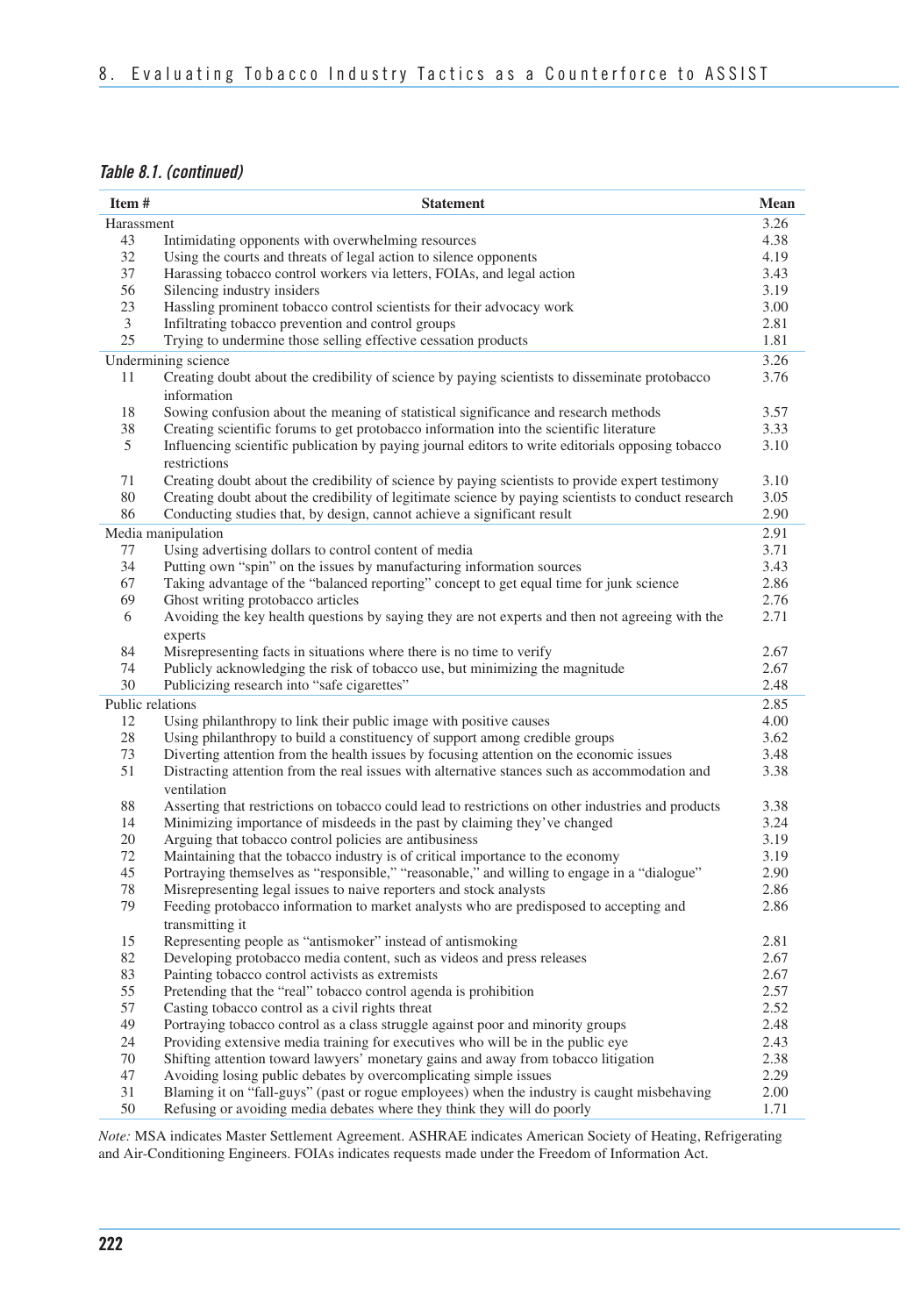

permission from the BMJ Publishing Group.

 measures. It is anticipated that a proto- bacco index might be aggregated from the structural units of the map. For instance, it may make sense to aggregate subindex scores for the clusters "Public Relations and Usurping the Agenda" into a total score that represents "Issue Framing." Carrying this notion up the hierarchy, one might then aggregate the fourfold index scores that represent the quadrants into an overall index of tobacco industry tactics in a manner analogous to the hierarchical index construction used in the Strength of Tobacco Control index (see chapter 2).

However, additional empirical work is needed to validate the results and to explore the classifications inherent in the map. The next sections of this chapter describe two sources of data used to validate the categories identified in the concept map—a review of the literature covering tobacco industry actions against tobacco control efforts and a review of the tobacco industry documents. These reviews were performed to determine whether the categories of tactics described by concept mapping can also be identified from these sources.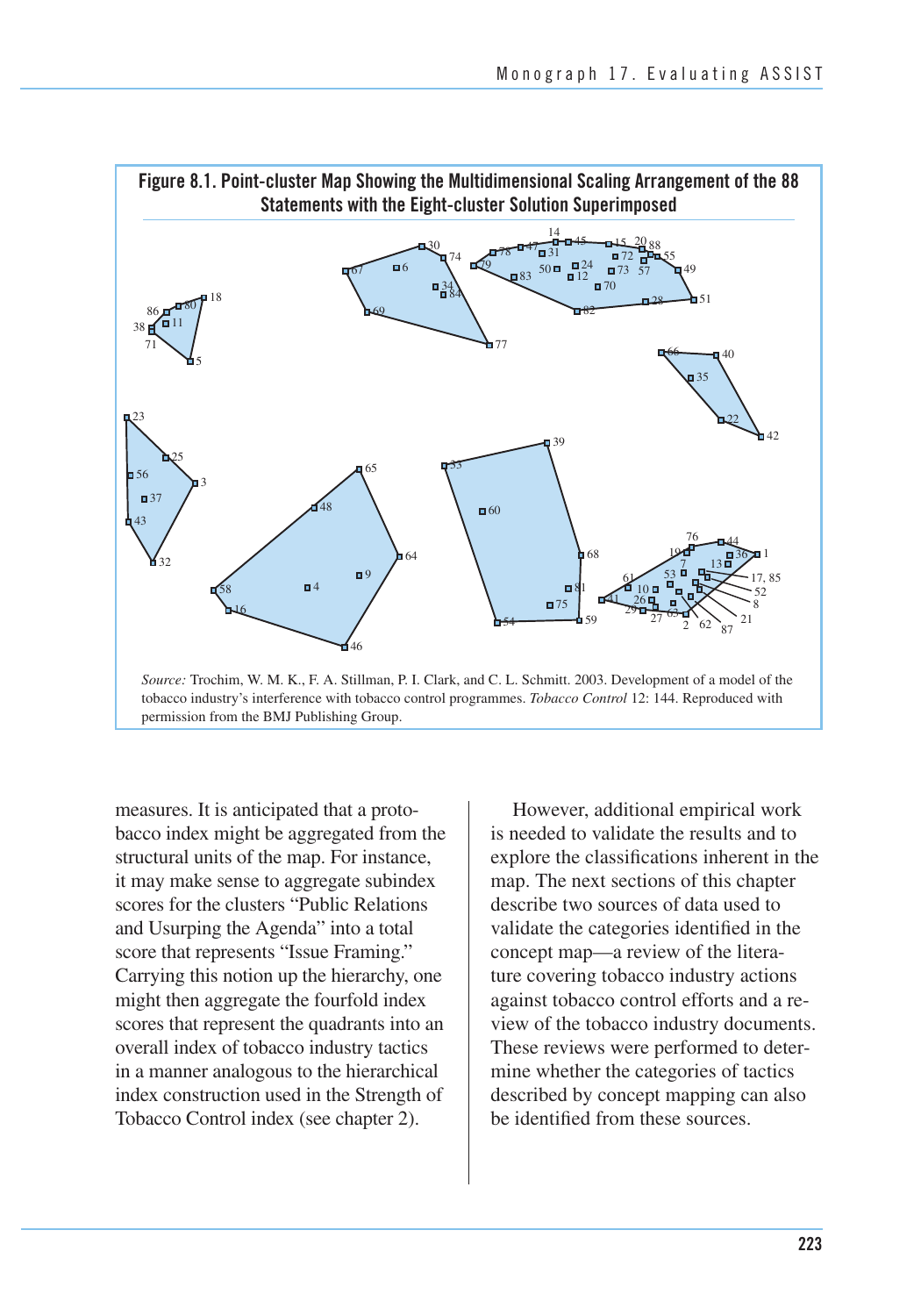

tobacco industry's interference with tobacco control programmes. *Tobacco Control* 12: 145. Reproduced with permission from the BMJ Publishing Group.

## **Review of the Published Literature on Tobacco Industry Tactics**

 he concept mapping provided a ba-The concept mapping provided a ba-<br>sis for measuring tobacco industry strategies. Subsequently, the published scientific literature on tobacco industry activities was reviewed to determine whether the tobacco industry actu- ally used these or similar tactics when confronting public health initiatives at the local, state, and national levels and whether the tactics described in the literature could be subsumed under the categorization scheme described by the concept mapping project. While

 these eight categories did effectively represent those described in the extant literature, we found no existing source of data from which a valid quantitative measure could be constructed for every state.

The first part of this section provides a brief description of the method used to identify and select articles for inclusion in the review. It subsequently presents articles illustrative of each category of tobacco industry tactic described by the concept mapping analysis. Finally, studies are presented that illustrate that the tobacco industry employed a combination of tactics to counter specific public health initiatives.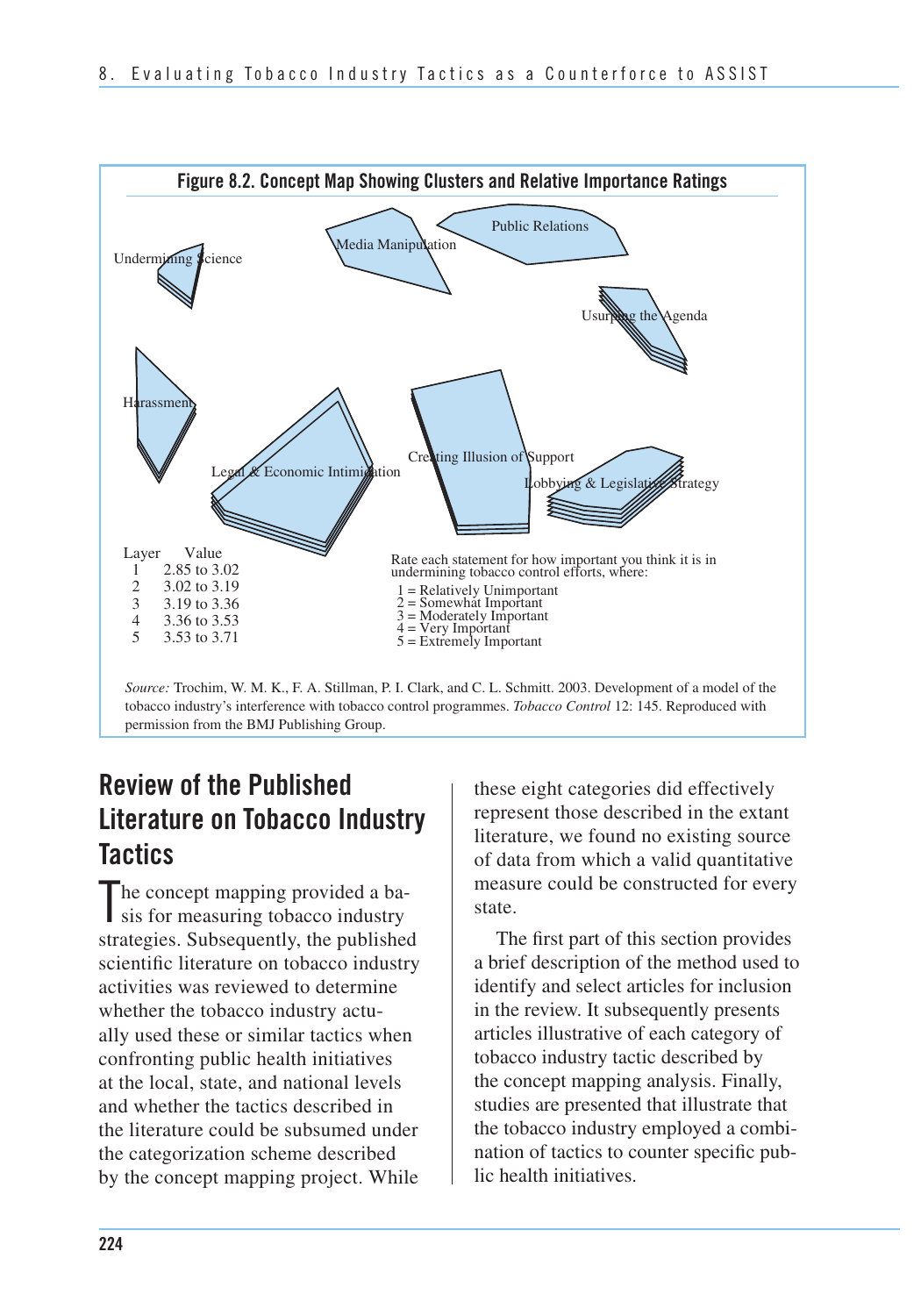

#### **Methods**

 The peer-reviewed literature was searched for articles examining the tac- tics the tobacco industry has used to oppose tobacco control. A broad search strategy was used to capture articles published from 1955 through Octo- ber 2001. The search was limited to English-language and human studies. The MEDLINE database was queried with multiple search term combinations with Boolean operators. The general search  category *tobacco industry* was combined with a series of search terms related to possible tobacco industry tactics. Terms

 included *harassment, public relations, in- timidation, illusion, legislat\*\*, lobby\*\*, media, science, undermin\*\*, agenda, support, legal, illegal, econom\*\*, NCI, ASSIST, interfer\*\*,* and *strategy*.

 In an initial screening of the search results, the first screener (KK) identified 173 articles for potential inclusion in the review. Two additional screeners (BF, SB) reviewed the search protocol and list of captured articles for completeness and relevance. The articles were then reviewed for relevance to the question posed, and any clearly irrelevant articles were exclud-ed from further analysis. Fifty-one articles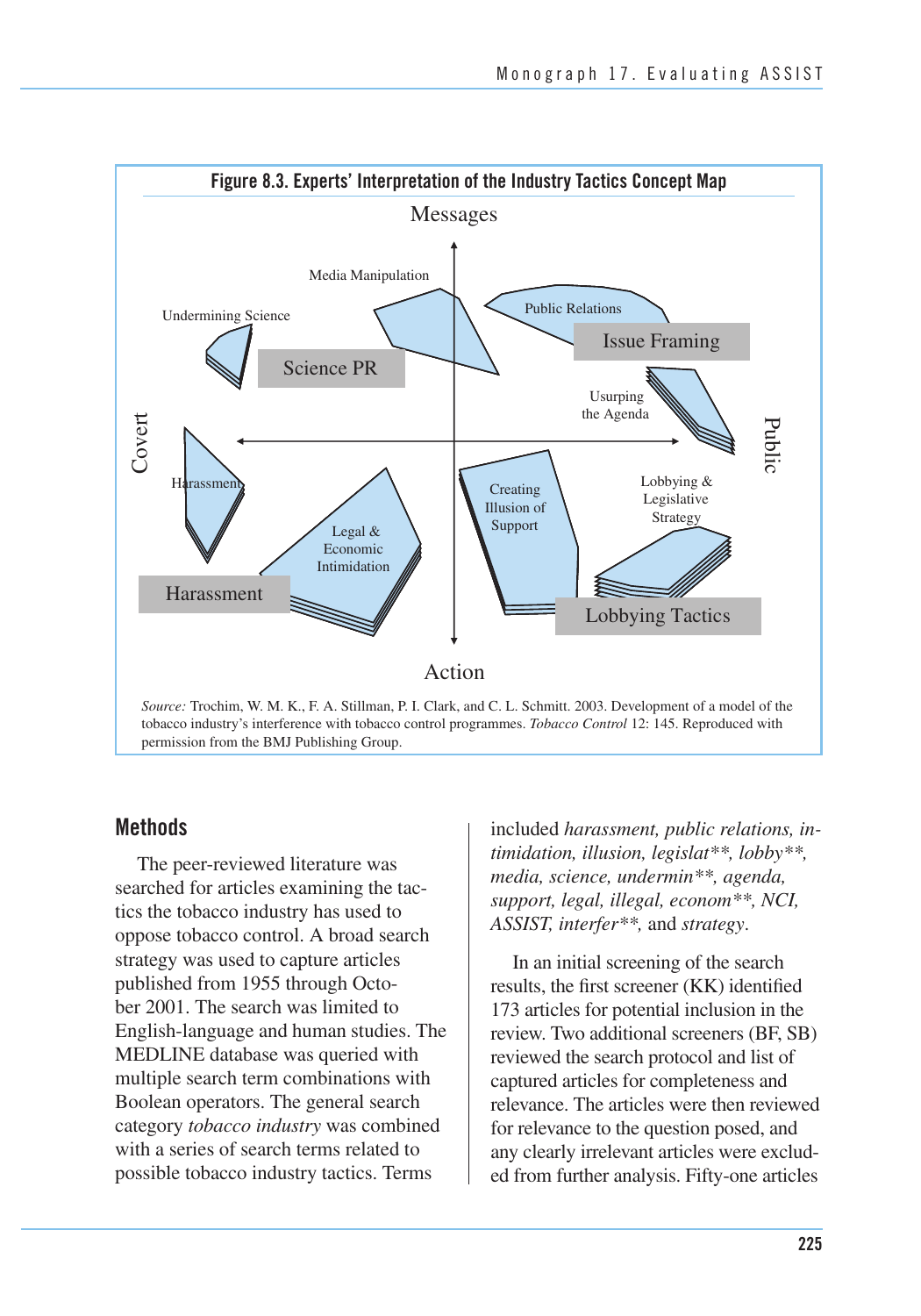| <b>Authors</b>                                                                        | <b>Short description</b>                                                                                                                                                                                                                                                                                                                                                                                                                                        |
|---------------------------------------------------------------------------------------|-----------------------------------------------------------------------------------------------------------------------------------------------------------------------------------------------------------------------------------------------------------------------------------------------------------------------------------------------------------------------------------------------------------------------------------------------------------------|
| Begay, Traynor, and<br>Glantz <sup>14</sup>                                           | The industry contributed more to the California legislature from 1985 to<br>1992 than to the U.S. Congress, most notably in the four years following the<br>1988 enactment of Proposition 99.                                                                                                                                                                                                                                                                   |
| Glantz and Begay <sup>15</sup>                                                        | In the 1991–92 California legislative session, there was a positive correlation<br>between tobacco industry campaign contributions and support of industry<br>positions among legislators. From 1988 to 1994, tobacco lobbying<br>expenditures correlated negatively with state tobacco control expenditures.                                                                                                                                                   |
| Moore, Wolfe, Lindes,<br>and Douglas <sup>16</sup>                                    | Federal Election Commission records of personal contributions and those to<br>10 tobacco political action committees were investigated during the 102nd<br>and 103rd sessions of the U.S. Congress. Money received from the tobacco<br>industry was the best predictor of a proindustry position.                                                                                                                                                               |
| Siegel, Carol, Jordan,<br>Hobart, Schoenmarklin,<br>DuMelle, and Fisher <sup>17</sup> | State preemption laws passed between 1985 and 1995 were reviewed.<br>Three major trends in tobacco industry efforts were identified: preexisting<br>tobacco control bills were amended by industry-friendly legislators,<br>"superpreemption" bills seeking to limit all local tobacco control efforts<br>were promoted, and an attempt was made by the industry to use the Synar<br>amendment as a federal preemption of the enforcement of youth access laws. |
| Monardi and Glantz <sup>18</sup>                                                      | In 1993-94 legislative sessions in California, Colorado, Ohio, Pennsylvania,<br>New Jersey, and Washington State, the relationship between tobacco<br>industry donations to specific legislators and the level of their support for<br>tobacco industry positions was positive. The analysis controlled for personal<br>party affiliation and party control of the legislature.                                                                                 |
| DiFranza and Rigotti <sup>19</sup>                                                    | The tobacco industry attempted to impede implementation and enforcement<br>of youth access laws in Massachusetts. Health department officials<br>concluded that the outcome of these efforts included inadequate budgets<br>allocated for enforcement, retailer-based court disputes over citations, and<br>political pressure over using older youths in compliance checks.                                                                                    |

#### **Table 8.2. Lobbying and Legislative Strategy**

 were retained for the review after a con- sensus of the three screeners determined that those articles were likely to describe tobacco industry tactics.

For the analysis, the articles were categorized by the themes described in the concept map. Articles that were deemed redundant for a particular theme are not included in this discussion.

### **Results**

### *Lobbying and Legislative Strategy*

This first concept map domain describes how contributing funds to political candidates, incumbents, parties, committees, and interest groups allows access and influence over these groups. This construct includes the use of campaign contributions, general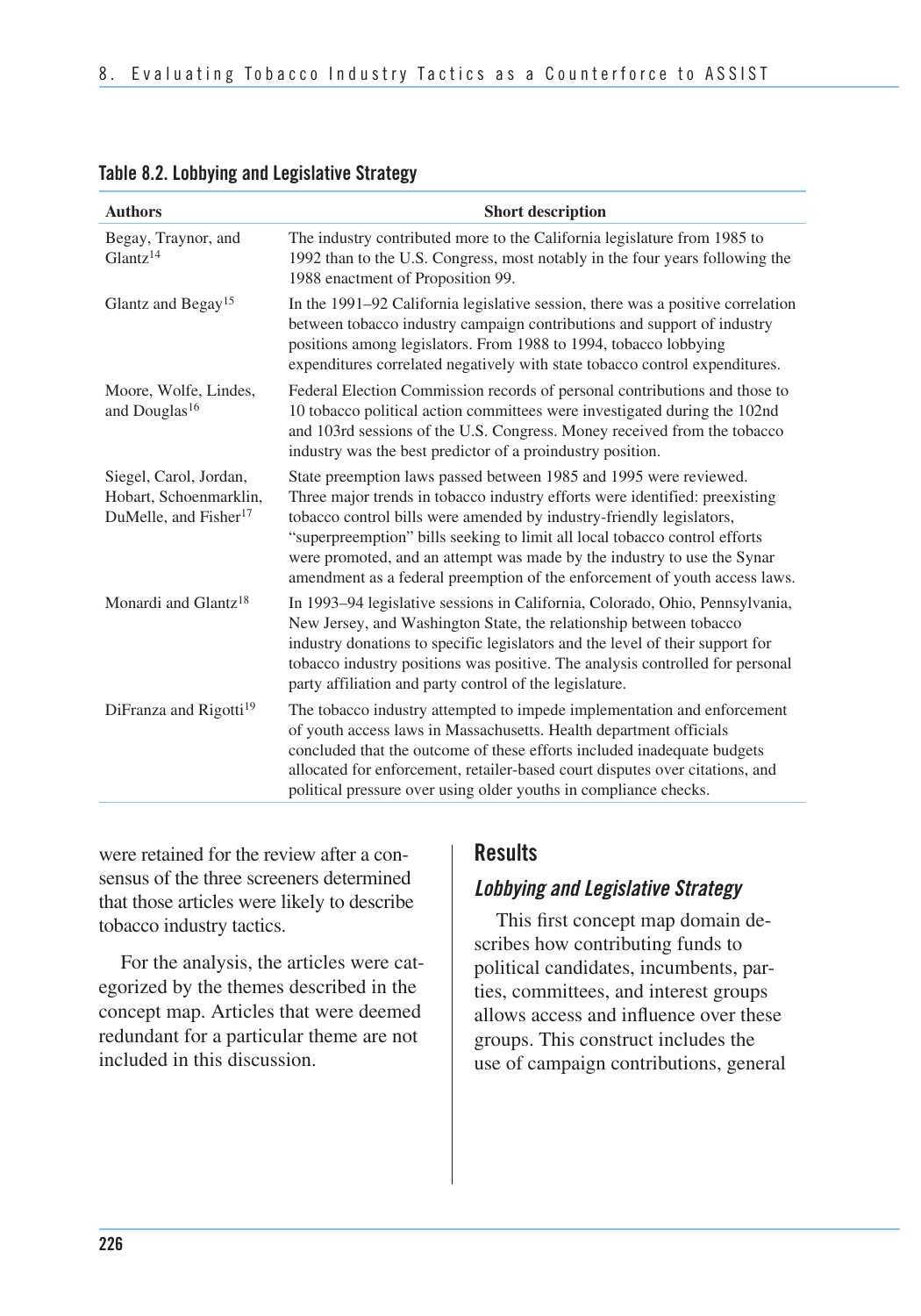lobbying, and other efforts to affect legislation passage, implementation, and enforcement (see table 8.2).

 It is clear from the studies reviewed that the tobacco industry engages in tactics identified as Lobbying and Legislative Strategies. They are able to influence legislation, because their mone- tary contributions to politicians give them access to the legislative process. The high importance ratings that the concept map- ping participants assigned to this strate- gy's role in undermining tobacco control is supported by the published literature.

## *Legal and Economic Intimidation and Creating the Illusion of Support*

The tobacco industry devotes considerable resources to policy battles and seeks to portray substantial support by the community at large for its positions. This support can exert political pressure on lawmakers, who mistake it for a true grassroots movement.

The two concept map domains Legal and Economic Intimidation and Creating the Illusion of Support are combined here because of shared aspects of tobacco industry association with front groups and engineered constituencies. While the major focus of Legal and Economic Intimidation is *disempowering* groups that promote tobacco control through financing and/or creating adversarial front groups, such as retailer alliances, Creating the Illusion of Support strategies focus on *empowering* groups that support the tobacco industry agenda (see table 8.3).

As the public has become aware and resistant to the tobacco industry's direct tactics, the industry has employed tactics that minimize their own public exposure. Many of these less direct tactics are those included in the Legal and Economic Intimidation and Creating Illusion of Support constructs.

## *Usurping the Agenda*

This concept map domain encompasses tactics characterized by the tobacco industry's apparent championship of another group's cause. For example, their widely publicized youth smoking prevention programs and support of laws that punish youth for the purchase, use, and possession of tobacco products appear to serve the public health agenda. In reality, however, the tobacco industry's active participation in these issues allows them to control the agenda, rather than be controlled by it, and divert attention from issues they cannot directly address or counter (see table 8.4).

 The Usurping the Agenda tactics most frequently identified are the use of industry alliances to present a protobacco position and the creation of youth access programs, where it has been particularly successful. This group of tactics allows the tobacco industry to control the public health agenda instead of being controlled by it.

### *Harassment*

 The tobacco industry uses other tactics to frighten and overwhelm opponents. The tactics include threatening to sue or actually suing tobacco control advo- cates. Alternatively, the industry makes burdensome requests for information under the Freedom of Information Act (FOIA). As a result, people targeted by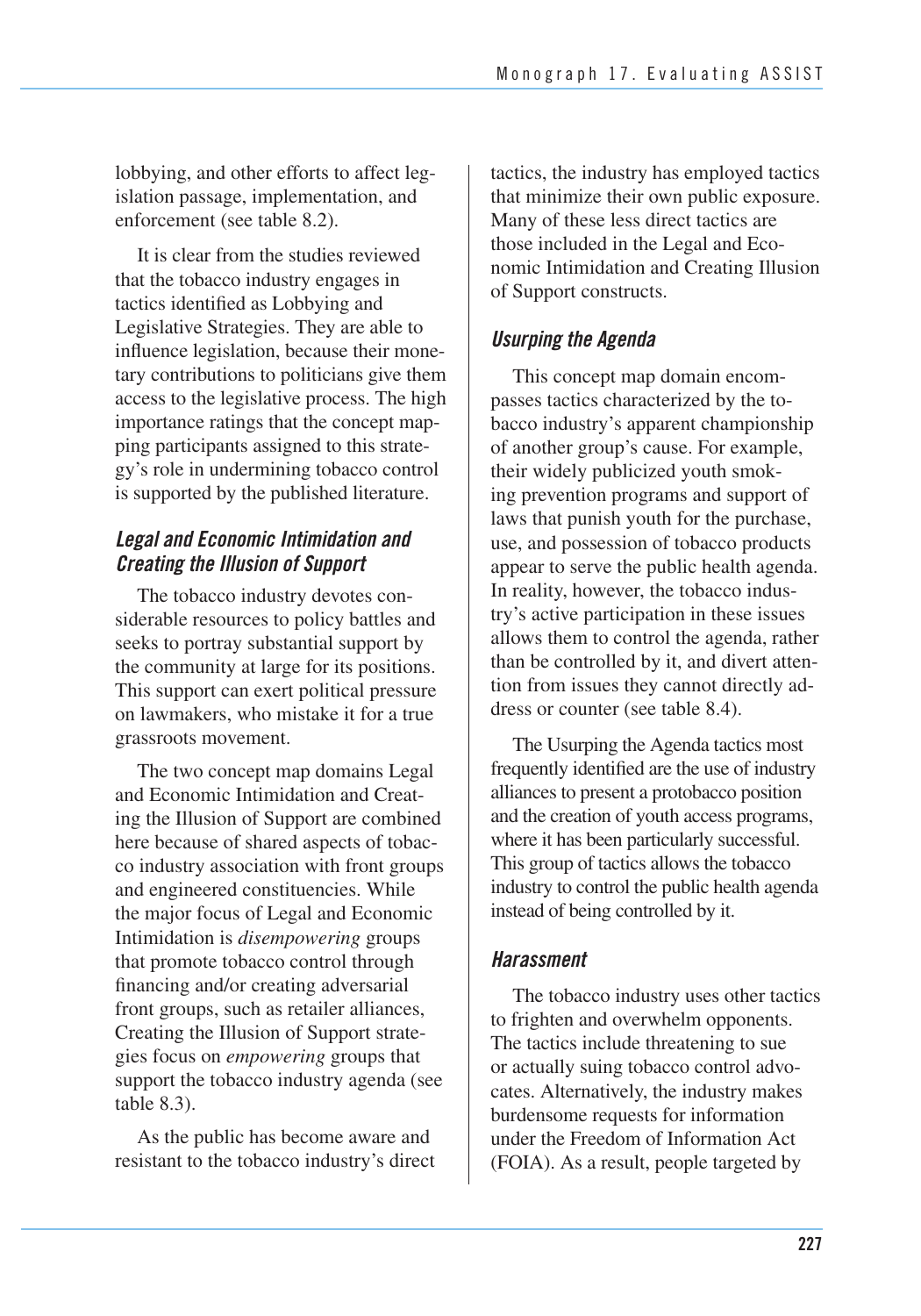| Table 8.3. Legal and Economic Intimidation and Creating the Illusion of Support |  |
|---------------------------------------------------------------------------------|--|
|---------------------------------------------------------------------------------|--|

| <b>Authors</b>                                 | <b>Short description</b>                                                                                                                                                                                                                                                                                                                                                                                                                       |
|------------------------------------------------|------------------------------------------------------------------------------------------------------------------------------------------------------------------------------------------------------------------------------------------------------------------------------------------------------------------------------------------------------------------------------------------------------------------------------------------------|
| Traynor,<br>Begay, and<br>Glantz <sup>20</sup> | During 1991–92 in California, the tobacco industry used front groups and links to<br>restaurant and merchant associations to conceal direct lobbying efforts in local policy<br>debates. These groups monitored legislation and organized local initiative campaigns<br>against tobacco control regulations. Telephone hotlines and public relations firms kept<br>track of local policy developments and organized consumer lobbying efforts. |
| Ellis, Hobart,<br>and $\text{Reed}^{21}$       | In the late 1980s and early 1990s in Contra Costa County, CA, industry associations<br>used direct mailing campaigns, front groups, public relations firms, and lobbying for<br>"smokers' rights" to create the illusion of a genuine protobacco grassroots movement.                                                                                                                                                                          |

| <b>Authors</b>                                         | <b>Short description</b>                                                                                                                                                                                                                                                                                 |
|--------------------------------------------------------|----------------------------------------------------------------------------------------------------------------------------------------------------------------------------------------------------------------------------------------------------------------------------------------------------------|
| Bidell, Furlong,<br>Dunn, and<br>Koegler <sup>22</sup> | In Santa Barbara County, CA, the tobacco industry, retailers, and industry associations<br>worked together to attempt to defeat local legislation banning self-service tobacco<br>displays. When the bill passed, those groups worked to delay the enactment and<br>impede the enforcement of the bans.  |
| Ritch and<br>Begay <sup>23</sup>                       | The tobacco industry made alliances with retailers, vendors, restaurateurs, tavern<br>proprietors, and the general hospitality industry. A trade association advocating<br>protobacco-industry policies claimed that proposed clean indoor air legislation would<br>have negative economic consequences. |
| DiFranza and<br>$G \cdot \text{dshall}^{24}$           | The tobacco industry created a "model" state bill for underage tobacco sales that<br>would undermine enforcement efforts.                                                                                                                                                                                |

## **Table 8.4. Usurping the Agenda**

## **Table 8.5. Harassment**

| <b>Authors</b>                            | <b>Short description</b>                                                                                                                                                                                                                                                                                                                                |
|-------------------------------------------|---------------------------------------------------------------------------------------------------------------------------------------------------------------------------------------------------------------------------------------------------------------------------------------------------------------------------------------------------------|
| Aguinaga and<br>Glantz <sup>25</sup>      | The tobacco industry filed burdensome FOIA requests with public health agencies to<br>slow agency action.                                                                                                                                                                                                                                               |
| Nichol <sup>126</sup>                     | The tobacco industry accused tobacco-control advocates and program managers of<br>illegal lobbying to further inflate the perception that the industry position was the<br>public's position.                                                                                                                                                           |
| Bialous, Fox.<br>and Glantz <sup>27</sup> | Managers from the 17 ASSIST states were interviewed about formal complaints from<br>the industry alleging illegal lobbying activities. Managers in ASSIST states that had<br>not been targets of these industry complaints reported limiting their tobacco control<br>interventions because they feared they would also be accused of illegal lobbying. |

*Note:* FOIA indicates Freedom of Information Act.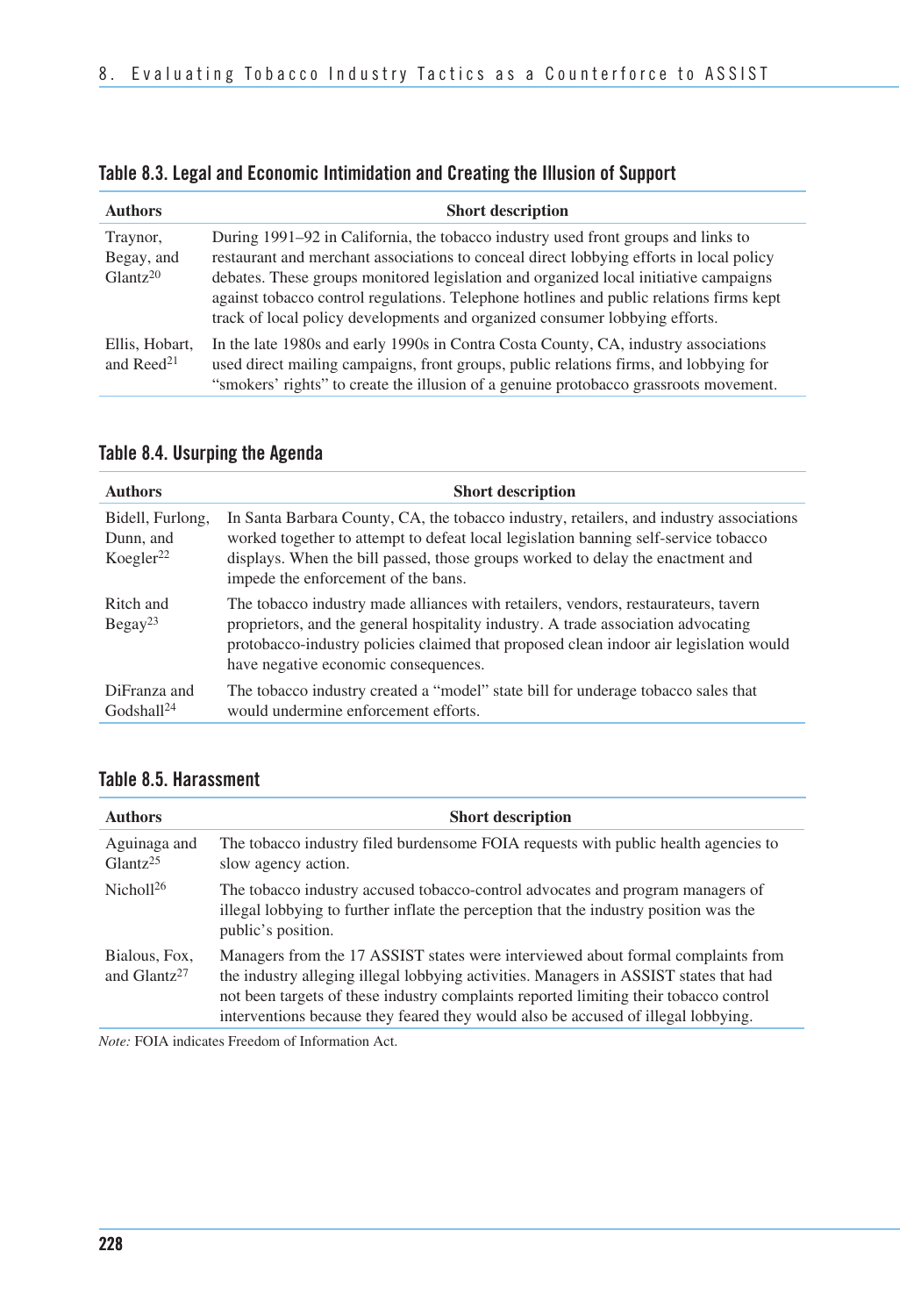these tactics may be afraid to pursue an aggressive tobacco control agenda, or an agency may become so overburdened complying with information requests that its employees cannot accomplish their to-bacco control duties (see table 8.5).

This tactic not only compels agencies to devote limited resources to a response, but it also creates an atmosphere in which all tobacco control managers, even those who have never been the direct target of these tactics, must become hypervigilant about their involvement in any policy interventions.

### *Undermining Science*

 The tobacco industry has made ex- traordinary efforts to confuse the public about the science of the health risks of smoking and environmental tobacco smoke. While industry executives and scientists have known about and accept- ed the scientific evidence about health risks from tobacco use and secondhand smoke for decades,<sup>28</sup> they have actively resisted the public disclosure of this information. In addition, they have initi- ated and supported a research agenda designed to counter legitimate negative findings about tobacco's health effects. Outcomes from this research agenda are, in turn, finely tuned to minimize or negate negative findings and are released to the public by forums alleg- edly unrelated to the industry. Tobacco company efforts to control the focus of tobacco research, counter already-pub- lished negative research, and actively work to confuse the public are well rep- resented in the industry documents and subsequently in the published literature (see table 8.6).

The tobacco industry's use of tactics under this domain is well documented. These tactics included designing studies to yield results that support tobacco industry positions, paying scientists to perform these studies, and creating quasi-legitimate forums to publicize those results. Lawyers with an eye to potential litigation at every level controlled research agendas. The tobacco industry successfully kept information from the public for many years. When this information became public knowledge, they attacked its veracity.

## *Media Manipulation and Public Relations*

 The Media Manipulation and Public Relations domains use similar tactics and will therefore be discussed together. The primary difference is that media ma- nipulation tactics are more likely to be indirect and public relations tactics are more likely to be direct. For example, media manipulation tactics include situ- ations in which the tobacco industry does not pay for positive media attention but can direct messages by threatening to withhold advertising revenues from a magazine that runs antitobacco stories. Public relationships tactics, in compari- son, distract the public from health is- sues by focusing attention on alternative issues. Threats to the tobacco industry are reframed as threats to the economy of the state or nation, other businesses, or minority citizens. The common theme that connects the two domains is that they both involve presenting a manufac- tured image of the tobacco industry to the public (see table 8.7).

Media manipulation and public relations tactics are well used by the tobacco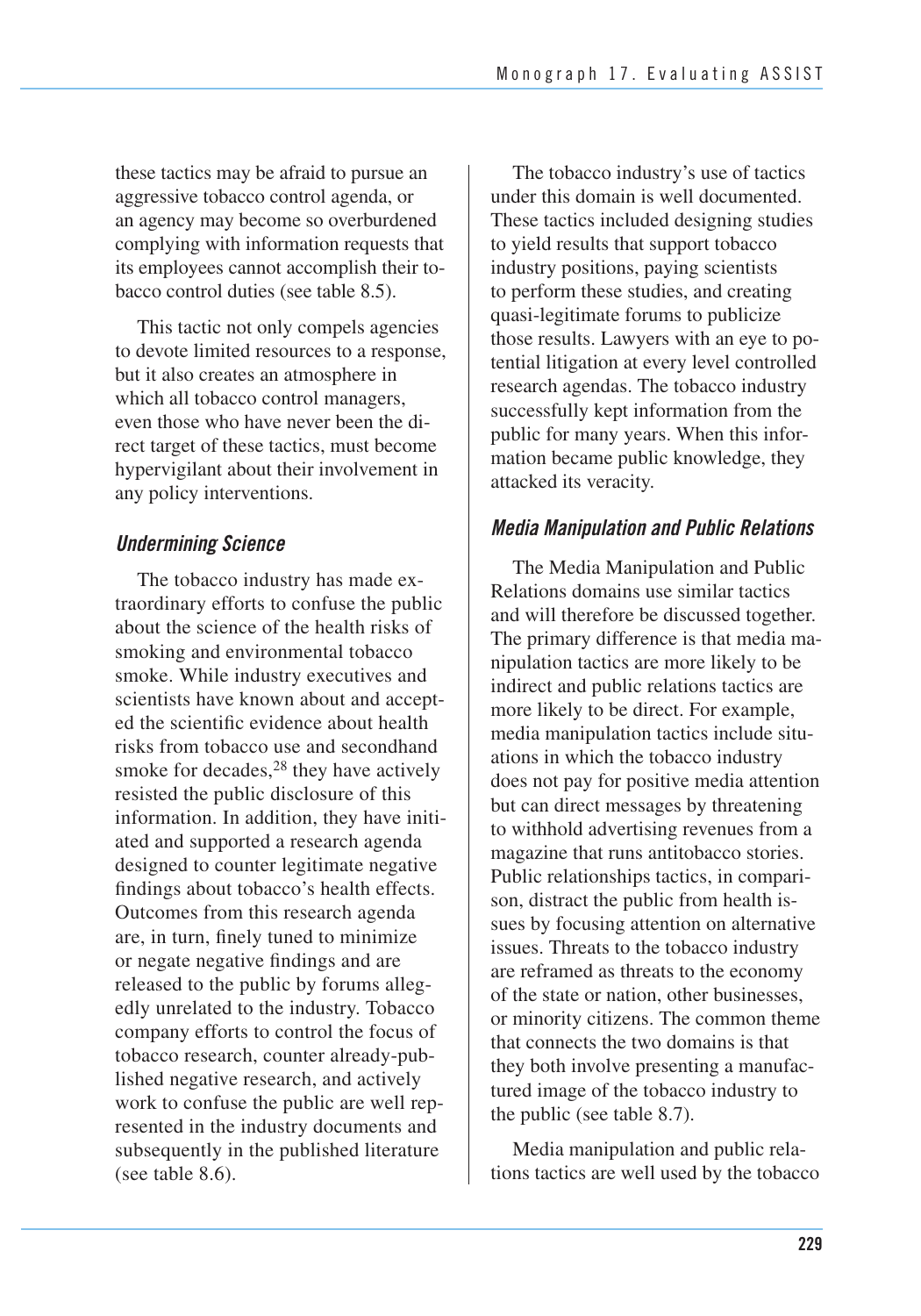#### **Table 8.6. Undermining Science**

| <b>Authors</b>                                            | <b>Short description</b>                                                                                                                                                                                                                                                                                                                                                                                  |
|-----------------------------------------------------------|-----------------------------------------------------------------------------------------------------------------------------------------------------------------------------------------------------------------------------------------------------------------------------------------------------------------------------------------------------------------------------------------------------------|
| Glantz, Barnes, Bero,<br>Hanauer, and Slade <sup>29</sup> | In the mid-1970s, Brown & Williamson scientists determined that secondhand<br>smoke causes irritation, contains toxins, and is carcinogenic, but those<br>scientists did not release the information. They also confirmed that nicotine<br>is addictive and that tobacco use causes disease. Company scientists were not<br>allowed to pursue research that might make the company subject to litigation. |
| Bero, Barnes, Hanauer,<br>Slade, and Glantz <sup>30</sup> | Brown & Williamson funded external research projects for their potential<br>public relations value, for potential use in undermining legitimate research,<br>or to support industry objectives relating to such areas as ventilation and<br>accommodation.                                                                                                                                                |
| Barnes, Hanauer, Slade,<br>Bero, and Glantz <sup>31</sup> | Brown & Williamson funded research intended to prove that environmental<br>tobacco smoke is not harmful.                                                                                                                                                                                                                                                                                                  |
| Hanauer, Slade, Barnes,<br>Bero, and Glantz <sup>32</sup> | Internal research by Brown & Williamson that would have been<br>disadvantageous in liability lawsuits was kept confidential. Internal<br>documentation of practices and research was reviewed by attorneys in order to<br>invoke attorney work product privilege in discovery.                                                                                                                            |
| Barnes and Bero <sup>33</sup>                             | The Center for Indoor Air Research was established and funded by three U.S.<br>tobacco companies to research indoor air, including secondhand smoke.                                                                                                                                                                                                                                                      |
| Hirschhorn <sup>34</sup>                                  | Programs to fund and disseminate research intended to prove that secondhand<br>smoke is safe were initiated by Philip Morris, R.J. Reynolds, and British<br>American Tobacco in Germany, influencing policy in that nation and<br>elsewhere in Europe.                                                                                                                                                    |
| Ong and Glantz <sup>35</sup>                              | Philip Morris developed research and dissemination strategies to combat the<br>results of a study conducted by the International Agency for Research on<br>Cancer that connected secondhand smoke with lung cancer.                                                                                                                                                                                       |
| Drope and Chapman <sup>36</sup>                           | U.S. tobacco companies retained scientists to create and publicize doubt<br>about the health risks of secondhand smoke. Scientists were organized and<br>forums for dissemination were sponsored. Unfavorable results were kept from<br>public release, and all studies contained contractual clauses requiring attorney<br>review.                                                                       |
| Muggli, Forster, Hurt,<br>and Repace <sup>37</sup>        | Studies were explicitly designed to refute the Environmental Protection<br>Agency report connecting secondhand smoke and lung cancer. Resulting<br>information was disseminated at industry-sponsored forums and in popular<br>print media.                                                                                                                                                               |
| Ong and Glantz <sup>38</sup>                              | Philip Morris used the concept of "sound science" to attack the Environmental<br>Protection Agency report implicating secondhand smoke in lung cancer. It<br>also funded research to prove that secondhand smoke is not harmful.                                                                                                                                                                          |

industry. With these tactics, the industry shapes public opinion. Public opinion, in turn, affects whether legislation favorable to the tobacco industry is enacted and enforced.

## **Case Studies that Examine Tobacco Industry Tactics**

The research reviewed above corresponds largely, though not precisely, to the concept map headings. The extant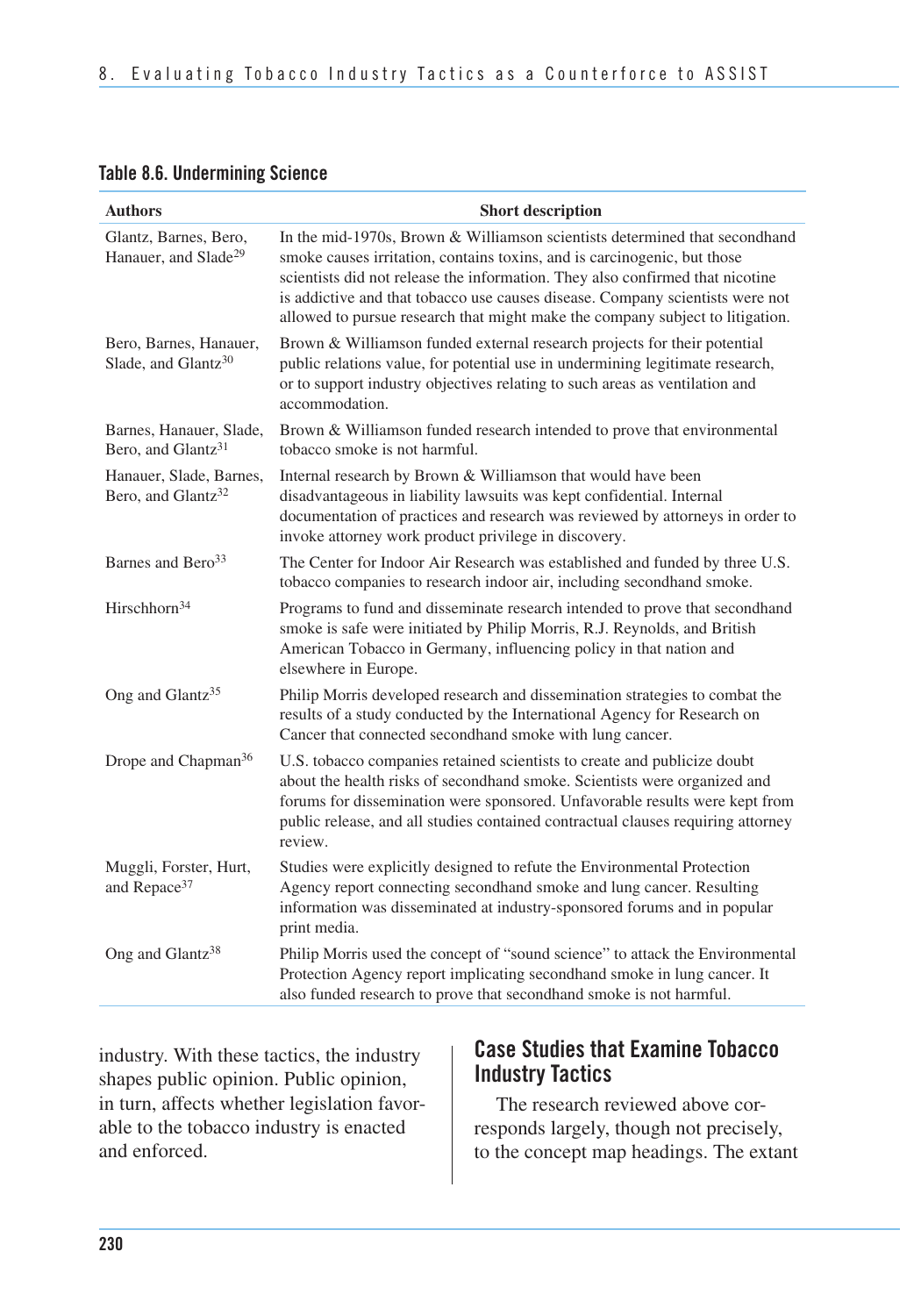| <b>Authors</b>                                      | <b>Short description</b>                                                                                                                                                                                                                                                                                                                                          |
|-----------------------------------------------------|-------------------------------------------------------------------------------------------------------------------------------------------------------------------------------------------------------------------------------------------------------------------------------------------------------------------------------------------------------------------|
| Richards, Tye, and<br>Fischer <sup>39</sup>         | A disparity was found between the tobacco industry's pronouncements and<br>practices regarding advertising. As broadcast advertising was restricted<br>to reduce youth consumption, funds were moved to billboard and print<br>advertisements. These advertisements also appeared to target youths despite<br>industry statements to the contrary.                |
| Hurt and Robertson <sup>40</sup>                    | The industry marketed low-nicotine and low-tar cigarettes as healthier for<br>smokers than traditional cigarettes despite evidence to the contrary. As a<br>result, the public became confused about the overall dangers of tobacco use.                                                                                                                          |
| Kennedy and Bero <sup>41</sup>                      | Newspapers and periodicals in 1981–94 characterized the health effects<br>of secondhand smoke as controversial despite few research citations<br>supporting this claim. A positive correlation was found between the amount<br>of tobacco advertisements in a given magazine and the likelihood that the<br>magazine would frame tobacco issues as controversial. |
| Mangurian and Bero <sup>42</sup>                    | Unfavorable media coverage of a smoke-free workplace ordinance<br>increased after speakers supporting the industry spoke at public hearings.                                                                                                                                                                                                                      |
| Magzamen, Charlesworth,<br>and Glantz <sup>43</sup> | Disproportionate coverage of industry-promoted topics, including economic<br>cost/benefit analyses, ventilation utility, and smokers' rights, was found<br>in news and opinion pieces on passage of a smoke-free workplace law in<br>California in 1997–98.                                                                                                       |

**Table 8.7. Media Manipulation and Public Relations** 

literature also includes case studies that focus on tobacco industry responses to particular legislative or regulatory efforts. These studies cannot be sorted and reviewed under separate concept map headings because each one describes multiple tactics the industry used to achieve their goals. These efforts are therefore grouped loosely under two categories: constellations of tactics that the industry uses to oppose a specific public health program and constellations of tactics the industry uses at the state and local levels to oppose tobacco control (see table 8.8).

#### *General State-level Industry Behavior*

Four papers have examined tobacco industry behavior at the state level and one paper examined industry behavior at the local level. These studies provide a general overview of the tactics the industry employs as it faces increasing challenges in the business environment. These reviews are based on industry documents, public records, and interviews (see table 8.9).

 Taken together, these case studies show that the tobacco industry relies on direct and indirect political pressure to counter tobacco control efforts at the state and local levels. Direct pressure is exerted through lobbying efforts, and access to politicians is ensured through generous political contributions. In- direct pressure is applied through the manipulation of public opinion. A com- bination of strategies, including legisla- tive and legal intimidation, usurping the agenda, creating an illusion of support, and harassment, harness other individu-als and groups to present protobacco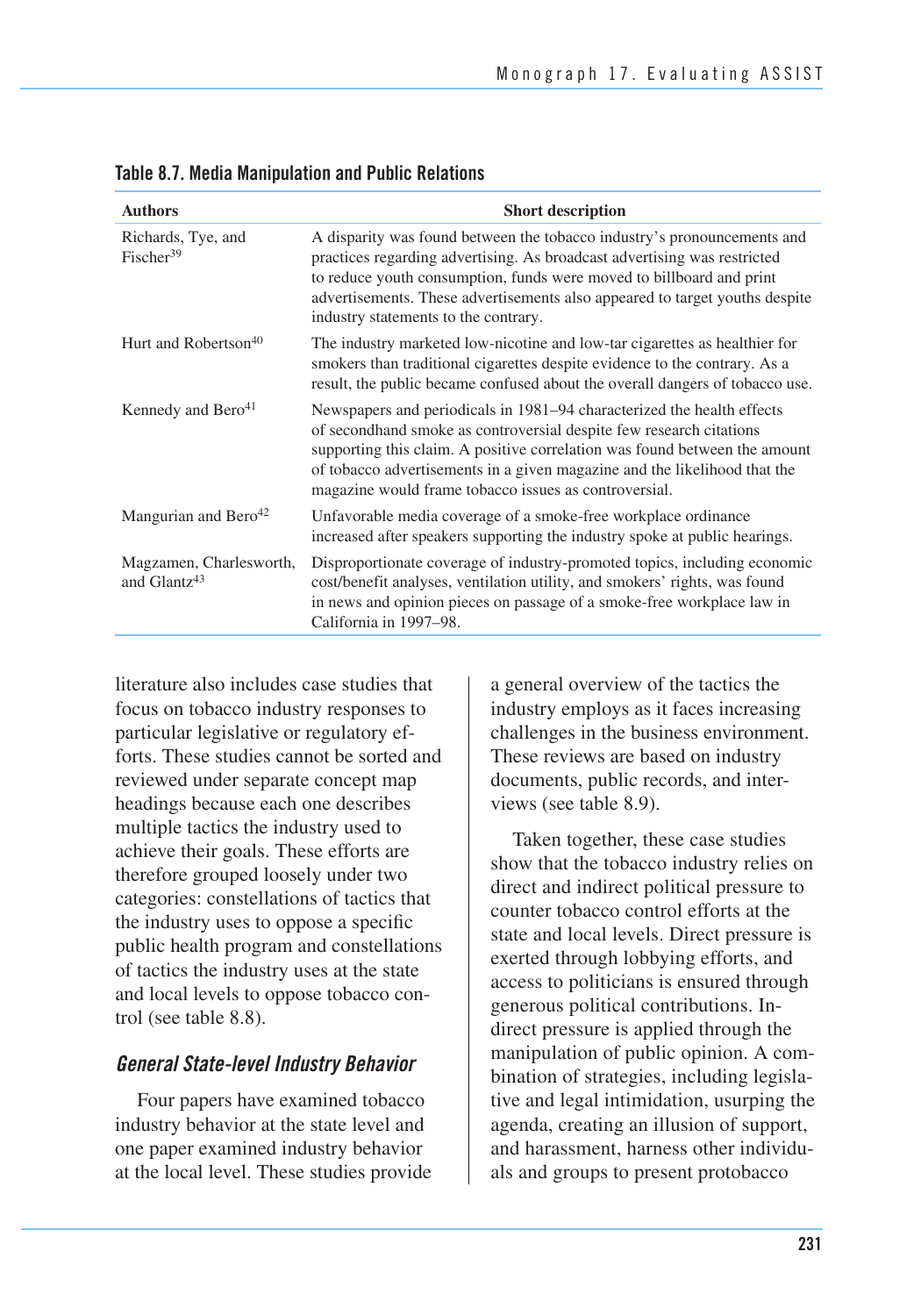| <b>Authors</b>                                                                   | <b>Short description</b>                                                                                                                                                                                                                                                                                                                                                                                                            |
|----------------------------------------------------------------------------------|-------------------------------------------------------------------------------------------------------------------------------------------------------------------------------------------------------------------------------------------------------------------------------------------------------------------------------------------------------------------------------------------------------------------------------------|
| Samuels, Begay, Hazan,<br>and Glantz <sup>44</sup>                               | In response to Pittsburgh's proposed health policies in 1987, the tobacco<br>industry formed alliances with business and labor organizations to oppose<br>a proposed ordinance that would restrict smoking in some restaurants,<br>workplaces, and public areas. In addition, a public debate on accommodation,<br>spearheaded by Philip Morris, served to distract attention from the public<br>health issues of clean indoor air. |
| MacDonald and<br>Glantz <sup>45</sup> (see also<br>Magzamen and<br>$Glantz^{46}$ | The tobacco industry relied on multiple tactics as it opposed the smoking<br>restrictions in California Assembly Bill 13 and its subsequent proposed<br>extension to bars, while supporting preemption amendments and weaker<br>alternative legislation.                                                                                                                                                                            |
| Goldman and Glantz <sup>47</sup>                                                 | The tobacco industry used multiple strategies to oppose Oregon's Measure 44<br>in 1996.                                                                                                                                                                                                                                                                                                                                             |
| $K$ oh <sup>48</sup>                                                             | The tobacco industry used multiple strategies to oppose the 1992<br>Massachusetts Question 1 tobacco tax initiative.                                                                                                                                                                                                                                                                                                                |
| Traynor and Glantz <sup>49</sup>                                                 | The tobacco industry used a variety of tactics, including front groups, legal<br>challenges, government lobbying, and media saturation, to halt, delay, or<br>subvert passage of California's Proposition 99 in 1989.                                                                                                                                                                                                               |

## **Table 8.8. Industry Tactics to Oppose Specific Public Health Initiatives**

### **Table 8.9. Tobacco Industry Behavior at State and Local Levels**

| <b>Authors</b>                                                                               | <b>Short description</b>                                                                                                                                                                                                                                                                                                                                                                                                                                                                                                                                                                   |
|----------------------------------------------------------------------------------------------|--------------------------------------------------------------------------------------------------------------------------------------------------------------------------------------------------------------------------------------------------------------------------------------------------------------------------------------------------------------------------------------------------------------------------------------------------------------------------------------------------------------------------------------------------------------------------------------------|
| Nichol $126$                                                                                 | This study identifies tobacco industry tactics in eight statewide tobacco tax<br>initiative campaigns (California, Massachusetts, Arizona, Oregon, Montana,<br>Nebraska, Arkansas, and Colorado). These tactics were characterized by the<br>ability to apply direct and indirect pressure on the legislature through the use of<br>front groups, manufactured grassroots constituents, and media saturation. Other<br>tactics, such as hiring professional signature gatherers at higher than market<br>wages, were used to defeat petitioning on the part of tobacco control coalitions. |
| Jacobson,<br>Wasserman, and<br>Raube <sup>50</sup> ; Jacobson<br>and Wasserman <sup>51</sup> | The tobacco industry favored preemption clauses in six states (Arizona,<br>Florida, Illinois, Minnesota, New York, and Texas), in part because they could<br>weaken coalition support for the proposed legislation. Monetary contributions<br>to politicians, combined with direct lobbying efforts, promoted the tobacco<br>industry's interests in the legislature. After tobacco control legislation was<br>passed, the industry continued its efforts to impede implementation and<br>enforcement of the laws.                                                                         |
| Givel and Glantz <sup>52</sup>                                                               | In the 1990s, tobacco industry tactics included contributions and gift giving to<br>legislators, creation and maintenance of front groups, affiliation with business<br>associations and smokers' rights groups, and accusations of illegal lobbying<br>directed at public health workers. Statewide preemption clauses were often<br>the tobacco industry's objective, and the industry focused lobbying efforts and<br>financial contributions on influencing committee processes and vote scheduling.                                                                                   |
| Samuels and Glantz <sup>53</sup>                                                             | The industry used multiple tactics against tobacco control ordinances as policy<br>debates moved to the municipal level in the late 1980s.                                                                                                                                                                                                                                                                                                                                                                                                                                                 |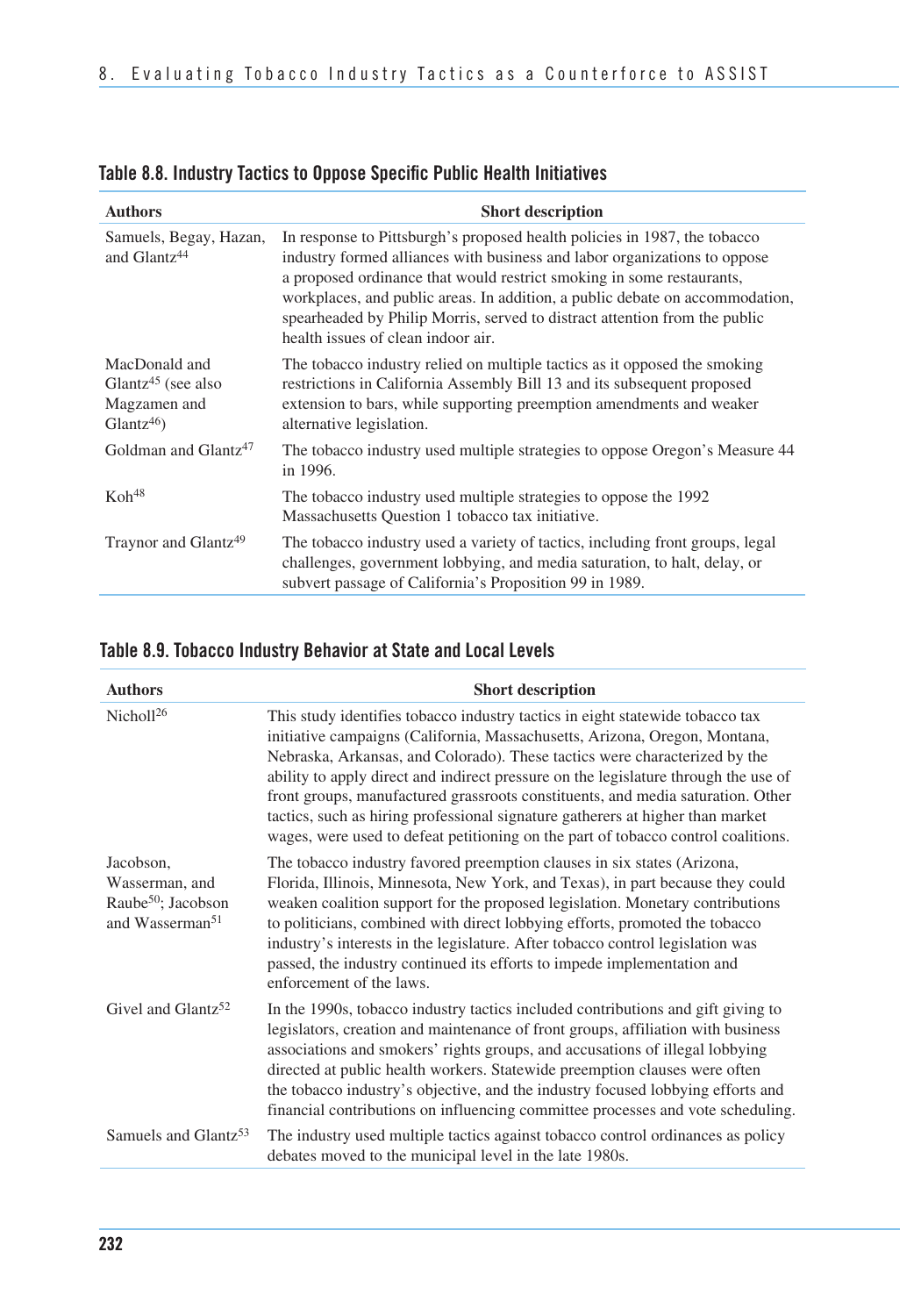arguments using public relations tactics. At the same time that political pressure is being applied, other lobbying and legislative strategies, such as clauses including preemption and support for smokers' rights, are employed to weak- en coalition support for proposed leg- islation and make that legislation more congruent with tobacco industry goals. These tactics continue during the imple- mentation and enforcement phase of any legislation adopted.

## **Gaps in the Literature**

The gaps in the literature researching tobacco industry tactics are mostly describable via the concept map. Some map clusters, such as Lobbying and Legislative Strategy and Undermining Science, are well represented in the literature. Others, such as Media Manipulation, are not. Generally, tactics that are either quantifiable via dollars spent or well described within the context of a particular policy debate are better represented. In contrast, tactics that can be inferred from a source, but not necessarily documented, are less well represented. For example, when manufacturing information sources or using advertising dollars to control content of the media, the tobacco industry takes great pains to hide their footprints. Likewise, tactics that are more diffuse and tend to be standard business practices, like front groups, mobilization of grassroots support, or public-relations-aided issue framing, are not as well researched. There are disparities within the clusters as well. While the lobbying and legislative efforts of the industry have been

well studied, particularly in the area of state initiative campaigns, research focusing on local or national debates or campaigns is needed. In addition, as the current literature suggests, the industry continues to develop new strategies and combinations of strategies, and these should be monitored.

## **Lessons from the Literature Review**

The review of the published scientific literature verifies that the tobacco industry uses tactics to disrupt public health initiatives. This review further validates the inclusion of protobacco forces in the ASSIST evaluation design and for the use of the concept map as a basis for this metric. However, the review does not identify a data set that would easily lead to the development of an index. The primary data sources used in the underlying literature, such as public records and interviews, provide valid information for case studies but pose challenges to a systematic and reliable data-collection effort. For example, since states have different reporting requirements for lobbyists and lobbying expenses, state-level comparisons on this measure are not possible, although these data could be used to track these tobacco-related activities within a state. Similarly, corporate advertising expenditures are not reported in sufficient detail to inform an index. In addition, some of the described tactics, particularly those that are more implicit or covert (such as attempting to confuse and reframe policy debates and construct the illusion of widespread popular support), are by definition difficult to document, measure, and include in a metric.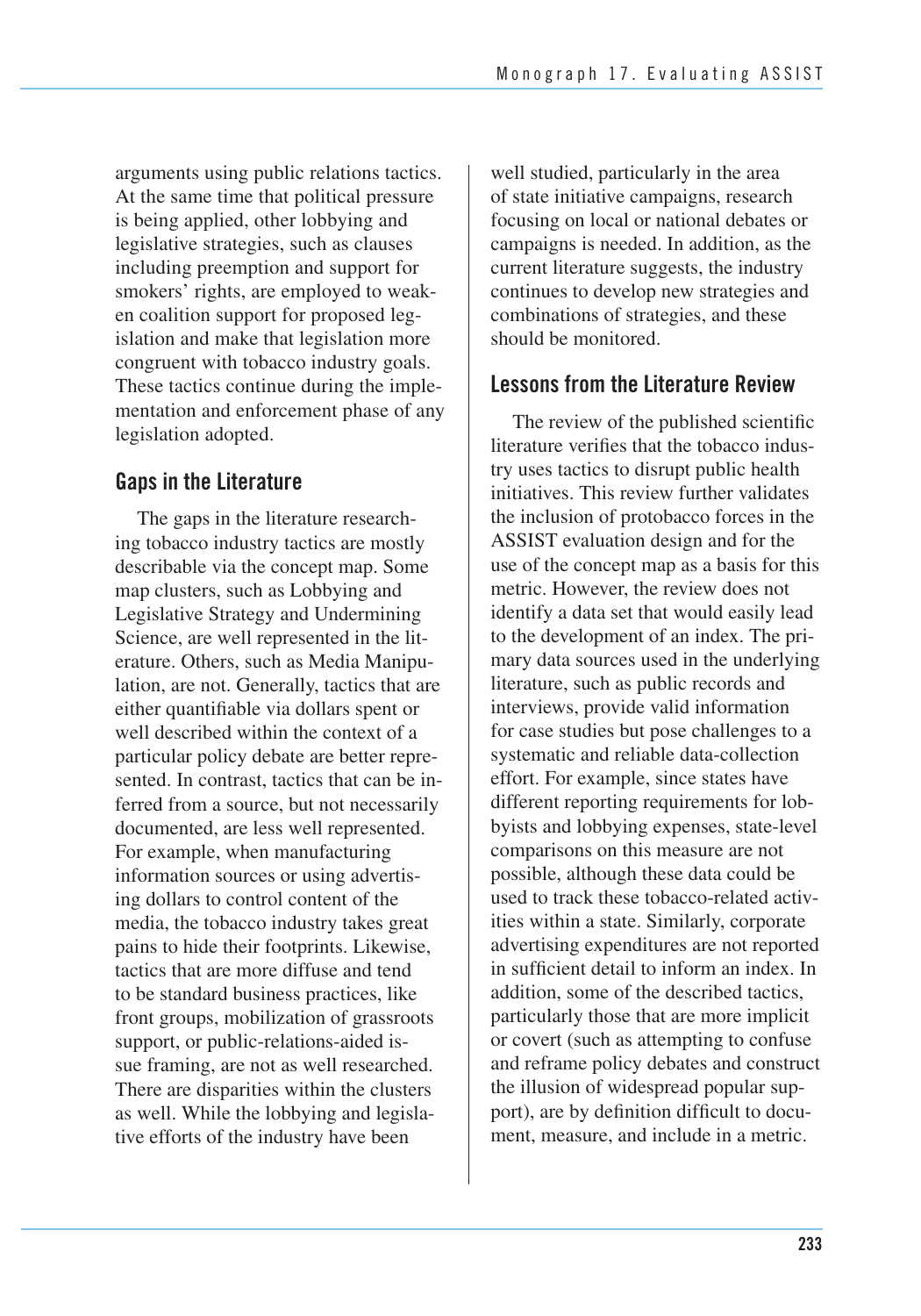#### **Quantifying Tobacco Industry Policy-related Activity**

 While tobacco industry efforts range from advocacy to advertising and promotion, policy-related activi- ties represent an important area for metrics of protobacco activities. According to Stanton A. Glantz, University of California professor and co-author of *The Tobacco War*a and *The Cigarette Papers,*b channels for the tobacco industry to exercise influence over policy-making efforts include the following:<sup>c</sup>

**Campaign contributions to individual politicians.** Relationships between campaign contributions and legislative behavior have been demonstrated at both the state and federal levels.d,e,f While public disclosure is generally required for campaign contributions, accessibility of these data varies from state to state, and in the wake of reduced contribution limits, many contributions originate from employees and business partners who cannot be directly traced to tobacco interests.

**Campaign contributions to political parties and "friends" committees.** These contributions are frequently exempt from contribution limits and make it more difficult to track the flow of money and its concomitant influence. Such contributions also benefit legislators while not putting them on record as directly accepting tobacco industry money.

**Lobbying.** Tobacco companies have conducted lobbying efforts through numerous trade organizations as well as their own individual efforts. Firms have also channeled lobbying activities through secondary organizations such as nontobacco subsidiaries and supported affinity groups.<sup>e</sup> Tracking this activity is prone to much of the same state-to-state variability as tracking campaign contributions, and secondary lobbying poses additional difficulties for meaningful data collection.

**Referenda and initiative campaigns.** A common legal strategy of tobacco companies is to support a *referendum* opposing tobacco control legislation in those states that allow citizen-initiated challenges to passed legislation. Similarly, tobacco companies often oppose citizen-based *initiatives* to propose and vote on laws outside of normal legislative channels, a mechanism commonly used by tobacco control advocates. These efforts are frequently unsuccessful.g,h,i,j,k,l,m,n,o

**"Smokers' rights," "accommodation," and related public relations campaigns.** Indirect policyrelated efforts by the tobacco industry include (1) forming "smokers' rights" groups, often organized through public relations firms; (2) forming coalitions with the hospitality and restaurant industry aimed at accommodating smokers and challenging smoke-free ordinances; and (3) disseminating industry-developed "educational" programs designed to supplant public health efforts in schools.h,i,p,q,r

**Litigation.** The tobacco industry frequently engages in legal challenges to tobacco control measures and their advocates, particularly at the local level, often with "concerned citizens" rather than the tobacco companies themselves as plaintiffs.<sup>k,s,t</sup>

While Glantz<sup>c</sup> echoes the view of the authors of this chapter that much of these data may be difficult or impossible to accurately quantify, particularly given state variations and the quality of data sources, a potential future direction lies in *indirect* measures of these activities.<sup>d,e,n,u,v</sup>

- ■ Because disclosure requirements have remained relatively constant, the potential exists to track *changes* in industry activity over time, using existing disclosure channels—particularly regarding within-state behavior.
- Several studies of individual states have shown a relationship between industry expenditures and the efforts of tobacco control activists, providing an important covariate relationship that should be tracked and measured over time.
- There is a consistent relationship between campaign contribution levels and legislative behavior and legislative behavior can be measured as a matter of public record. To quantify the records of specific legislators, Glantz<sup>c</sup> has used a "tobacco policy score," representing a 0 through 10 ranking of the level of protobacco legislative activity.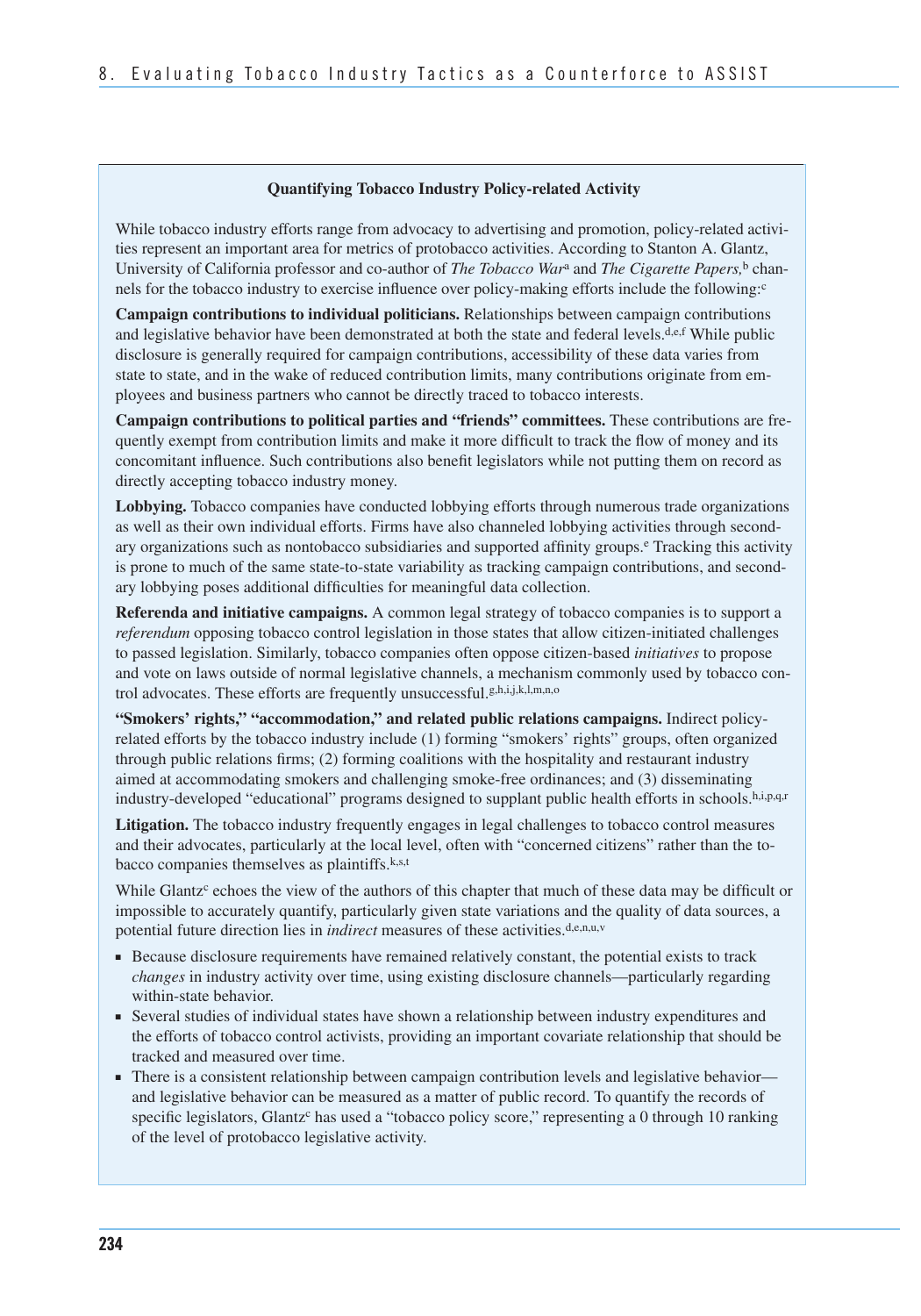These factors all point toward the possibility of quantifying tobacco industry political activity based on metrics, which, in turn, may ultimately represent indicators of the many tacit activities that currently elude direct measurement.

aGlantz, S. A., and E. D. Balbach. 2000. *The tobacco war.* Los Angeles: Univ. of California Press. bGlantz, S. A., J. Slade, L. A. Bero, P. Hanauer, and D. E. Barnes. 1996. *The cigarette papers.* Los Angeles: Univ. of California Press.

cGlantz, S. A. 2004. Measuring tobacco industry policy-related activity (Report to the National Cancer Institute). Internal document, ASSIST Coordinating Center, Rockville, MD.

dGlantz, S. A., and M. E. Begay. 1994. Tobacco industry campaign contributions are affecting tobacco

control policymaking in California. *Journal of the American Medical Association* 272 (15): 1176–82.<br><sup>e</sup>Monardi, F., and S. A. Glantz. 1998. Are tobacco industry campaign contributions influencing state legislative behavior? *American Journal of Public Health* 88 (6): 918–23. f

Moore, S., S. M. Wolfe, D. Lindes, and C. E. Douglas. 1994. Epidemiology of failed tobacco control legislation. *Journal of the American Medical Association* 272 (15): 1171–75. legislation. *Journal of the American Medical Association* 272 (15): 1171–75.<br><sup>g</sup>Hanauer, P. 1985. Proposition P: Anatomy of a nonsmokers' rights ordinance. *New York State Journal* 

*of Medicine* 85 (7): 369–74.

 hSamuels, B., and S. A. Glantz. 1991. The politics of local tobacco control. *Journal of the American Medical Association* 266 (15): 2110–17.<br><sup>i</sup>Travnor M P M E Begay and S A G

<sup>i</sup>Traynor, M. P., M. E. Begay, and S. A. Glantz. 1993. New tobacco industry strategy to prevent local tobacco control. *Journal of the American Medical Association* 270 (4): 479–86.

j Traynor, M. P., and S. A. Glantz. 1996. California's tobacco tax initiative: The development and passage of Proposition 99. *Journal of Health Politics, Policy and Law* 21 (3): 543–85.

 kMonardi, F., and S. A. Glantz. 1996. *Tobacco industry political activity and tobacco control policymaking in Washington: 1983–1996* (Center for Tobacco Control Research and Education, Report WA1996). San Francisco: University of California San Francisco, Institute for Health Policy Studies. http://www.library.ucsf.edu/tobacco/wa.

l Aguinaga Bialous, S., and S. A. Glantz. 1997. *Tobacco control in Arizona, 1973–1997* (Center for Tobacco Control Research and Education, Report AZ1997). San Francisco: University of California at San Francisco, Institute for Health Policy Studies. http://www.library.ucsf.edu/tobacco/az.

mGoldman, L. K., and S. A. Glantz. 1998. *Industry political expenditures and tobacco policy making in Oregon: 1985–1997* (Center for Tobacco Control Research and Education, Report OR1998). San Francisco: University of California at San Francisco, Institute for Health Policy Studies. http://www. library.ucsf.edu/tobacco/or.

nBegay, M. E., and S. A. Glantz. 1997. Question 1 tobacco education expenditures in Massachusetts. *Tobacco Control* 6 (3): 213–18.

 oKoh, H. K. 1996. An analysis of the successful 1992 Massachusetts tobacco tax initiative. *Tobacco Control* 5 (3): 220–25.

 pSamuels, B. E., M. E. Begay, A. R. Hazan, and S. A. Glantz. 1992. Philip Morris's failed experiment in Pittsburgh. *Journal of Health Politics, Policy and Law* 17 (2): 329–51.

 qCardador, M., A. R. Hazan, and S. A. Glantz. 1995. Tobacco industry smokers' rights publications: A content analysis. *American Journal of Public Health* 85 (9): 1212–17.<br>Stauber J. and S. Rampton, 1995. *Toxic sludge is good for you*. Monre

Stauber, J., and S. Rampton. 1995. *Toxic sludge is good for you.* Monroe, ME: Common Courage Press.

s Monardi, F., A. O'Neill, and S. A. Glantz. 1996. *Tobacco industry political activity and tobacco control policymaking in Colorado: 1979–1995* (Center for Tobacco Control Research and Education, Report CO1996). San Francisco: University of California San Francisco, Institute for Health Policy Studies. http://repositories.cdlib.org/ctcre/tcpmus/CO1996.

t Monardi, F. M., and S. A. Glantz. 1997. *Tobacco industry political activity and tobacco control policymaking in New Jersey: 1982–1995* (Center for Tobacco Control Research and Education, Report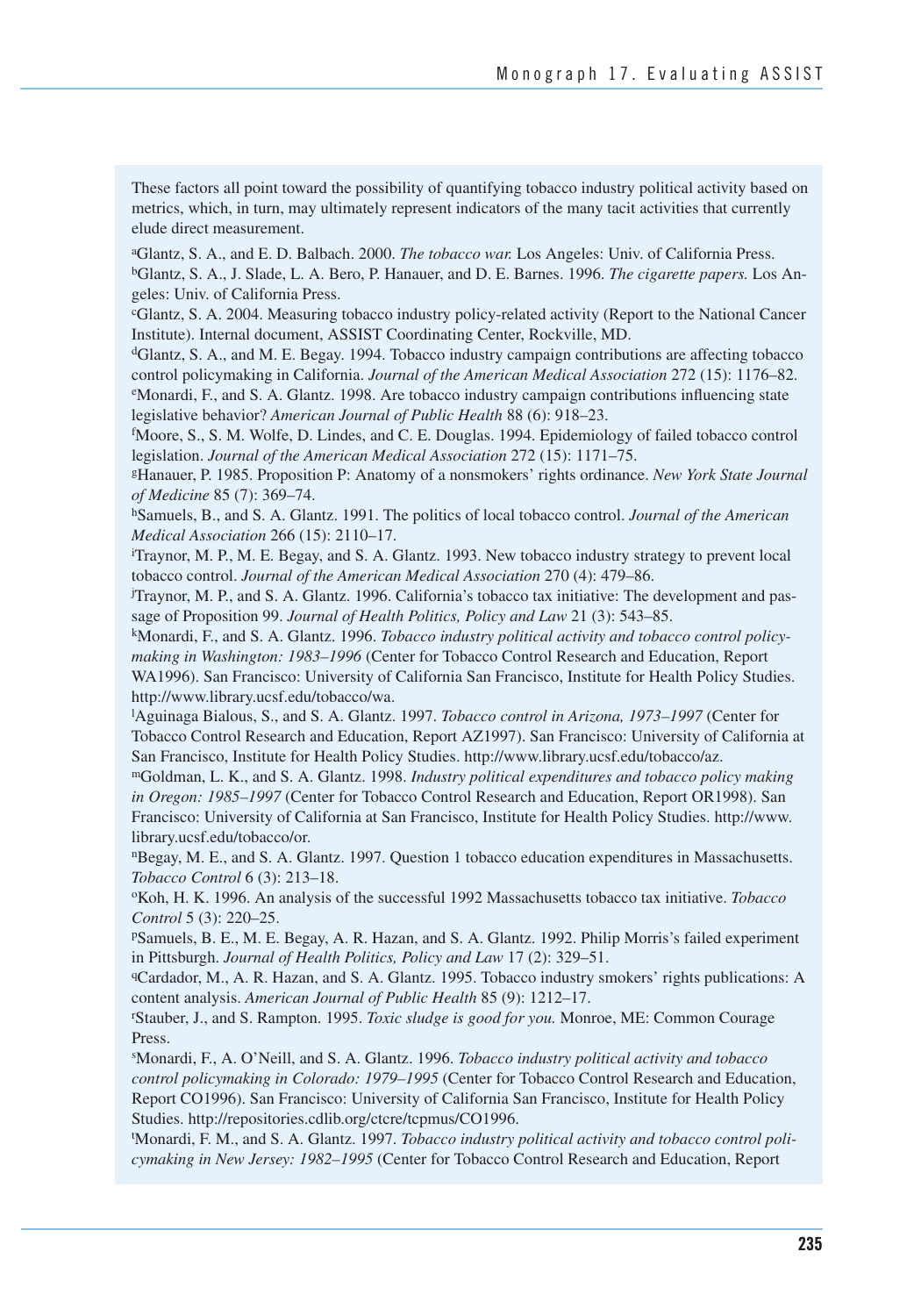NJ1997). San Francisco: University of California San Francisco, Institute for Health Policy Studies. http://galen.library.ucsf.edu/tobacco/nj.

<sup>u</sup>Aguinaga, S., H. MacDonald, M. Traynor, M. E. Begay, and S. A. Glantz. 1995. *Undermining popular government: Tobacco industry political expenditures in California 1993–1994* (Center for Tobacco Control Research and Education, Report CA1995). San Francisco: University of California at San Francisco, Institute for Health Policy Studies. http://repositories.cdlib.org/ctcre/tcpmus/CA1995. vBegay, M. E., M. Traynor, and S. A. Glantz. 1993. The tobacco industry, state politics, and tobacco education in California. *American Journal of Public Health* 83 (9): 1214–21.

# **Review of Tobacco Industry Documents**

n this section, tobacco industry<br>documents are presented to detern this section, tobacco industry mine whether the specific tactics that the tobacco industry used to counter ASSIST can be organized by the concept mapping framework. Millions of pages of previously confidential industry documents came into the public domain with the settlement of the lawsuit filed by the state of Minnesota against several tobacco companies54(Bates no. 106035476/5504) and with the Master Settlement Agreement in 1998 between 46 state attorneys general and the tobacco companies.55 Analyses of these documents have provided researchers with a better understanding of tobacco industry goals and strategies. Because of the breadth of tobacco industry tactics and the industry's particular focus on ASSIST, unique searches were conducted rather than relying solely on the documents described in the peer-reviewed literature.

Since the end of the data collection for this chapter, White and Bero<sup>56</sup> published a comprehensive analysis of internal tobacco industry documents related to countering ASSIST. Their findings, although presented under a different organizational framework, confirmed that the

tobacco industry perceived ASSIST as a threat and developed coordinated efforts on many fronts to minimize the impact of ASSIST, both in the states involved in the project and in non-ASSIST states (to avoid a domino effect of tobacco control policies). The strategies used by the tobacco industry had been previously used, together and separately, in other industry attempts to derail public health efforts. White and Bero reached the following conclusions:

[The tobacco industry] coordinated resources to aggressively monitor, audit, and infiltrate ASSIST coalitions; pursue legal actions; preempt local tobacco control initiatives; generate negative publicity about ASSIST; and use its political and other allies to attack ASSIST at every level of government. Furthermore, the tobacco industry attempted to hide its efforts by working through third parties.56(p246)

This section discusses many of these tactics in more detail and places them within the concept mapping framework.

### **Methods for Document Search and Analysis**

Tobacco industry documents were located via electronic searches of publicly available collections on the Internet, including tobacco industry Web sites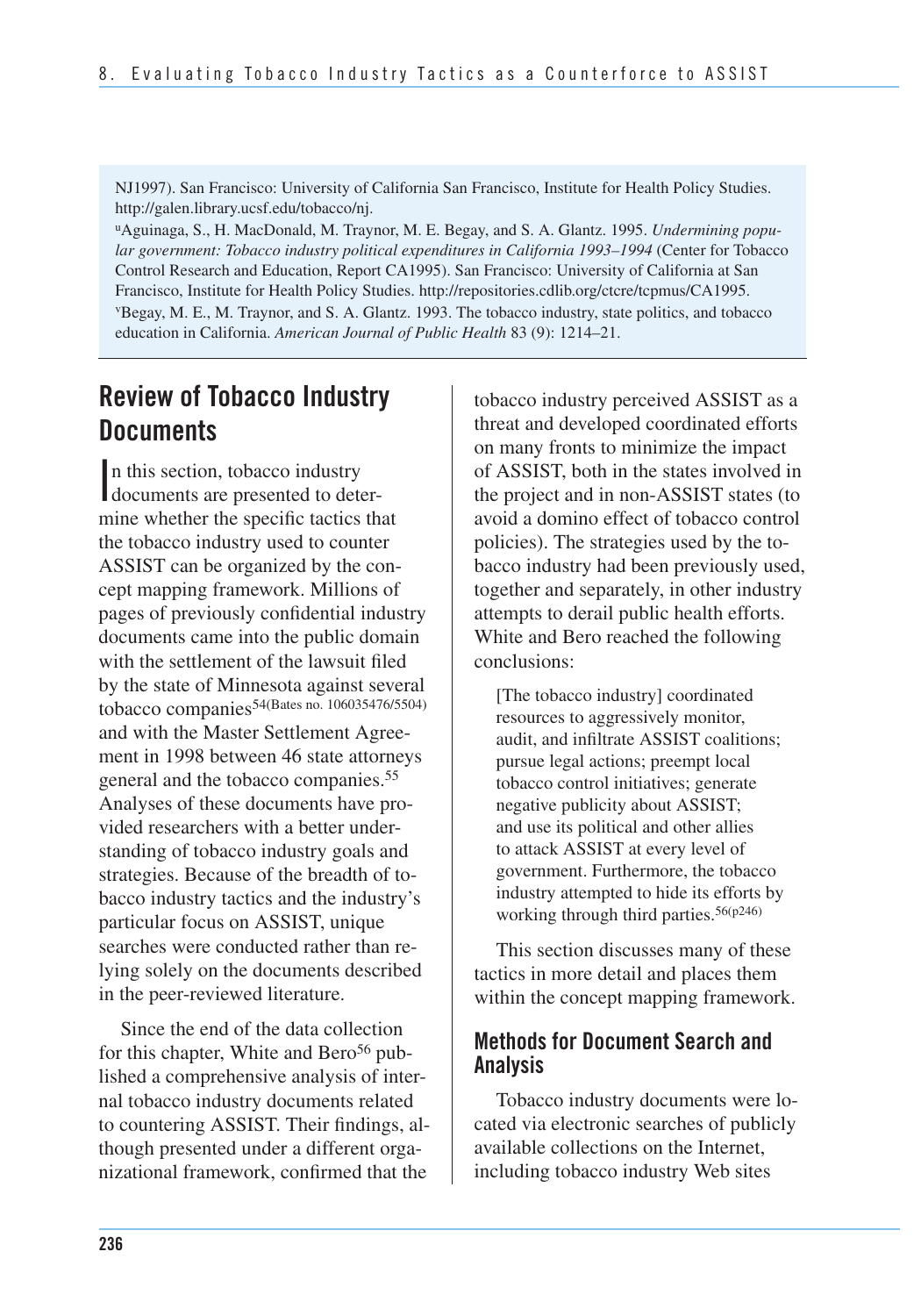(for example, www.tobaccoarchives. com). The documents were accessed between September 2001 and July 2002. The search strategy was to progress from broad searches to narrow ones; for example, an initial search with a broad term, such as NCI, was narrowed by adding another term to the search string (for example, NCI & ASSIST). Search terms included *NCI, ASSIST,* the names of the ASSIST states, and a variety of combinations. Other search terms related to theoretically derived tactics (*lobby\*\*, allies, alliances, strategi\*\*, tactic\*\*, budget, campaign, taxation, public relations, smokers' rights, legislat\*\*, FOIA, media*) were used separately and in combination with the above terms. Additional searches were conducted for the names of key players and organizations identified in initial searches.

Documents were selected for detailed review if they met one of two criteria: relevance for overall tobacco industry strategy or relevance to any state-specific strategy, mainly but not exclusively ASSIST states. Because the goal of the analysis was to identify tactics generally, documents were not excluded simply because they addressed non-ASSIST states. The search and selection focused on documents dated from 1987 and later, with a few exceptions (e.g., earlier documents that were used for historical context). Documents were excluded that were exact duplicates and copies of documents that were obtained by the tobacco industry through FOIA requests from state health departments or the National Cancer Institute (NCI). Most

of the documents retrieved came from either Philip Morris or the now extinct Tobacco Institute.

Efforts were made to identify the most significant documents as determined by the closeness of the match to the search items. The sheer volume of documents made it unfeasible to review all documents that mentioned ASSIST, and the fact that the documents were treated as exemplars made it unnecessary. Since the goal was not to have a comprehensive review of how the industry countered ASSIST but to identify potential constructs for measurement, omissions were not problematic for the analysis. The difficulties in searching the documents and the limitations within the dataset have been well documented <sup>57</sup> Nonetheless, the documents provide public health professionals with insights into the processes of this industry and its strategies to preempt or counter tobacco control efforts. These insights may assist with the efforts to define a construct of tobacco industry tactics.

## **Results**

From the documents reviewed, it was concluded that many of the tobacco industry strategies identified through the concept mapping analysis and in the extant literature were used to counter tobacco control generally and to counter ASSIST specifically. As in the previous section, the tobacco industry efforts identified are organized by the same categories identified in the concept mapping analysis and subsequently used to organize the literature review.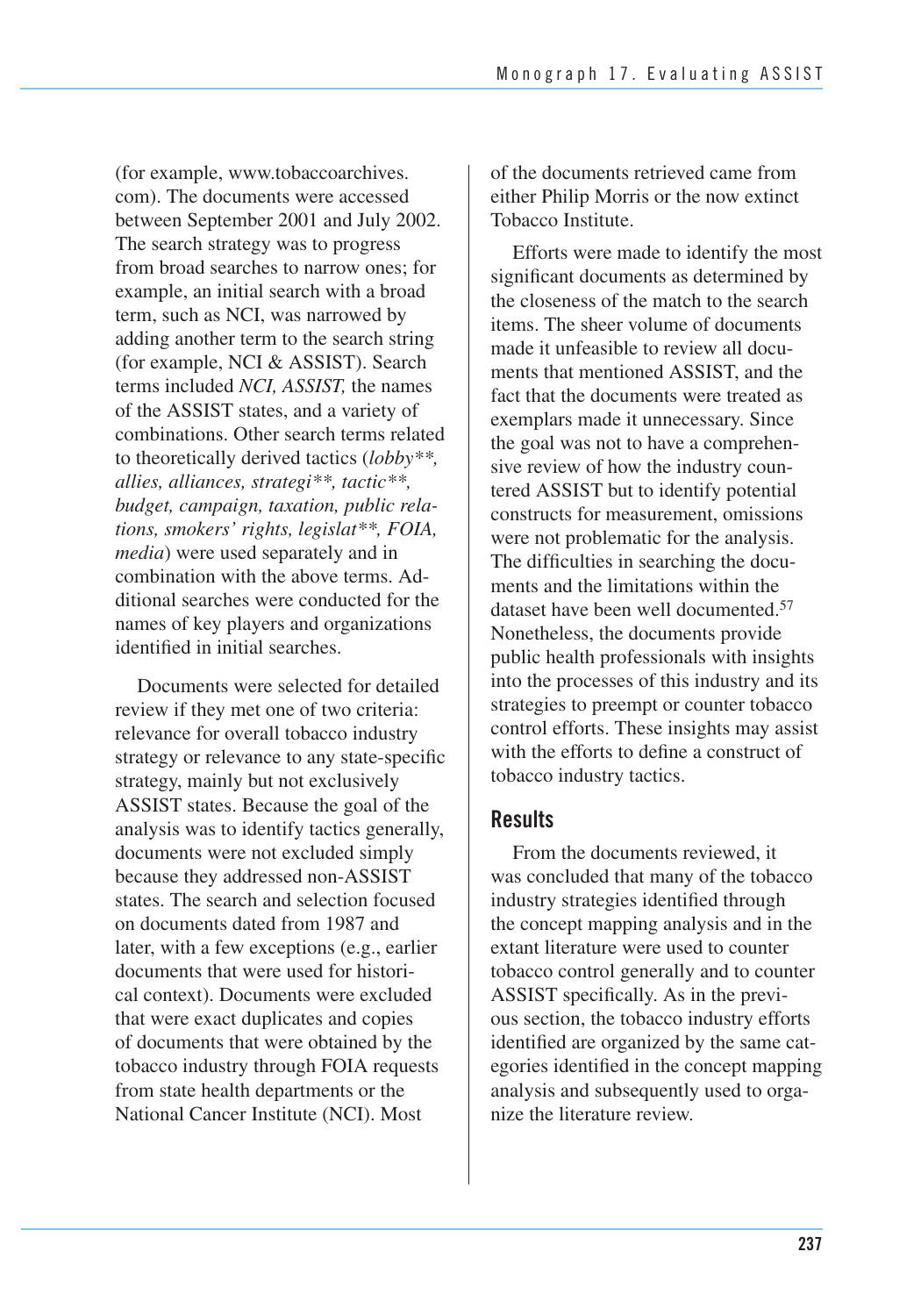### *Lobbying and Legislative Strategy*

The documents provide a vast amount of evidence of the industry's lobbying and legislative strategies, both before and after the creation of ASSIST.

A 1988 Tobacco Institute presentation describes successful lobbying efforts at the local level:

First, our efforts to repeal, modify and roll back existing legislation. … The city of Aurora, CO, is in the final stages of repealing workplace smoking restrictions enacted 2 years ago … Success was achieved through a program involving the local lobbyists, field staff and the business community. … Anchorage, Alaska presents an opportunity for us to roll back a total smoking ban in city buildings imposed in early 1987. … So, by conditioning the entire political, legislative and public climate in Anchorage, we may be successful in rolling back the current ordinance. [emphasis in original]58(Bates no. TI01770261,TI01770262, TI01770263)

Another activity in the legislative tactics was to use company employees as lobbying agents, as described in this Brown & Williamson letter to its employees urging them to become involved in legislative issues at the local level:

we are asking you to become a monitor of tobacco issues and help prevent your local governmental jurisdictions from implementing restrictive regulations that would result in lost sales and profits. We are asking you to become the industry's "eyes and ears" by monitoring your boards of health and town councils. We need you to watch for upcoming

public hearings or any activity related to tobacco regulation. The sooner we hear about a proposed regulation, the sooner we can mobilize a grassroots effort to protect the industry. As stated, we support efforts to keep tobacco out of the hands of children, but the proposals being offered in New Jersey are unreasonable. … To combat the growing number of local government tobacco regulations, we need you to urge your local customers to get involved. … [Urge them] to attend public meetings and voice their opposition.59(Bates no. 640572304–2305)

Another 1988 document gives an example of the strategy to introduce tobacco industry-friendly legislation that supersedes public health efforts:

The second approach is that of ventilation … or IAQ [Indoor Air Quality] legislation that you have heard about for some time. ... Ventilation legislation should, in many cases, make smoking restrictions redundant. Beverly Hills, for instance, was the first test of the ventilation approach. You will recall that the city's total ban on restaurant smoking was modified to accommodate smokers and nonsmokers.

The third and final approach of the legislative program is smokers' rights legislation… our experience is beginning to suggest that there is a growing perception among smokers … and some non-smokers … that the anti-tobacco zealots have gone too far … Language in bills being considered right now in New York and Pennsylvania would do just that [ensure fair treatment of smokers in society].58(Bates no. TI01770265– 0266,TI01770268–0269)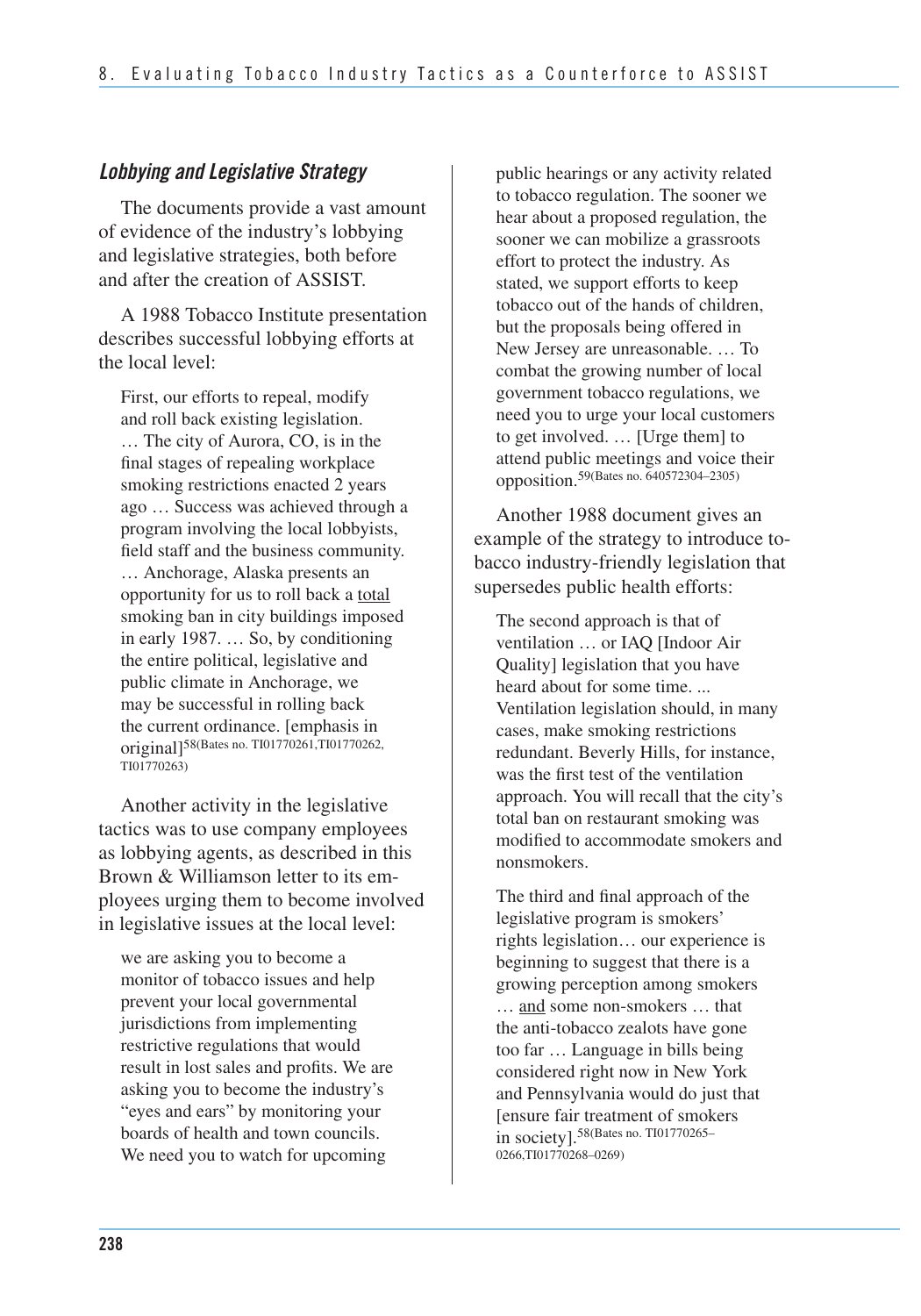A 1988 Tobacco Institute document presents another tobacco industry legislative strategy—to support legislation that will benefit the industry in an indirect manner:

Clearly, the most intriguing work this year on the advertising front comes to us from Massachusetts and the Boston area MBTA. As you recall, tobacco advertising was banned from transit facilities last year. … This year, we have worked to change that situation in a roundabout manner. We have offered a measure that requires that the MBTA to [*sic*] maximize advertising revenues from all legal sources and channel those funds to help the elderly and handicapped. This "white hat" proposal would supercede [*sic*] the ban on tobacco advertising and, in theory at least, require the MBTA to use all legal sources for this worthwhile project … [added handwritten note] including tobacco advertising.60(Bates no. TIOK0019093)

 To stop the increasing number of clean indoor air laws and regulations passing throughout the country, Philip Morris (PM) created the Accommodation pro- gram as a preemptive measure, since they knew that smoke-free environments lead to a decrease in cigarette consumption. Preemption is described in this presenta-tion by Philip Morris's Tina Walls:

Today we want to discuss one of PM USA's most important priorities for 1994 and 1995–accommodation/preemption. Our goal, simply stated, is to see some form of accommodation/ pre-emption legislation passed in all 50 states. The achievement of universal accommodation/pre-emption is imperative … if our consumers

have fewer opportunities to enjoy our products, they will use them less frequently and the result will be an adverse impact on our bottom line. 61(Bates no. 2041183752)

A 1992 letter from Spearman Management, Inc., to the Tobacco Institute provides an example of the tobacco industry's contributions to legislators:

I am quite distressed at a telephone call that I received the other day from former Florida State Senator Lincoln Diaz-Balart, who was just elected to the U.S. House of Representatives, and his brother Mario, who is a state representative here and is running a highly successful campaign for the Senate. … Lincoln has been a great friend to our issues throughout his career in the Florida Legislature. He NEVER has voted against us. Lincoln met with the Tobacco Institute's Washington lobbyists … asking for the financial support. … Lincoln now advises us that he did not receive a single contribution from the tobacco industry during his campaign. … This is especially distressing to me because of the message it sends to his brother and the entire Cuban Caucus, who we always have counted on as a block vote for our key issues. … At a time when our issues increasingly are coming under fire … [we] cannot afford to alienate any of our friends.62(Bates no. TIFL0066675–6676)

The documents also support the fact that the tobacco industry intended to use lobbying tactics specifically against ASSIST. A 1990 R.J. Reynolds letter discussed North Carolina's intention to apply for an ASSIST contract and the industry's early reactions to that: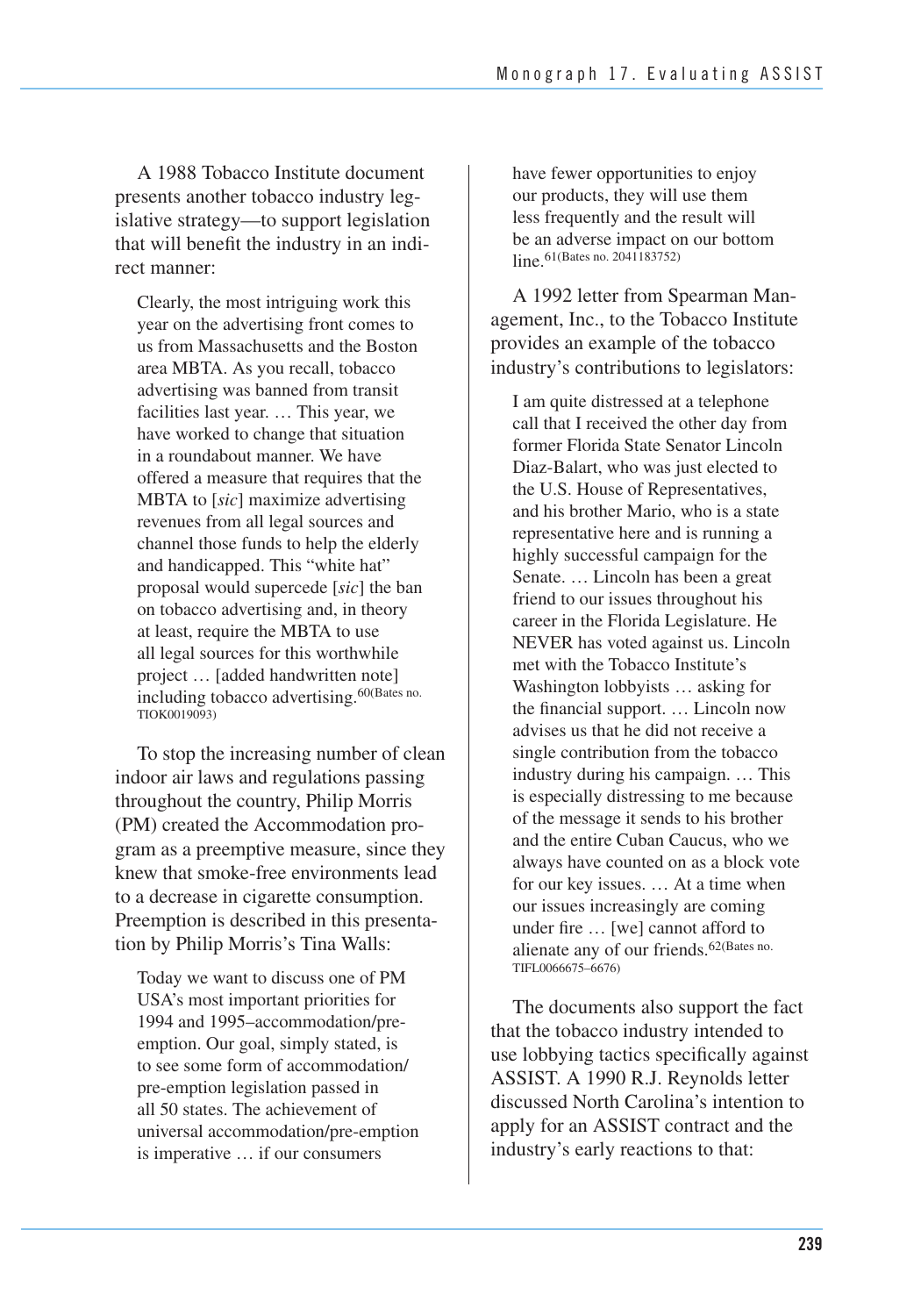A task force … is in the final stages of drafting an application for grant money. Governor Martin has talked with the Department Secretary about the grant application and they are keeping it very low key. … the Governor felt that North Carolina might be able to divert some of these funds from other states and use them for more constructive purposes like infant mortality studies. The Tobacco Institute, Philip Morris and RJR have done nothing to influence the state's decision on applying for NCI funds. Everyone has viewed this as a no-win situation. … I recommend that we continue to monitor the grant drafting process and urge Governor Martin to stay closely in touch with the situation. Further assessment will need to be made if and when the proposal is funded.<sup>63(Bates</sup> no. 507720040–0041)

A 1991 R.J. Reynolds memorandum presents some "potential courses of action" to address the ASSIST program at both the federal and state levels:

We will continue monitoring ASSIST activity in the 17 states selected for initial participation. … Potential courses of action being studied to manage the situation include:

- Restrict or limit how the funds are used through the state appropriations process and contacts with executive branch officials. …
- In states where legislatures have or are considering the use of state funds for tobacco counter-advertising, make key legislative and executive branch officials aware that federal funds are already being used for that purpose. …
- Work with the tobacco-land Congressional delegation to eliminate ASSIST funds in future appropriation

bills; alternatively, seek restrictions on how the funds can be used. …64(Bates no. 507770176)

In addition, a 1995 Lorillard letter asks employees to join in counter-ASSIST measures:

 Coalitions throughout these [ASSIST] states, funded with your tax dollar, are working to put us out of business. … The purpose of this letter is to ask you to join me and the rest of the Wisconsin Sales team in telling our elected officials that we do not want our tax dollars funding programs like ASSIST.65(Bates no. 94561863)

[The letter, which apparently had attachments, was also forwarded to Lorillard employees in NJ]:66(Bates no. 94561862)

The time is now to support the industry that supports you and your family!67(Bates no. 94549615)

### *Legal and Economic Intimidation*

The tactics under this cluster include tobacco industry activities to use its legal and financial power to prevent and oppose the adoption of tobacco control measures at the policy level. This cluster includes the funding of front groups to defend the industry's interests, threats and filing of legal suits, and infiltrating and influencing through regulatory and semi-regulatory bodies at the national and state level in order to promote industry-friendly recommendations, guidelines, and policies. The cluster also includes the promotion of smokers' rights legislation and measures. A 1988 Tobacco Institute presentation, when addressing some of the strategies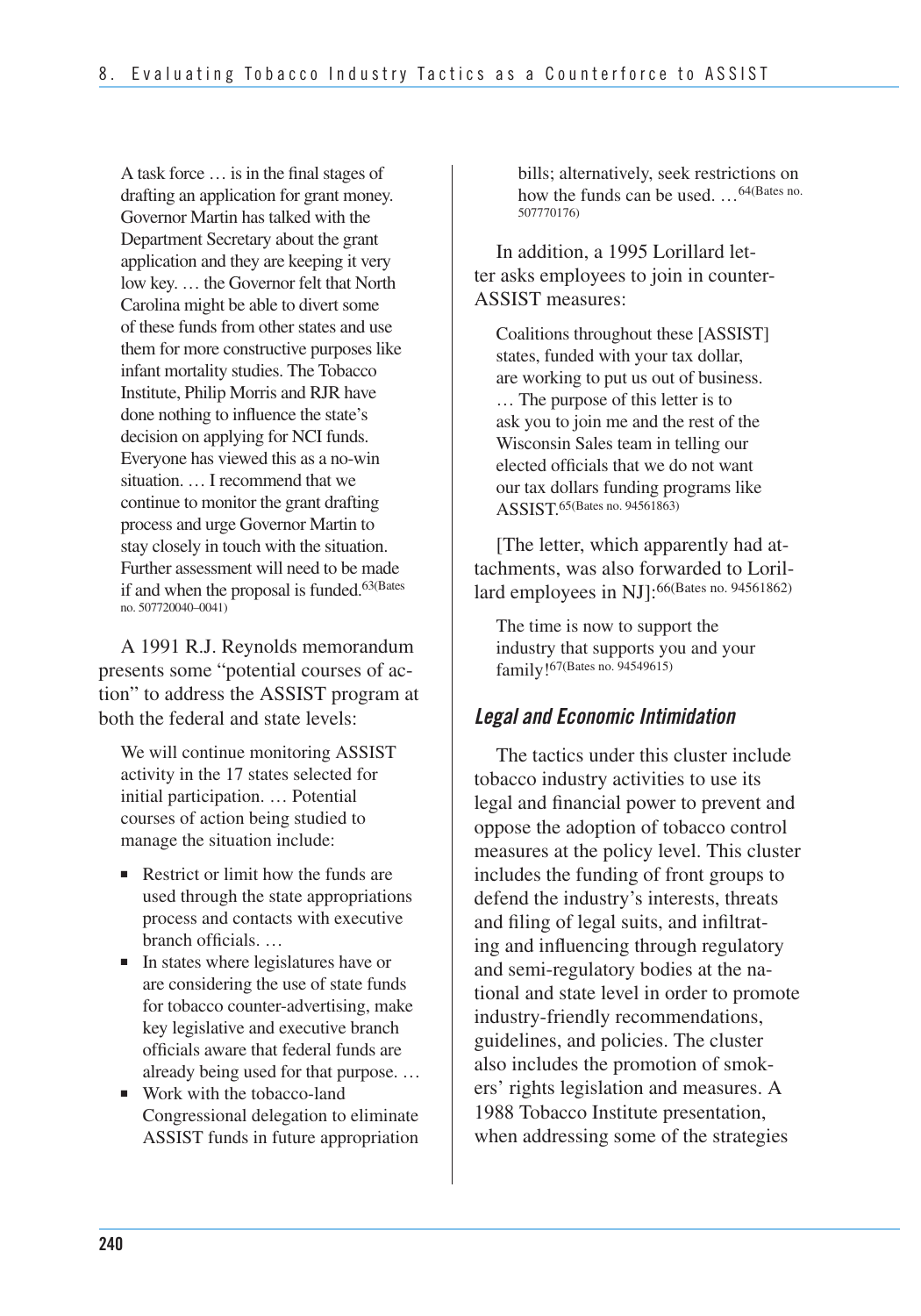the industry was to use for promoting ventilation for the purpose of avoiding public smoking restrictions, states that

In Maryland and Connecticut, we will have opportunities … to explore another angle in the ventilation issue … to get experts appointed to IAQ commissions … Recommendations from these groups are often translated into legislative proposals. So it is important to be included at the table.<sup>58</sup>(Bates no. TI01770267)

A 1988 Tobacco Institute memorandum states that among several new strategies of the public smoking programs is

a more aggressive legal program to establish the precedent to protect smokers' rights, to act as a deterrent to smoker discrimination, and to brief representatives from organized labor and minority bar associations on smokers' rights issues.68(Bates no. 2021195610)

The creation and funding of smokers' rights groups is described in a 1989 Tobacco Institute document:

 . . . not all smokers appear willing to defend smokers' rights. The industry is held responsible for projects it funds. Therefore, words spoken or written by sponsored smokers' rights groups must be consistent with industry positions. … [Strategies, goals, and tactics] Encourage aggressive and efficient operation of smokers' rights groups in states with most significant anti-tobacco activity, to augment efforts to motivate individual smokers. … Provide financial, technical and legal support to each group to develop their own packets of information on specific smokers' rights issues.69(Bates no. TIMN0366820–6821)

A Tobacco Institute 1995 review discusses several legislative issues of that year as well as some regulatory challenges faced by the industry and how the industry attempted to counter the progress of the Occupational Safety and Health Administration's (OSHA) proposed regulation on indoor smoking:

Six months of public hearings on OSHA's proposed smoking ban and indoor air quality regulation finally closed in March 1995. In these hearings, the Institute's representatives ensured that scientific evidence on the issues of environmental tobacco smoke was fully presented, that unfounded assertions were questioned, and that the perspectives of the businesses being regulated by OSHA were bought [*sic*] to the forefront.

 Industry action did not end with the hearing, but instead focused on written submissions, responses and legal analyses. The Institute will ensure that the best available information is presented to OSHA as the hearing record is compiled and a course of action determined by the agency. The Institute continues to assist Members of Congress in their attempts to present information at OSHA. … [On the FDA proposal to regulate tobacco] Preparing long before the actual issuance of the rulemaking, the Institute and industry allies were poised and armed with legal challenges to FDA jurisdiction, and lawsuits were filed even before the FDA's regulatory language was printed in the Federal Register. The response from Congress was close behind. … The rulemaking process for both the FDA and OSHA will enter a new stage in January 1996,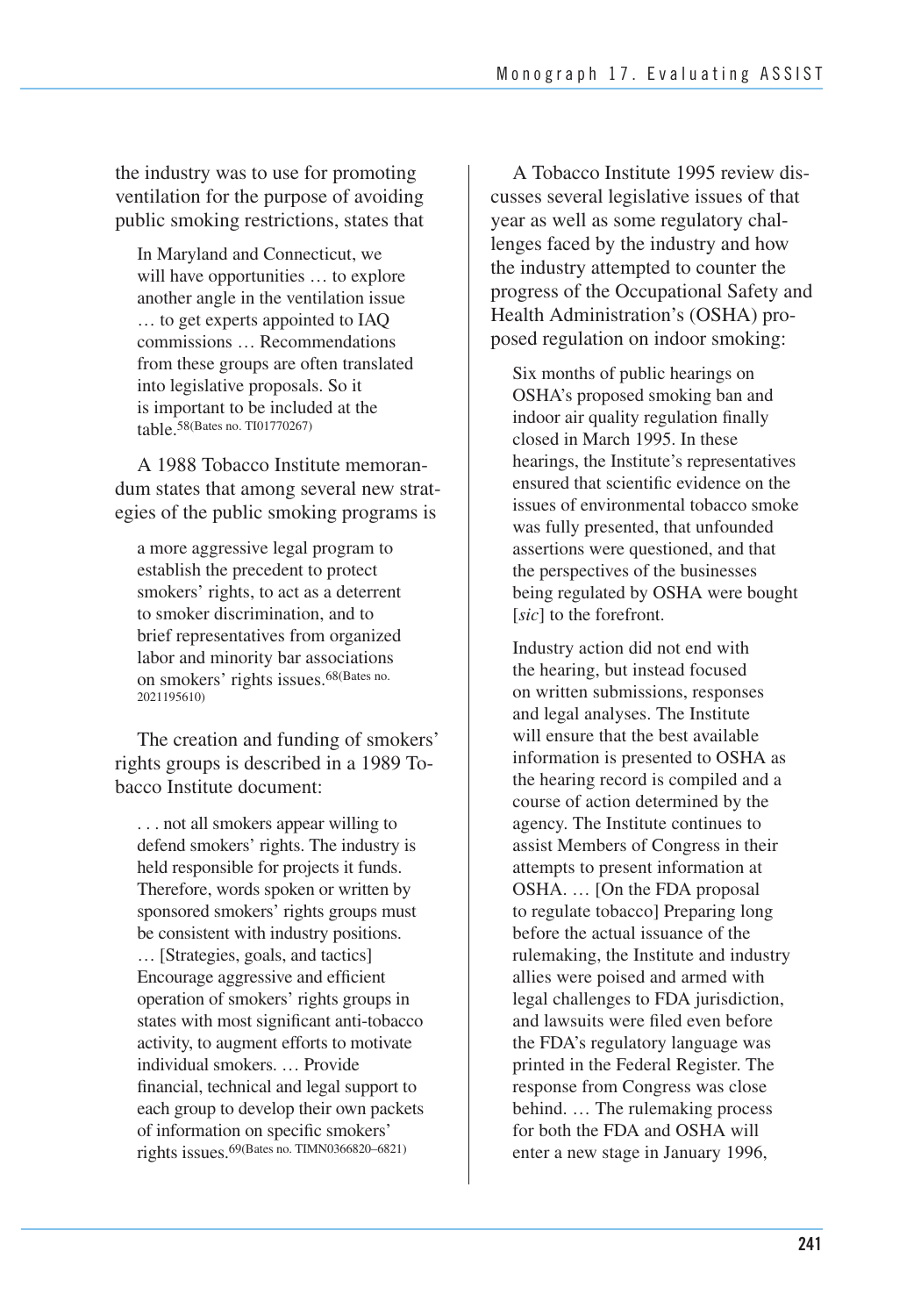when comment periods close on both proposed regulations. The Institute will be ready.<sup>70(Bates no. 88028786-8787)</sup>

The documents show that the tactics categorized under this domain were also brought to bear against ASSIST. A 1991 document describes how the industry intended to use its financial and legal power to counter the ASSIST program:

- State Activities' regional staff will include plans to counter use of ASSIST funds for legislative activities within their planning for other administrative challenges stemming from EPA and OSHA activity on environmental tobacco smoke.
- Such plans may include limiting state health department's authority to fund community coalitions which pursue adoption of legislation or regulations.
- Such plans may also include limiting state funding of anti-smoking programs by amounts received under federal program.71(Bates no. 512715489)

Threats of lawsuits are also another consideration. A 1991 Tobacco Institute memorandum discussing the issue of state initiatives states:

 [For Massachusetts] Our counsel is recommending that we proceed with a lawsuit aimed at declaring the initiative unconstitutional … This approach has some merit and there is little case law in existence to guide us on our chance for success; however, I believe it is worth pursuing. … Finally, you may recall that we sought approval of an initial \$120,000 to launch our effort in Massachusetts, including the necessary legal work that resulted in filing appropriate challenges to the measure's

 constitutionality and to the ballot and petition language.72(Bates no. 91815022)

A follow-up memo states:

We have retained the services of two attorneys with substantial initiative experience in the State. … They have helped us greatly on our issue so far. … We first attempted to present legal arguments about the initiative's constitutionality to the Attorney General prior to his certification of the issue for circulation. … A second stage of legal pursuits is to take our constitutionality arguments to the State Supreme Judicial Court.73(Bates no. 91815008–5009)

A 1993 document describes the utilization of legal tactics related to several ASSIST-based state initiatives:

 [In Colorado] A new, ASSIST funded coalition has been established to work on a variety of anti-tobacco issues. Among the coalition's priorities is the passage of a tobacco tax increase for a variety of anti-tobacco purposes. … Goal: increase coalition partners, maintain current initiative laws, anti-tobacco initiative. … [Tactics] Fund legal challenge and signature verification challenge. …Track ASSIST funding to determine potential violation of laws governing use of federal and state funds. … Increase difficulty for opposition to retain various professional signature gathering firms to assist in their efforts. … Form alliance with tolerance campaign. Contribute toward legal work being done for coalition aimed at overturning law [an anti-gay and defend/deter/delay potential rights legislation].74(Bates no. 92758356–8357)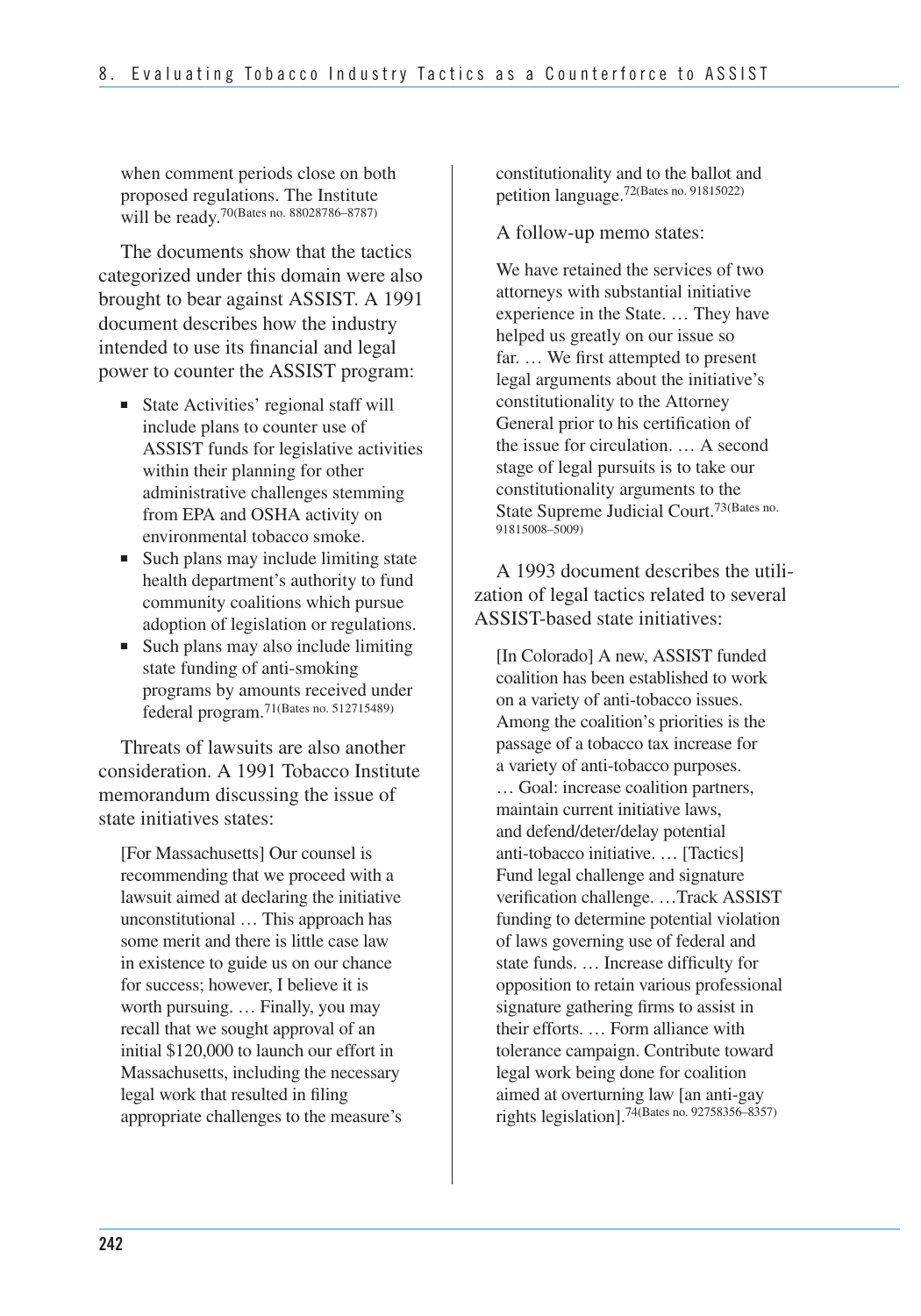### *Usurping the Agenda*

This cluster includes the industry's efforts to undermine both the public and the legislative agenda in the area of tobacco control by imposing its own agenda. Activities include the development of alliances with groups, such as retailers, in order to broaden the support base for its agenda, mainly in the area of youth smoking and public smoking.

A 1988 Tobacco Institute presentation on the legislative challenges and plans to address the issue of public smoking states:

... there are opportunities to put the anti-tobacco groups on the defensive … in their own strongholds … places like California, Colorado and Massachusetts ... places for <u>us</u> to go on the offensive … We are excited about the opportunities presented by the new approaches … of repealing/ modifying/rolling back existing legislation … of promoting ventilation … or IAQ [Indoor Air Quality] legislation … and smokers' rights legislation. … By implementing these concepts, we can set the legislative agenda ... [emphasis in original]<sup>58(Bates</sup> no. TI01770259–0260)

To gather support from the hospitality industry against growing smoking restrictions, the industry developed a program to present the smoker as customer and to assist hospitality venues in accommodating both smokers and nonsmokers.

 Subjected to heavy anti-smoker pressure, the hospitality and travel industries are beginning to

 soften—and in some instances abandon—their traditional opposition to anti-smoking initiatives. Many are being encouraged to restrict smoking to protect the public's health, to reduce overhead expenses and thereby increase profits. … [Strategies, goals and tactics include] Maintain a list of individuals within the hospitality and travel companies, who are responsible for developing and implementing anti-smoker policies. … Promote improved indoor air quality as an alternative to smoking restrictions. Promote indoor air quality consultant speakers at national, state and local hospitality association meetings. … Encourage state and local hospitality associations to produce guides on smoking restrictions laws to assure reasonable interpretation and protection of smokers' rights.<sup>69(Bates no.</sup> TIMN0366822–6824)

A 1990 Tobacco Institute memorandum refers to a model bill that could be introduced at state level:

 . . . a state-level model bill addressing industry issues that fall within the scope of the "minors" debate … The industry model addresses key issues such as vending sales, sampling, licensing and preemption. It is important to note that this is a generic bill ... [it] is unlikely that the bill would be utilized in its entirety in any situation, since some states already have laws regulating one or more of its provisions. … this model "minors" bill was designed to be used either defensively, or in a proactive or preemptive manner in priority states where these issues are most likely to surface. [emphasis in original]<sup>75(Bates no.</sup> 947035576)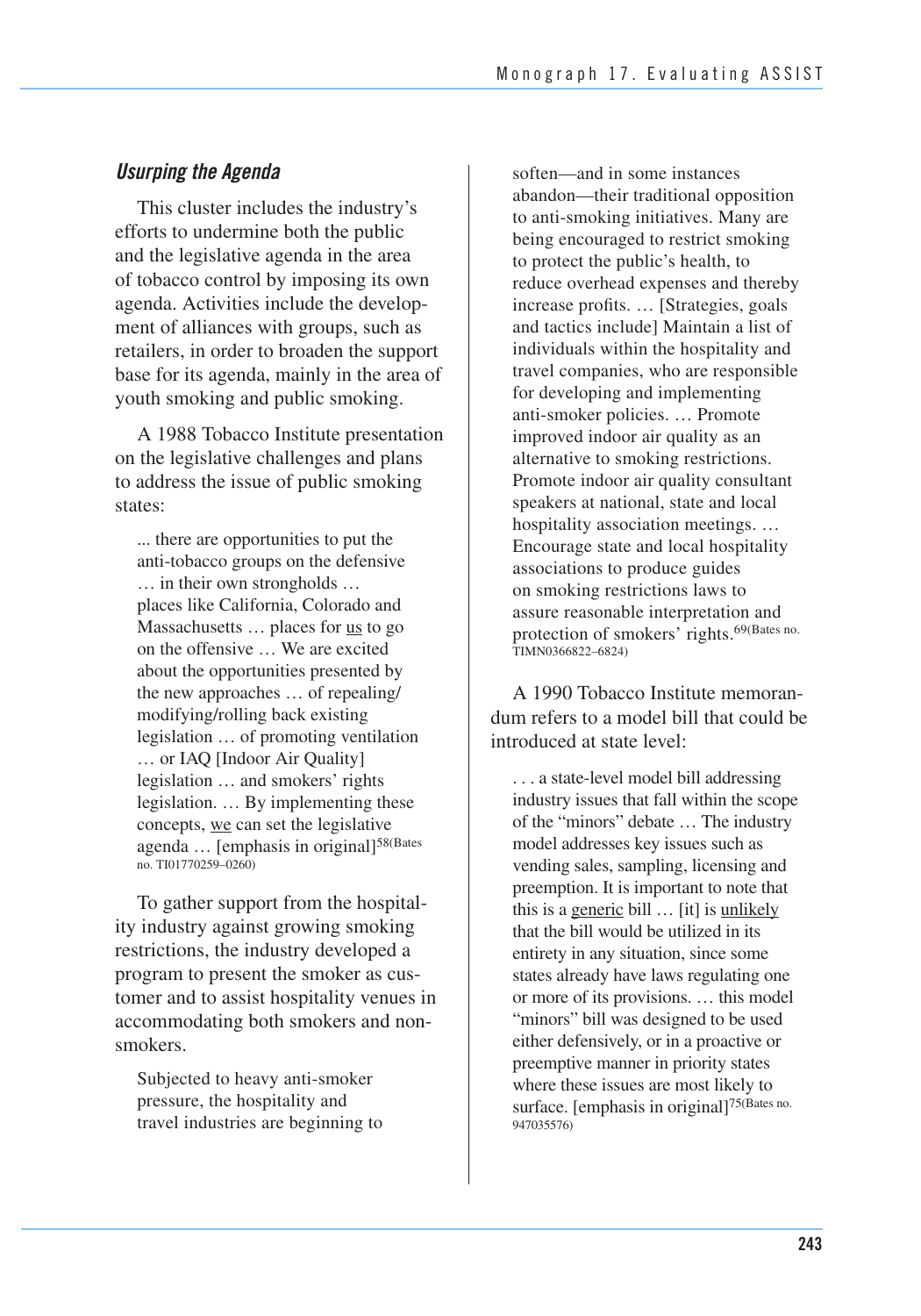The 1990 Tobacco Institute plan, when addressing the issues related to fighting advertising restrictions, states:

Demonstrate that the industry does not want children to use its products and has taken positive steps to discourage such use.

Goals and Tactics:

- 1. Determine the feasibility of three new programs to:
	- Create a new industry advertising and promotion code that would cover all sales and promotions practices that become controversial because of exposure to youth, black, Hispanic or other allegedly vulnerable audiences.
	- Publicly support enactment of smoking age laws in the few states which do not have legislation on the books.
	- Develop a cooperative program with retailers, especially convenience stores, encouraging compliance with smoking age laws via pointof-purchase and other information material.<sup>76</sup>(Bates no. TIMN0361600)

A Tobacco Institute 1997 document demonstrates that the industry continued to be concerned with setting the agenda for state activity:

 legislative assemblies are our last line of defense … In keeping with this, it is surprising to read that projects relating to youth smoking, fire prevention and voluntary solutions to workplace and restaurant smoking have little or no value. We judge these to be examples of the bona fides of the cigarette industry in its urgings of private rather than public policy solutions to major issues. Our files contain innumerable communications to support this view. …77(Bates no. TIDN0016871)

These tactics also apply to industry efforts in response to ASSIST. A 1992 Philip Morris memo on countering ASSIST states and the potential for ASSIST to create marketing restrictions describes how its youth access program can serve as a preemptive tactic:

Also, a major goal of ASSIST is to reduce youth incidence, the tobacco industry could also offer our own youth initiatives with Tobacco Helping Youth Say no, and the COURSE Consortium, (once a curriculum is developed) and suggest that further Federal or state funding is not needed for youth anti-smoking campaigns.78(Bates no. 2023916867)

Retailers' associations also played a prominent role in the industry's attack on ASSIST in Minnesota. A series of 1995 and 1996 "status reports" from the Minnesota Coalition of Responsible Retailers discussed strategies to deal with potential sales and marketing restrictions, many in direct response to AS-SIST initiatives. For example,

[Detroit Lakes] … An ordinance committee consisting of ASSIST group members, retailers and a city council member will meet to discuss what kind of ordinance should be adopted regarding tobacco products. Rather than waiting for the ordinance committee to act, Tom Briant will be coordinating a pro-active ordinance sponsored by the retailers that will adopt reasonable regulations on tobacco products based on certain ordinances adopted in other Minnesota cities. A lead retailer who knows all of the city council members personally will be working on the pro-active ordinance.79(Bates no. 94004146)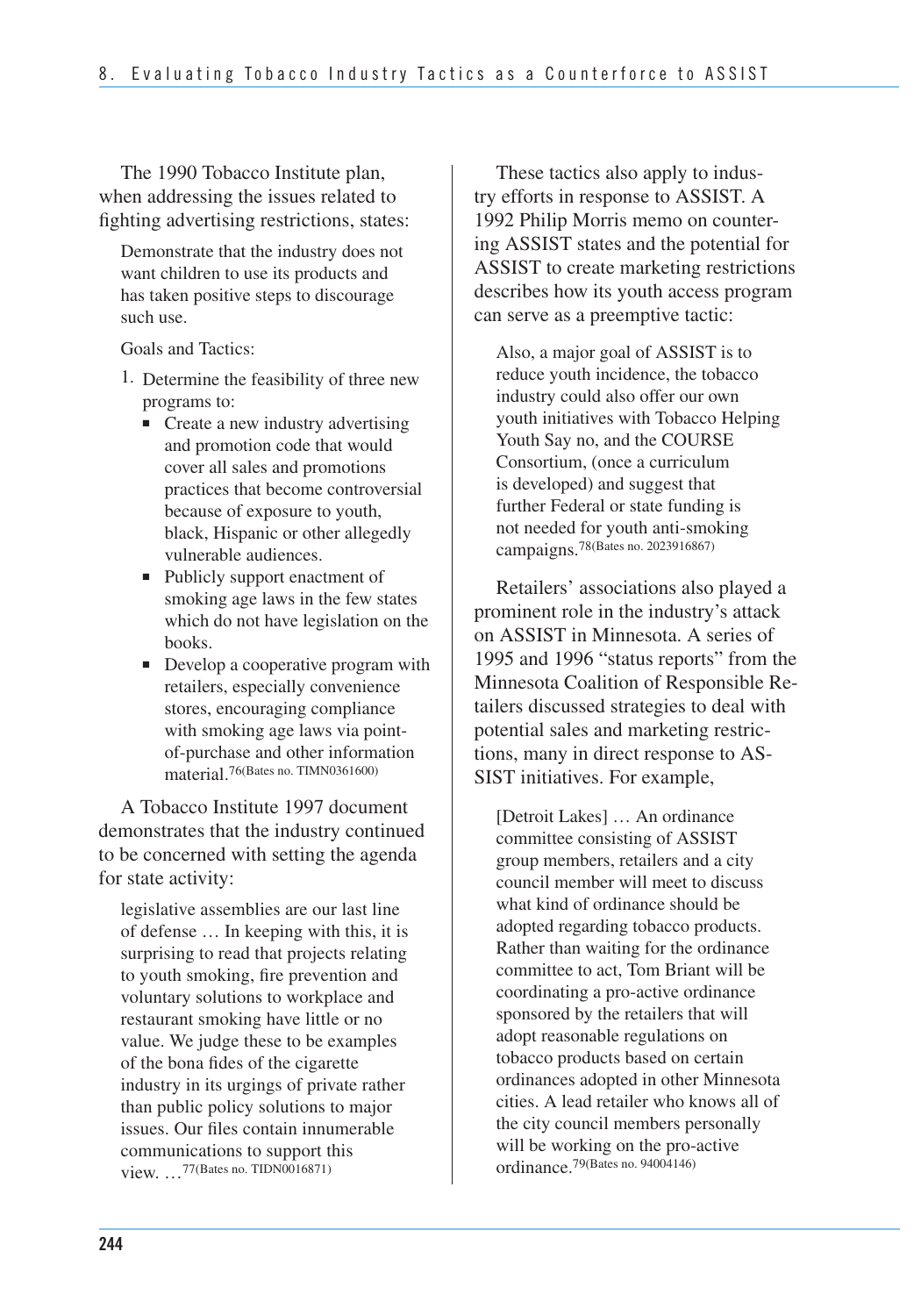## *Creating Illusion of Support*

This concept map cluster includes the well-described industry tactics of funding front groups either in entirety or as a major sponsor. The industry goal is to give the impression that there is broadbased, grassroots support for its proposals and strategies. The companies would also use their own employees in this grassroots efforts.

When discussing the plan to stop tobacco control measures for 1988 and beyond, a Tobacco Institute document describes how the industry desired to be perceived as a local interest:

We remain an alien corporate entity, not a voter. This will change. A legislator must identify the tobacco industry as a local interest group: a tobacco wholesaler, a tobacco retailer, a vendor, a member company sales representative, a convenience store manager or even a bowling center proprietor. Unless a legislator can identify with our industry in the form of an individual, it is very easy for that legislator to vote against the industry without any fear of local accountability.80(Bates no. TIMN0014204)

The document proceeds to describe how the tobacco industry is going to "recruit" people to represent them, how it will develop "grassroots education seminars," and continue with the phone banks and direct mail, and

 The identification of local legislative activists and state legislators to be targeted is the cornerstone of this plan. This "name and face" contact system must be supported by the mechanical resources that have been

 effectively executed in the past. We have been putting the cart before the horse … now we have the horse: the local activist. …These programs, in support of local activists' personal contacts, are designed to drive home the economic realities of tax increases, advertising bans and restrictive smoking legislation. This is a flexible support plan that can be tailor made to any legislative district depending on the issue or the specific committee or floor vote.80(Bates no. TIMN0014209)

The Tobacco Institute also discussed, in its 1988 budget and plans, how broadbased coalitions could advance the tobacco industry agenda.

In dealing with public issues, the industry has come to rely more and more heavily on development of effective coalitions to complement and supplement its communications activities. … Our allies' greatest strength – independence – remains a limit on the usefulness of these coalitions. Allies may not agree or even have an interest in all industry issues, and may not be willing or able to assist in all ways requested. … [The objective is to] establish and maintain working relations with other groups and individuals for the purpose of demonstrating broad support for industry positions and initiatives. [One of the strategies is to] broaden relationships with nontobacco groups with which we are now working, establish relationships with new groups. [These groups included: labor unions, AFL-CIO, publishers' groups, women's and minority groups, Asian retailer communities.]81(Bates no. TIDN0018062–8063,TIDN0018066)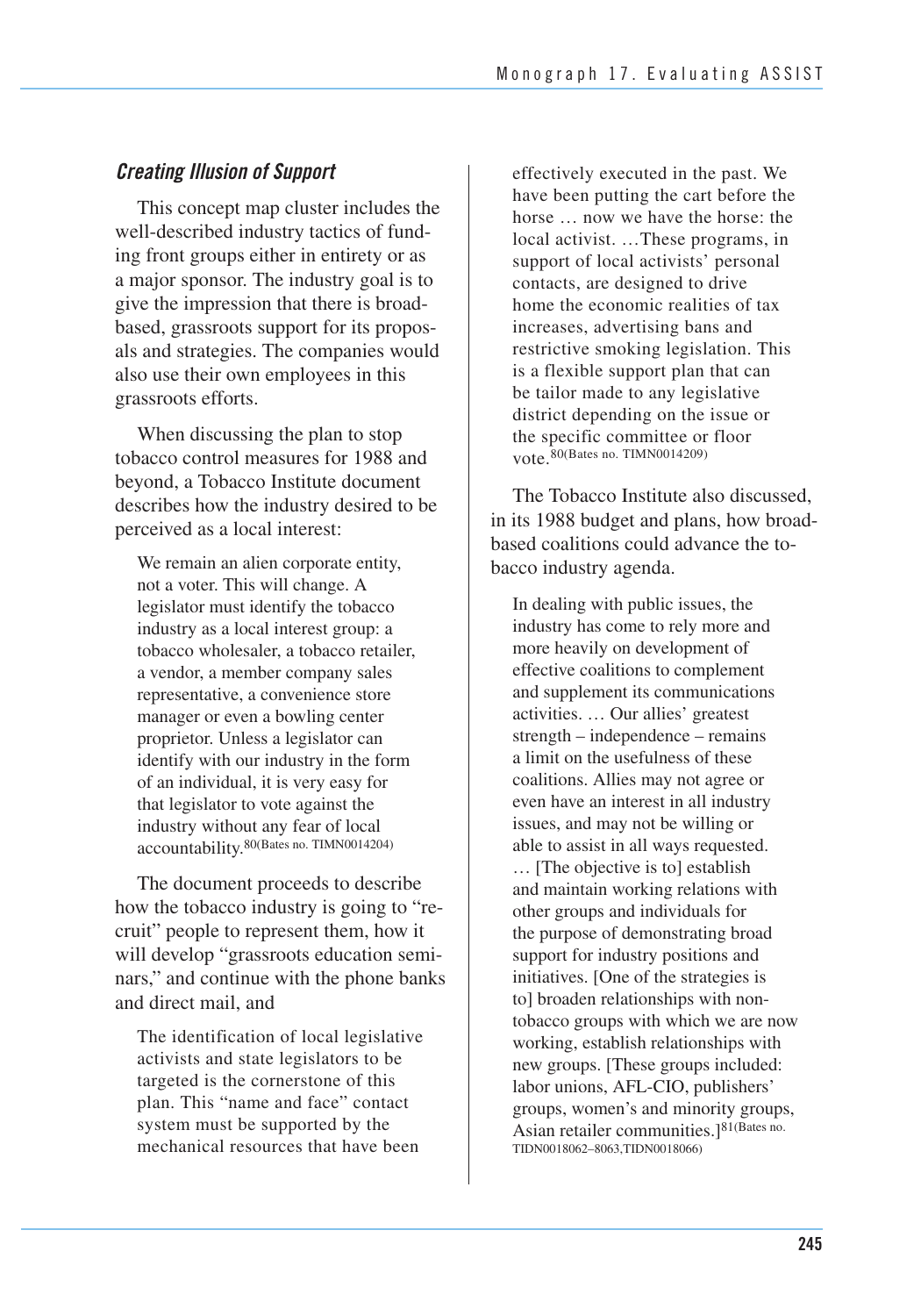Indeed, the industry considered its ability to create the illusion of support as one of its greatest strengths, as described in this 1989 Strategic Plan for the Tobacco Institute:

… The Institute's ability to mobilize coalitions and third-party allies.

The Institute has been successful in its effort to develop relationships with the business community, minority groups, farmers, labor unions, veterans, active military personnel and low-income groups in an effort to fight excise taxes, smoking restrictions and other proposals. … [The Institute] has utilized its coalition building strengths to find allies in the advertising industry, as well as among cultural and sports organizations who rely on promotional funding from tobacco manufacturers. 82(Bates no. 87649084)

A 1994 Brown & Williamson draft document describes a proposal for the creation of the company's grassroots political action program, "The Minutemen Project":

… This proposal calls for bringing grassroots pressure on elected officials to resist the unwarranted regulation and the taxing of the tobacco industry. Government officials must be made to understand that anti-tobacco activities have a high political risk. … To develop a targeted grassroots process that will be make it possible for B&W to place political pressure on specific elected officials at the federal, state or local levels and to expand the program to a broader scale, reflecting a pro-active governmental affairs process. … Such constituents would consist of individuals and groups that support the concept of freedom

from governmental intervention, including smokers, members of the trade, suppliers, wholesalers, retailers, growers and others. [Coalition partners would include, among others] grocers associations, restaurant association, bingo parlors, anti-tax groups, … [the strategy would include] phone banks … direct mail, … personal visits, … media [training], testimony … survey and polls, … petitions, … resolutions. … Activating third parties offers insulation to the company from direct criticism. Even though the third parties are sought out and activated through company funded efforts, it will be the third parties actually doing the lobbying. … The potential downside is that the company will be accused of fraud.83(Bates no. 533250094–0095,533250098)

However, the creation of grassroots efforts was not always without problems. A 1987 document about a campaign in Minnesota describes in detail how the grassroots effort was mounted, with phone banks, several waves of mailings to tobacco retailers, letter writing campaigns, and a petition drive. When assessing the problem with the missing human component, it states:

Even though we blanketed the state with industry-generated, professionally prepared, targeted and timed grassroots activity, the missing factor was the human component. That is, we failed to zero in on persons in each legislative district who contribute to their legislator, regularly communicate with their legislator, socialize with their legislator and are active in that legislator's reelection bids. … The missing component allowed the legislator to follow the line of least resistance, thereby circumventing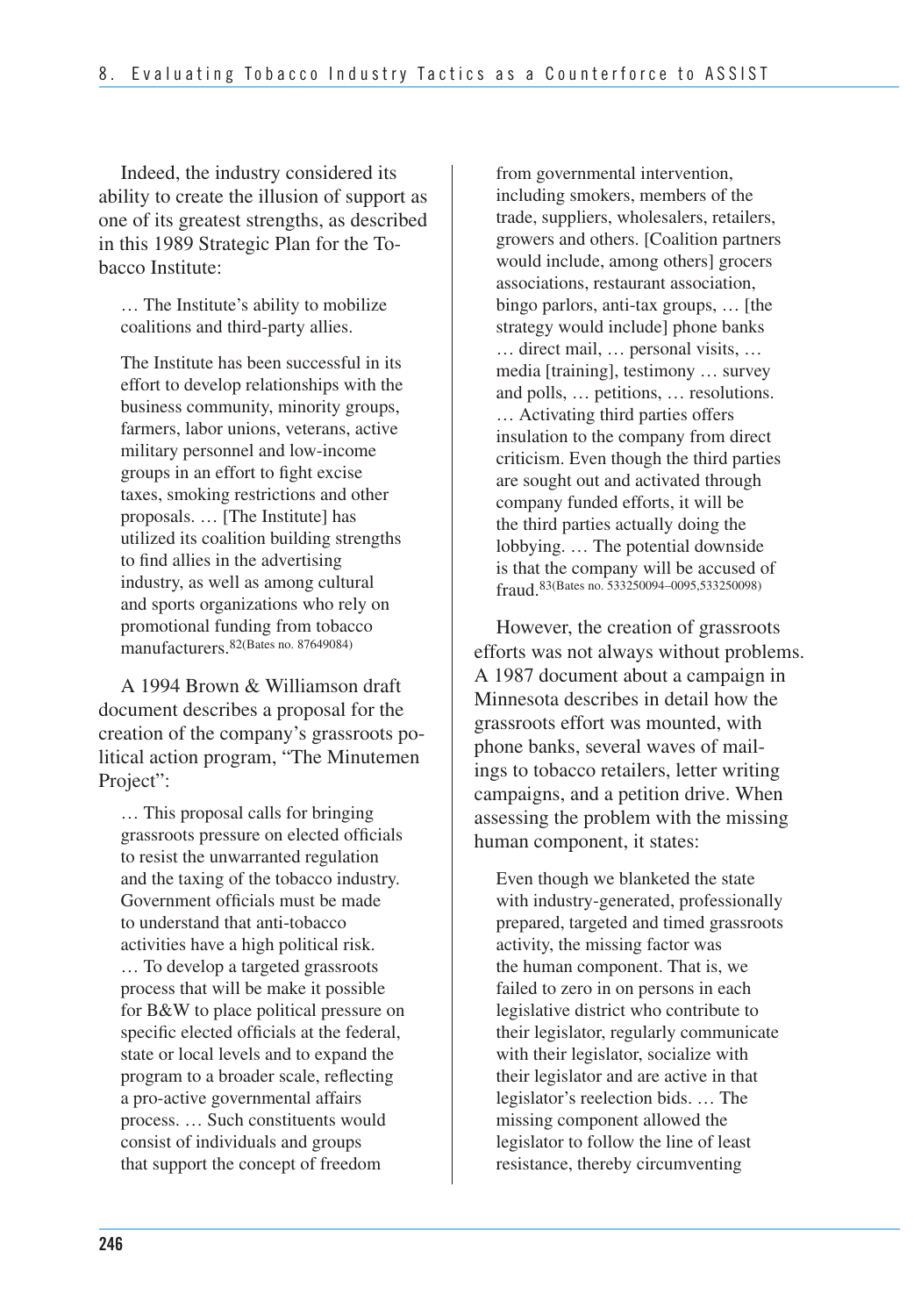any real accountability to his or her constituency and supporters.80(Bates no. TIMN0014202)

This ability to create the illusion of support would be used to counter the ASSIST program as well, as described in this 1992–96 Philip Morris Corporate Affairs Plan:

Counter ASSIST Program in 17 states: Work with grass roots organizations to divert state health department funds, equivalent to the amount of ASSIST funding, to support other health programs (pre-natal care, half-way houses, etc.) … Develop retailer mobilization program to aid in identifying and fighting local sales restrictions – particularly vending and free standing display bans or restrictions. … Coordinate with minority business organizations to demonstrate the economic benefits of the industry on minority communities. … [To oppose smoking restrictions/bans] Develop and market workplace and service venue accommodation programs with: National Federation of Independent Businesses, American Manufacturers Association, International Council of Shopping Centers, Hospitality/ Service Associations.84(Bates no. 2025869600,2025869602)

A 1993 report reinforces the concept of using "grassroots," in addition to lobbying, to counter ASSIST, describing the utilization of allies and front groups financed by the tobacco industry and discussing how important for the future of the industry it is to maintain funding for these activities.<sup>85</sup> A 1994 document discussing some of the main political challenges in the northeast region gives

another example of how the tobacco industry used front groups in both ASSIST and non-ASSIST states:

A major tax increase will be proposed next session in Maine to pay for health care reform. We will be pulling out all stops to show how a steep tax increase will hurt Maine's economy. … We will also be working with allies such as the Maine Grocers Association to encourage opposition to any tax increase. Maine is an ASSIST state, which means it gets federal funds to reduce the incidence of smoking. … ASSIST funding gives the antis in Maine and other states deep pockets to lobby for smoking and marketing restrictions at the local level. The presence of ASSIST makes enacting smoking accommodation and marketing pre-emption priorities for us in Maine during 1995. … Rhode Island is an ASSIST state, and we expect a proposal to ban public smoking in Rhode Island next year. Our goals in Rhode Island in 1995 will be to work with others to oppose any proposed smoking ban while working to help enact smoking accommodation and marketing pre-emption.86(Bates no. 2040236694–6695,2040236698)

## *Harassment*

This cluster describes the industry activities to undermine public health efforts to the point where public health activities would be ineffective. It encompasses harassment and intimidation such as the use of the industry resources to file encumbering requests for documents with the Freedom of Information Act, threats of legal challenges, and the infiltration of tobacco control groups and coalitions.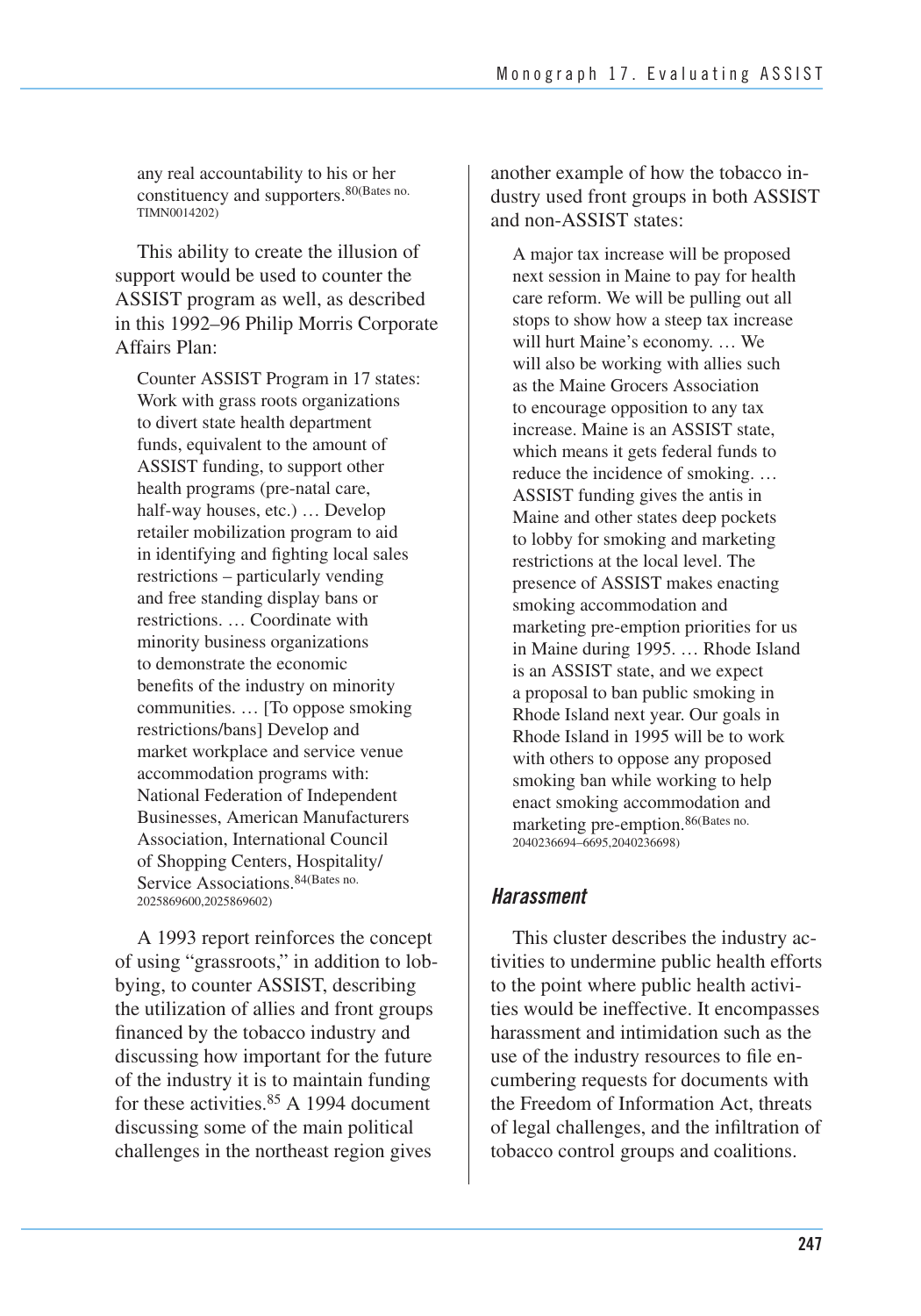The industry kept close track of the developments in the tobacco control community. This 1990 Tobacco Institute memorandum describes attendance at a Stop Teenage Addiction to Tobacco (STAT) conference:

These [conference] recommendations include what we believe to be an [*sic*] comprehensive list of the anti-tobacco movement's goals for the coming year. … The industry should give consideration to these activities in developing its plans for 1991.87(Bates no. 947187672)

The following document was written by a tobacco industry person who attended a coalition meeting in Fort Collins, CO, in 1992, making use of open meeting policies:

They seem to comprise the Coalition for a Tobacco-Free Colorado. … despite my effort to remain invisible, ended up seated at the head of the table. I signed in as a student… [the] "close quarters" inhibited my notetaking somewhat. … would advise future "plants" to arrive late and leave early, avoiding the awkward small talk with other attendees that might create suspicion.88(Bates no. 2023667420,2023667422)

The tactic was broadly used with ASSIST, where the industry kept trying to accuse ASSIST states of illegally using federal funds for non-allowed lobbying activities. Apparently, shortly after the announcement of the ASSIST project, Peter Greenwald, Director of the NCI Division of Cancer Prevention and Control, received a letter from Senator Malcolm Wallop (R-WY) and other legislators expressing concern that "Government funds might be used to support

lobbying at the State and local levels." Greenwald responded that it was "neither the design not the intent of ASSIST to use Federal money for such purposes" but emphasis would be on policy and dissemination of information to policy makers.89(Bates no. 512545942)

A 1991 letter from R.J. Reynolds to Representative Rick Boucher also brings up the issue of federal funds being used for lobbying through ASSIST:

ASSIST raises serious policy and legal questions about the role of NCI … it appears that the NCI research concentrated on the use of media events, … and lobbying for increased cigarette prices, clean indoor air, and restrictions on tobacco promotions as means to stop tobacco use. …These issues are important enough to merit appropriate Congressional oversight. Your role as Chairman of the Science Subcommittee makes you an ideal candidate to exercise that oversight responsibility.90(Bates no. 512546018–6019)

Another 1991 memorandum describes the actions the industry will take against ASSIST:

… the following actions may be undertaken to counter potential state and local legislative action resulting from [ASSIST]

- Public Affairs Division will obtain technical proposals submitted … under the Freedom of Information Act.
- Proposals will be reviewed ... for "public policy" activities that could spark state or local legislation on tobacco issues.
- Federal Division will alert key Members of Congress to protest use of federal taxpayer dollars (a) for activities that could impact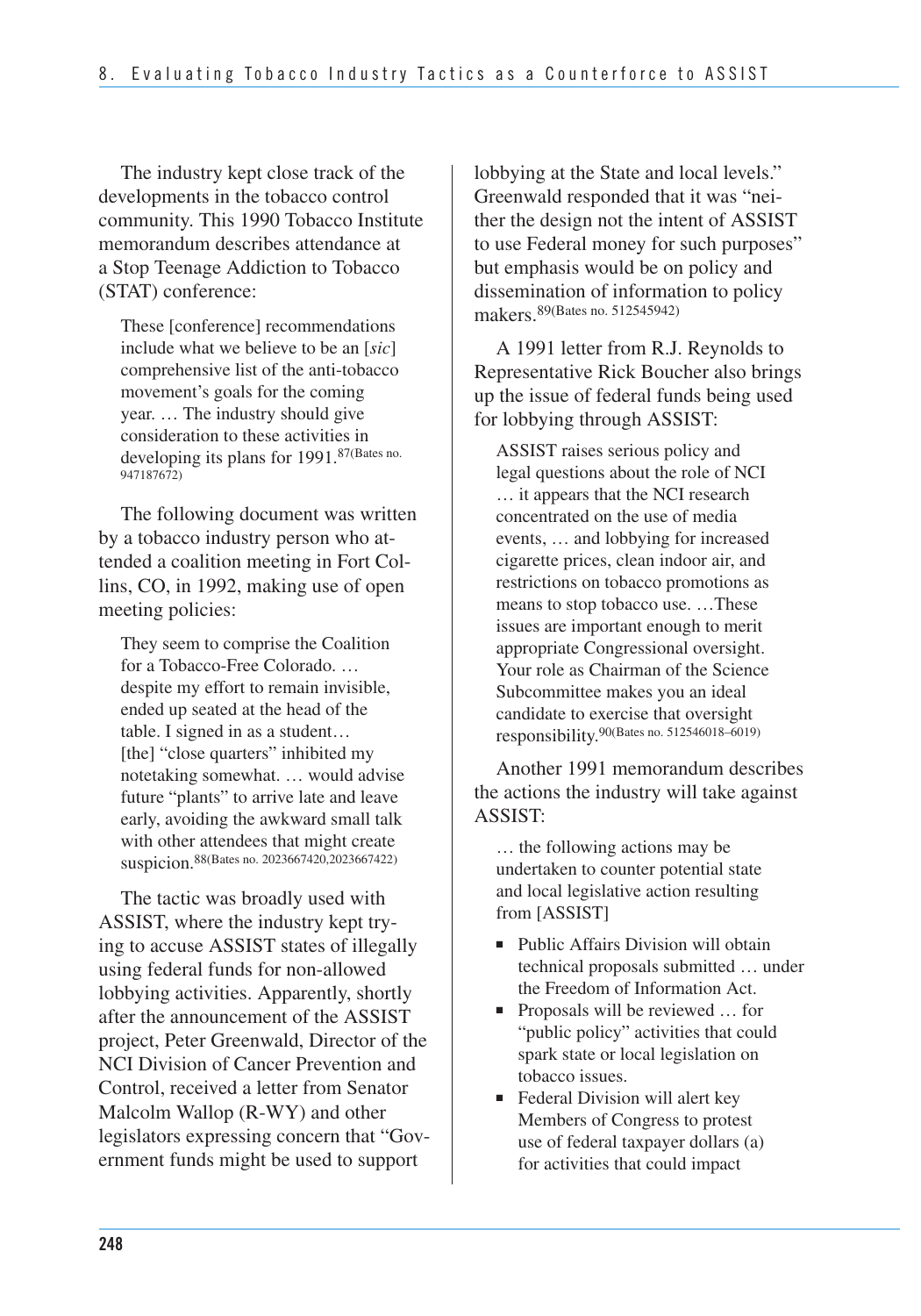tobacco-producing states' economies, and (b) to interfere in state and local legislative issues.

- Federal Division will attempt to amend [NCI's] next authorization or appropriation bill (a) to prohibit use of grant funds for influencing state or local legislation, ballot initiatives, or other regulatory activities, and (b) to require detailed auditing and reporting of grant expenditures. ...
- State Activities' regional staff will identify local business and labor interests in 17 grant states who could gain representation in communitybased ASSIST coalitions.71(Bates no. 512715488–5489)

A 1992 Philip Morris memo discusses the industry "opportunities to disrupt ASSIST funding."78(Bates no. 2023916866)

1) Congressional Investigation … A more thorough investigation should be launched, particularly in terms of the NCI/ACS relationship and the use of federal funds for state and local lobbying purposes. With the current budget debate in Washington, this would be a good time to launch an investigation….78(Bates no. 2023916866)

 Prior to this Congressional Investi- gation plan the industry attempted to achieve similar results, through allega- tions of using federal funds for lobby- ing activities, with letters from Senators Wallop (R-WY), Hatch (R-UT), and McConnell (R-KY) to U.S. Department of Health and Human Services Secretary Louis Sullivan. However, no widespread investigation resulted from these letters.91,92

 Another document lists the utilization of FOIA as a counter-ASSIST measure:

In response to our Freedom of Information Act request, the National Cancer Institute sent us the proposals submitted by states that did not receive ASSIST awards in addition to the 17 that did. … Though these states have not received ASSIST funds, they'll probably be using their proposals as blueprints for at least limited antismoking activities anyway, having gone through the trouble of developing them. So, a review of these proposals at some point would probably be useful.93(Bates no. TCAL0314212)

FOIA tactics were also used at the state level. For example, in Minnesota, a 1993 memorandum describes how requests were filed with the state health department:

 Tom Briant, esq., of the Minnesota Wholesalers Association has obtained over 500 pages of documents from a recently conducted FOIA of the state's ASSIST program. Tom developed the attached chart from his review of the documents. … I have the documents from Tom's first FOIA and will receive updates from a second FOIA that will soon be submitted to the state health department. … Tom's work reaffirms the value of conducting FOIAs in ASSIST states. As we discussed, it is important that we finalize our selection of states for this activity.94(Bates no. 2023763792)

 Another January 1993 ASSIST/FOIA titled "ASSIST Program Issue Alternative Course of Corrective Action" discusses the potential for allegations of illegal lob- bying by ASSIST grantees and suggests that grant applications for all 17 states should be obtained through FOIA re-quests and then using the information as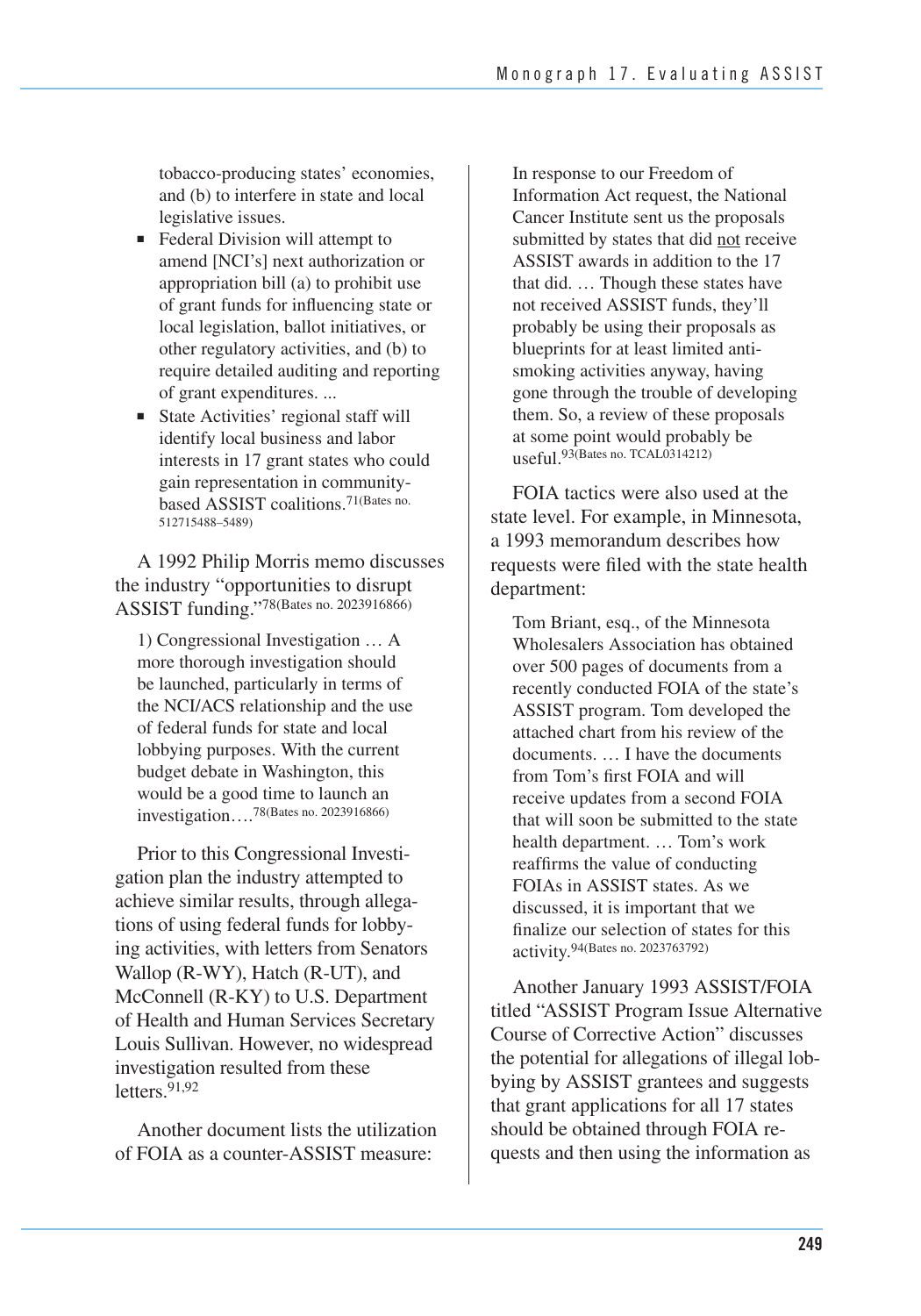… prima facie evidence of a lobbying restricting violation. Additionally, we should determine whether similar requests have been made at the state level for funding requests from local organizations…95(Bates no. 2023667197)

A series of documents, mainly from the Minnesota Wholesale Marketers Association, Inc., discuss the challenges of the use of ASSIST funds brought up by the Minnesota Grocers Association, following extensive FOIA requests, the decision of the Ethical Practices Boards, and the denial of the grant application of the Minnesota Grocers Association for ASSIST funds. For example,

Other options still under consideration are requesting an investigation of the Minnesota ASSIST Project by the Inspector General of HHS and asking the Minnesota Legislative Auditor to commence investigation which the Auditor had placed on hold pending the Ethical Practices Board Investigation.96(Bates no. 2047234478)

 Documents relating to the use of FOIA as a tactic against ASSIST in Colorado<sup>97,98</sup> and Washington also exist.99,100

## *Undermining Science*

This concept map cluster represents the tobacco industry's decades-long tactics of challenging evidence about the hazards of tobacco use. For many years, the industry denied the harmful effects of smoking. However, it now concedes that smoking may be associated with some diseases, such as lung cancer, emphysema, and heart disease, and with other serious diseases. This tactic includes the industry's use of consultants and public

relations efforts in an attempt to create controversy with the public and policy makers, where no scientific controversy exists. This tactic is exemplified in the tobacco industry's approach to the research about the negative health effects of secondhand smoke. The industry created research funding centers as part of this effort.

For example, a 1988 Tobacco Institute presentation discussing the industry's scientific program states:

[CIAR] members are in London at a symposium which hopefully will produce some immediate ammunition. We hope the Center comes up with some science … and soon … because frankly nothing else could have the same effect.<sup>58(Bates no. TI01770275)</sup>

Another 1988 Tobacco Institute document states that as part of the plan to address the growing public concern over secondhand smoke, one of the tactics would be

Through the Center for Indoor Air Research, encourage scientific research and publication of articles that point to environmental tobacco smoke as a minor indoor air quality factor.81(Bates no. TIDN0018098)

And a 1990 Tobacco Institute 1990 plan describes further the use of consultants to assess environmental tobacco smoke (ETS) issues:

Develop and maintain a well briefed group of academic consultants able to review ETS literature for scientific media, respond to ETS research published in the scientific media, and conduct briefings and present testimony before Congress as well as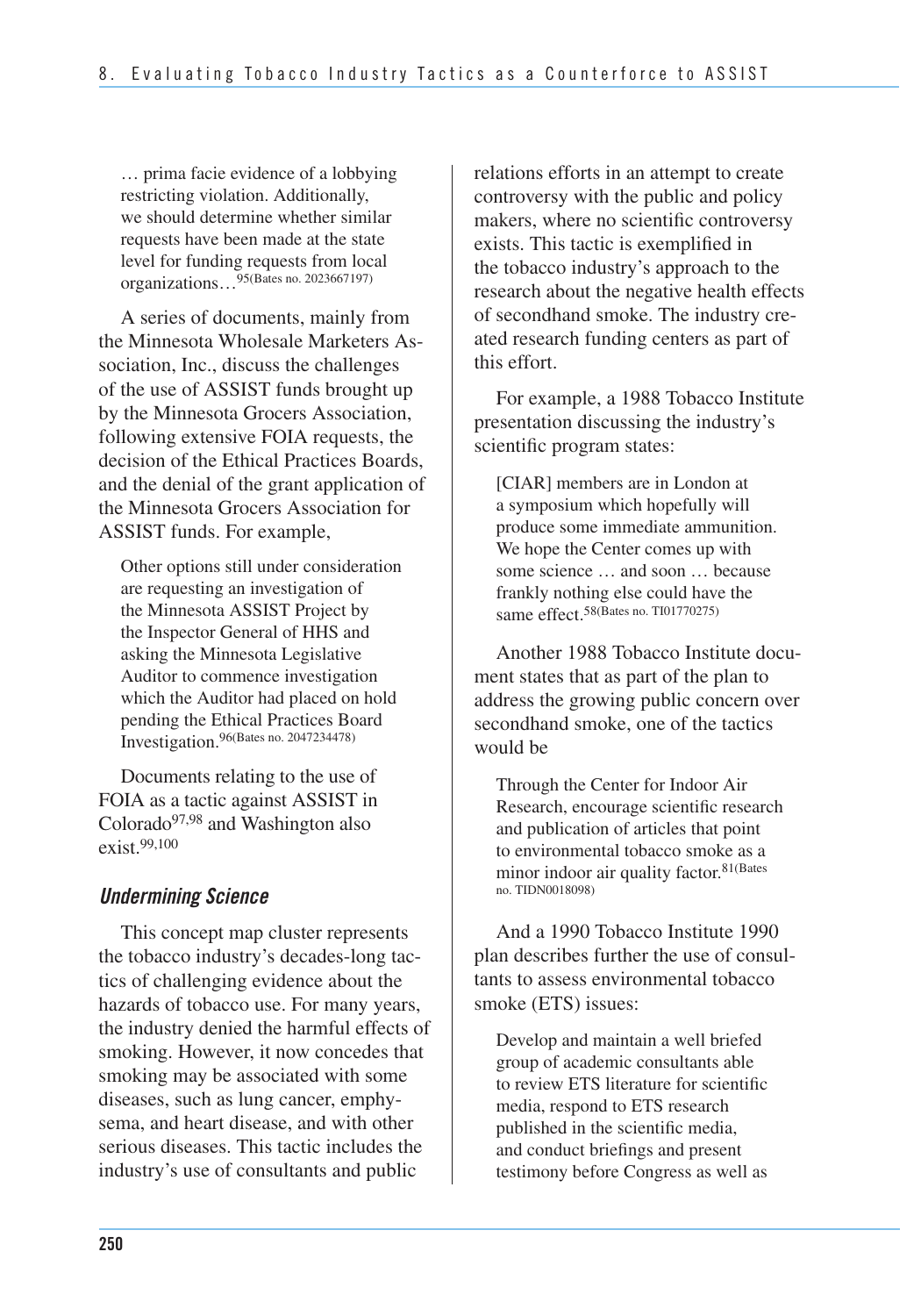federal and state regulatory agencies. Encourage publication of at least four major analyses of the relationship between ETS and health claims during 1990. … Ensure participation of scientific consultants in national and international symposia on the relationship between ETS and health claims. … Continue to encourage scientific research and publication of articles that objectively assess ETS in the context of all indoor air quality factors.76(Bates no. TIMN0361605–1606)

Consultants were used in all areas where the industry could be attacked, not just the smoking or health issue but also economic aspects of tobacco and tobacco consumption. For example, a 1992–96 Philip Morris Corporate Affairs Plan describes how the industry was going to address the debate about the social costs of smoking:

[On the smoking and social cost issue] Develop and publish studies:

- Systematic, external, micro-economic models to provide a clear picture of smoking's impact on society.
- Applicability and measurement of social cost and social benefits to fiscal/ tax policy development.
- The value of free choice in a democratic society. …

Develop studies comparing social fund performance vs. PM and industry as whole.  $\dots$ 

Sponsor sessions at annual conferences on social cost theory and its application in public policy development.

Co-sponsor symposiums [*sic*] with Centers in Public Policy and Society of Government Economists on social cost theory for legislators and other government officials. …

[On the Taxation issue] Develop and publish studies on:

Bootlegging/cross border activities.

Regressive nature of proposed taxes.

Inflexibility/instability of earmarked taxes.

Progressive solutions to deficit reductions.84(Bates no. 2025869601,2025869603)

The tobacco industry also attempted to use science as a means to gain credibility, and the science strategy was then linked to the industry's media manipulation and public relations strategies. A 1998 Philip Morris Worldwide Scientific Affairs Strategic Plan Draft asks:

How will we improve our *credibility*  within the scientific community in order to ensure that a balanced view is taken on smoking and health science? [emphasis in original]101(Bates no. 2064716946)

### *Media Manipulation*

 This concept map cluster reflects to- bacco industry tactics to use information created by its consultants and scientists, as well as its influence with the media through advertising expenditures, to con- vey to the public its perspective on the tobacco control debate. For example, a 1988 Tobacco Institute plan for Minnesota discusses how the industry will work with the local media to enlist their support:

[The meetings] will feature Tobacco Institute resources and resource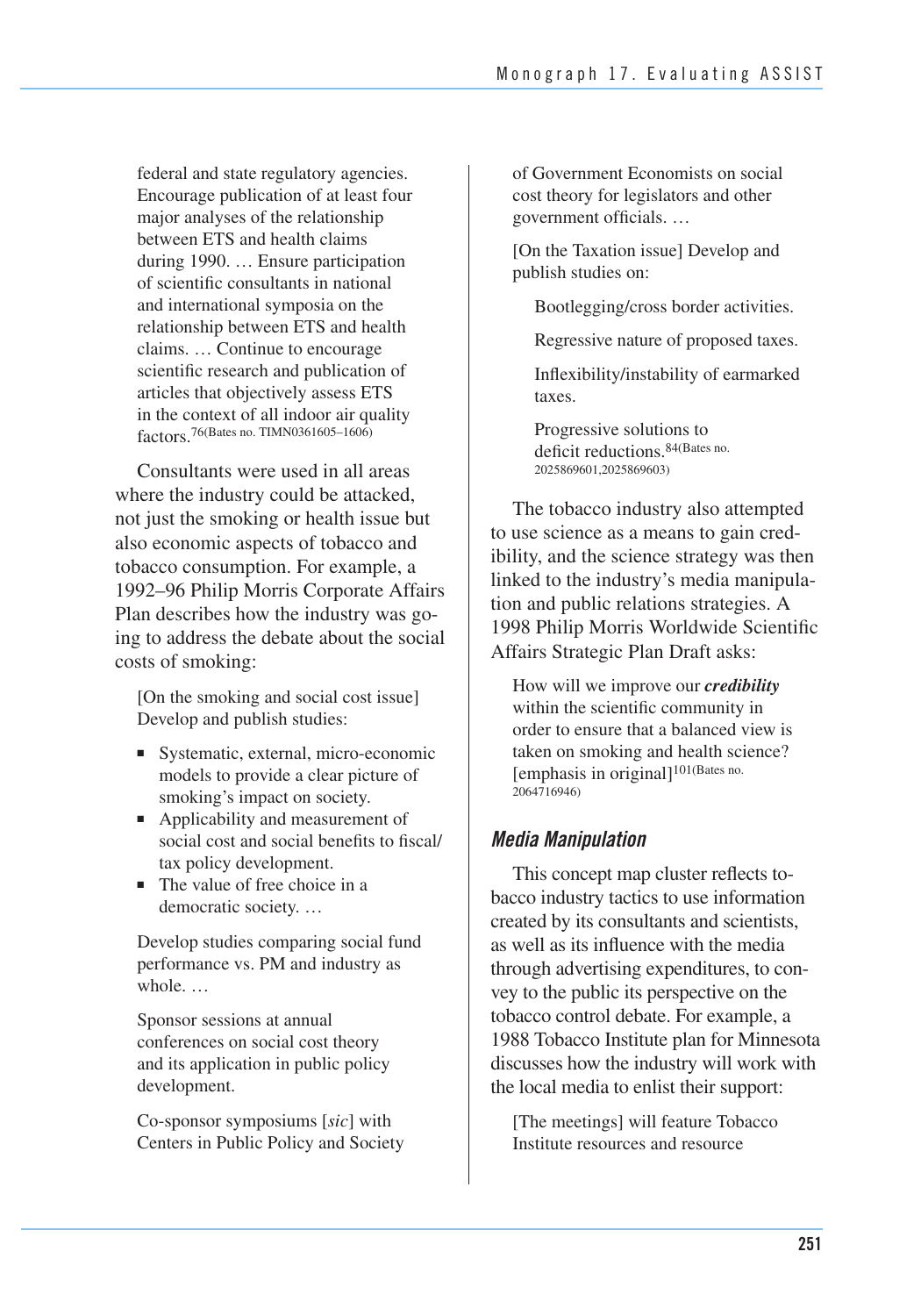personnel particularly from the Public Affairs Division. The target is local media and decision makers (weekly newspaper editors, radio station managers, advertising company employees, service organizations), other civic groups, and labor union leaders. The specific purpose of these meetings would be:

 build alliances with, and inform attendees of, constitutional, freedom of choice, scientific, economic and labor issues in targeted legislative districts; …

activate new print and electronic media contacts in areas where media activity might not be as well developed as in larger markets; and,

concentrate on small weekly newspaper editors who are generally not consulted on major issues, by instituting briefings and continuing personal relationships.80(Bates no. TIMN0014207)

The 1988 Tobacco Institute Public Affairs Division plans and budget stated that in response to the increased level of interest created in the media by the release of the 1986 U.S. Surgeon General's Report on passive smoking,  $102$  the Institute has had many opportunities to speak with the media and

as a result of a more aggressive approach, The Institute is seen as a reliable source and credible newsmaking organization by an increasing number of journalists. … Maintaining, and in fact increasing, this momentum will remain of paramount importance in the upcoming year. … Industry positions are generally strong and compelling. Allies and expert consultants have

assisted in gaining a great deal of ground. Increasing utilization of both resources through carefully planned, aggressive media strategies is the challenge. … As we have seen in the past, the staging o f preemptive media activities works well, and allows greater latitude to frame our message while weakening that of the opposition. [The goals and tactics are to] keep the Institute in the driver's seat through speakers' availability and, to the extent possible, knowledge of anti-smoking announcements before the fact.81(Bates no. TIDN0017995,TIDN0017996, TIDN0017997,TIDN0017999)

A 1995 Philip Morris media plan for Colorado describes some of the details of the media strategy to defeat a proposed tax increase initiative:

 …the defeat of the 50-cent excise tax increase last November and the recent opening of the … smoking lounge at the Denver International Airport indicate that a significant portion of the Colorado media is amenable to taking a broader view of tobacco industry issues. … The vast majority of Colorado's print and electronic media have been open to meetings, educational visits and materials which present a balanced and more global view of the issues. … [We] are confident we can continue to change the media's views and, ultimately, the views of the general public, toward a more equitable philosophy in regards to those issues affecting the industry. … How will we make this happen? … Initially, we will assist in the development of the key issues and message points we believe will be effective in Colorado. Using this "War Book" of comprehensive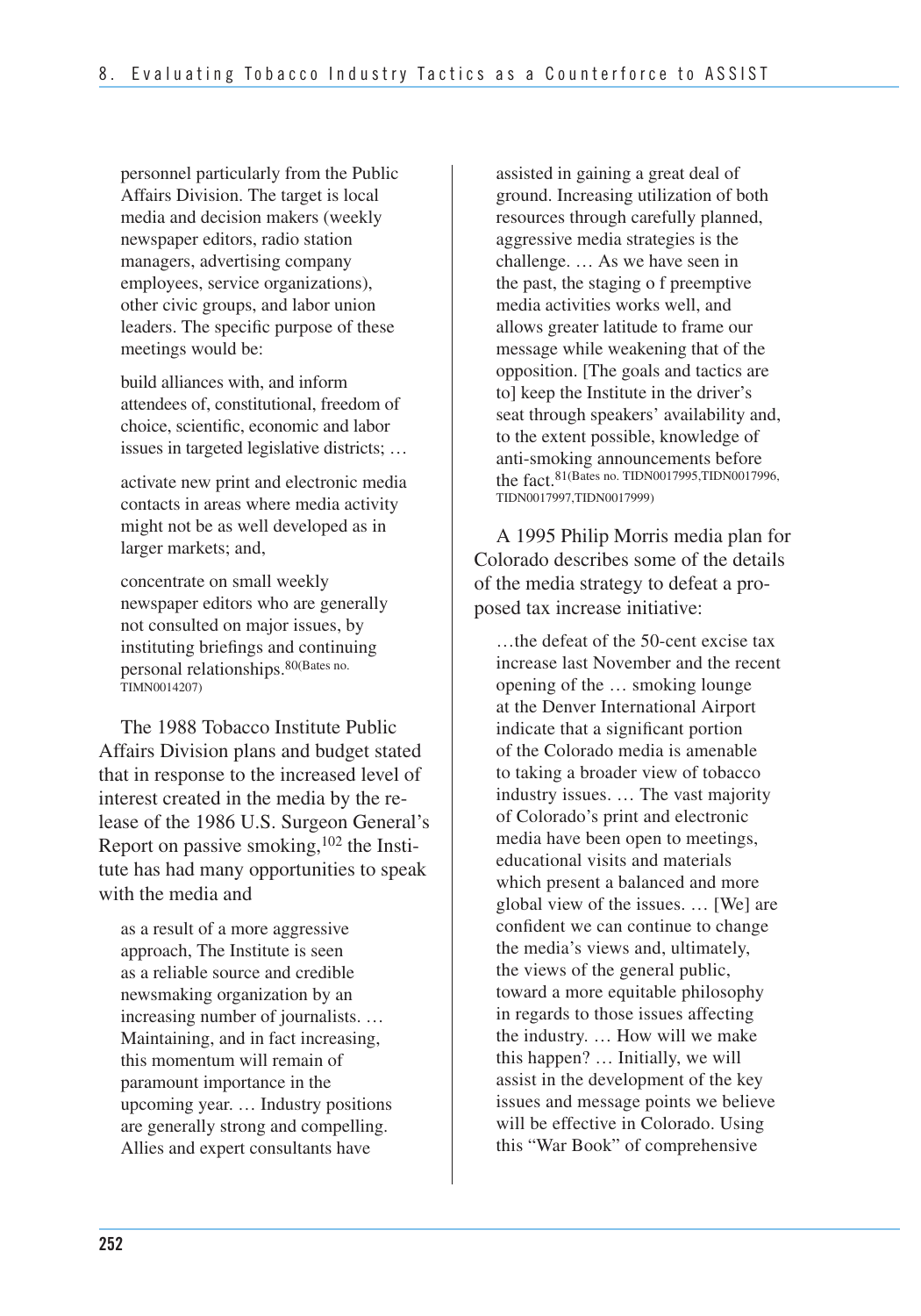position statements, we would present the broadest range of potentially beneficial – or damaging – issues to select editors, reporters and editorial boards … [The document describes how they would "tailor" the approach with individualized media discussion in each market.] We will look for appropriate opportunities as well to present our side of the issue and belief with the "Where We Stand" packet and other program materials. However, this is not advisable now until a specific issue appears which allows us to engage in opportunities. [Hand-written note: "create opportunity!"] … This proactive and personal approach will allow us to intercept anti-tobacco messages earlier in the media pipeline, allowing us to respond to negative stories by providing balance and perspective to both media and public debate. [The document also discusses the creation of alliances in order to recruit spokespeople.]103(Bates no. 2044270550– 0551,2044270553)

### *Public Relations*

 This concept map cluster reflects the industry's attempts to portray itself as a responsible, socially conscious member of the business community and an in- dispensable member of any community. Activities include promotion of its philan- thropic endeavors (for example, corporate social responsibility programs), framing the debate as generally as possible, and broadening its scope to extend beyond health issues. Examples include efforts to link the "right to smoke" to civil rights concerns and statements to the effect that if the tobacco industry is regulated, other industries would be next, creating a dan-gerous "police state" precedent.

When developing strategies to oppose marketing and advertisement restrictions, a 1988 Tobacco Institute plan states that one of its strategies is to

 Demonstrate that the proposed restriction of tobacco advertising and promotion sets a dangerous precedent to other industries and their trade groups – the: "Slippery Slope Strategy." … [Some of the tactics included] Commission a review article by some scientific think tank such as the Franklin Institute that would demonstrate that (a) tobacco is not unique as an alleged health hazard and (b) list the great number of citations in the literature of other generic products and practices that could easily share the same status. Seek publication in Science or similar professional journal. [emphasis in original]81(Bates no. TIDN0018082–8083)

This section of the document also addresses the industry as being a responsible corporation:

Increase the level of awareness among local, state and federal officials and opinion leaders that smoking is only one of a constellation of adult practices; that social and family factors are the primary factors shaping the behavior of young people; and that member companies act responsibly in this regard. … [One of the goals is to] gain professional and legislative recognition for the industry's effort to shield youth from cigarette advertising.81(Bates no. TIDN0018085–8086)

A 1989 Tobacco Institute document provides an example of the industry's attempt to promote the corporate responsibility image:

Focus the attention of elected officials, the media and the public on the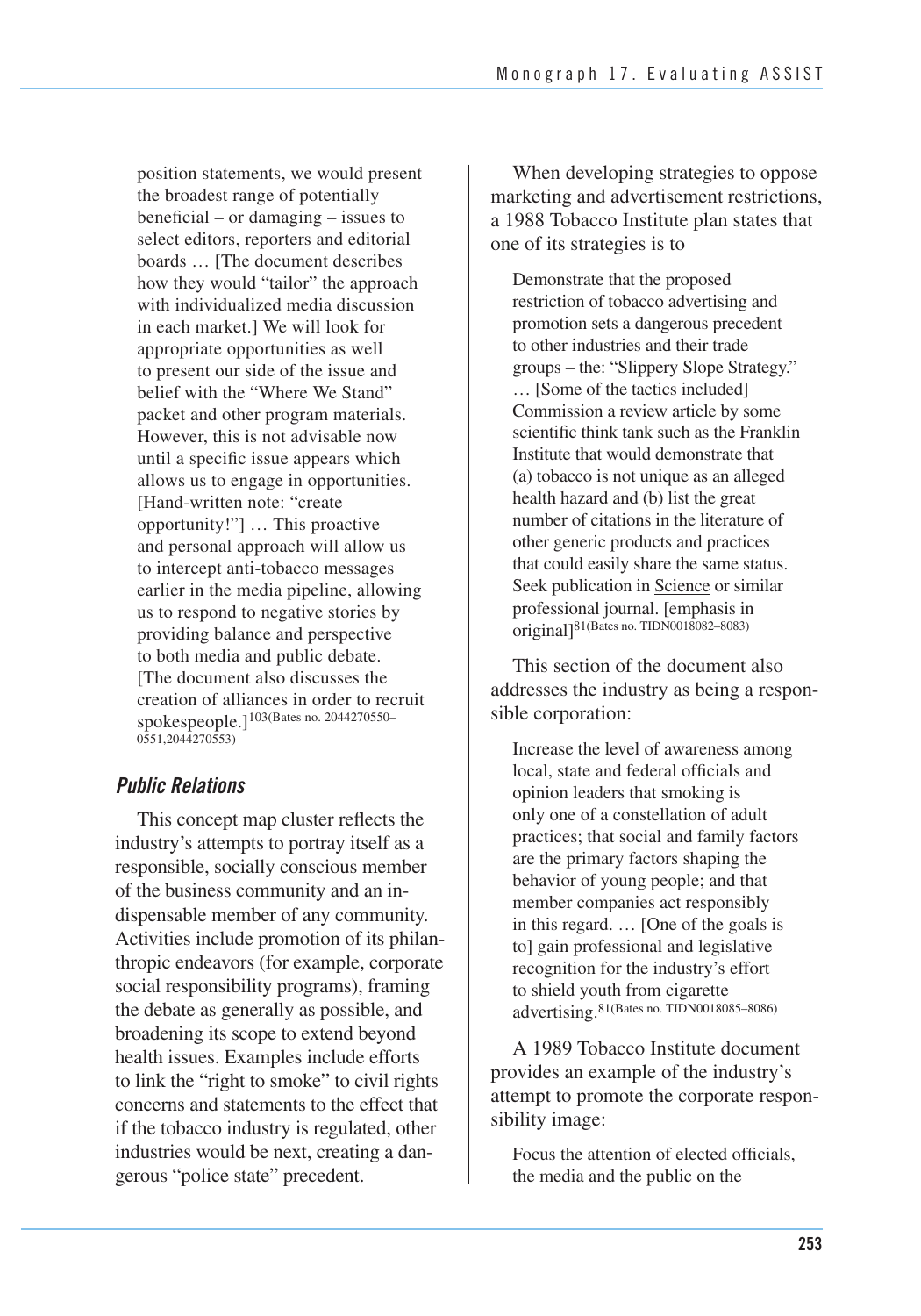#### **Lessons from the Tobacco Industry Documents**

The documents search verified that the tobacco industry engages in tactics specifically designed to counter public health programs and that some measure of these tactics is available in those documents. Because the search of the tobacco industry documents identified specific strategies and actions of the tobacco industry to counter ASSIST, the documents search validates the decision to include protobacco forces in the ASSIST evaluation design. Moreover, the analysis showed that industry strategies could be categorized into eight topic areas, as outlined earlier:

- 1. Lobbying and legislative strategies
- 2. Legal and economic intimidation
- 3. Creating the illusion of support
- 4. Usurping the agenda
- 5. Harassment
- 6. Undermining science
- 7. Media manipulation
- 8. Public relations

This framework could eventually be used to create a summary index similar to the Strength of Tobacco Control index (see chapter 2). In addition, such a framework provides a template on which to build a broad model of industry counterefforts against public health endeavors.

While the tobacco industry documents are important for identifying and describing industry tactics, they serve as a document collection and not as a complete, searchable database. This means that to use them for any index of tobacco industry tactics, either as a whole or on a statewide basis, alternative data must be identified.

responsiveness and responsibility of the cigarette industry over the decades.69(Bates no. TIMN0366866)

In 1994, Philip Morris established a task force to investigate the issue of youth access. The main concern for Philip Morris was that the "antis" had done a good job in co-opting the issue of youth smoking and turning it into a political strategy at all levels of government (local, state, and federal) and in all three branches (legislation, regulation, and judicial action), similar to the strategy often used by the industry itself:

Anti-smoking groups use the theme of "protecting children" to promote efforts to restrict smoking by adults. These efforts include: Cigarette excise taxes, smoking restrictions and marketing restrictions. … Even in the debate over addiction, youth smoking plays a prominent role in the anti's call for FDA oversight.104(Bates no. 2024687704)

The Philip Morris document discusses what the company should do and recommends that Philip Morris work with retailers and take an active role in the youth access arena. The document outlines the development of the "It's The Law" program.<sup>104</sup>

## **Tobacco Industry Tactics: An Evaluation Challenge**

Measuring a construct as complex and elusive as tobacco industry tactics raises a panoply of potential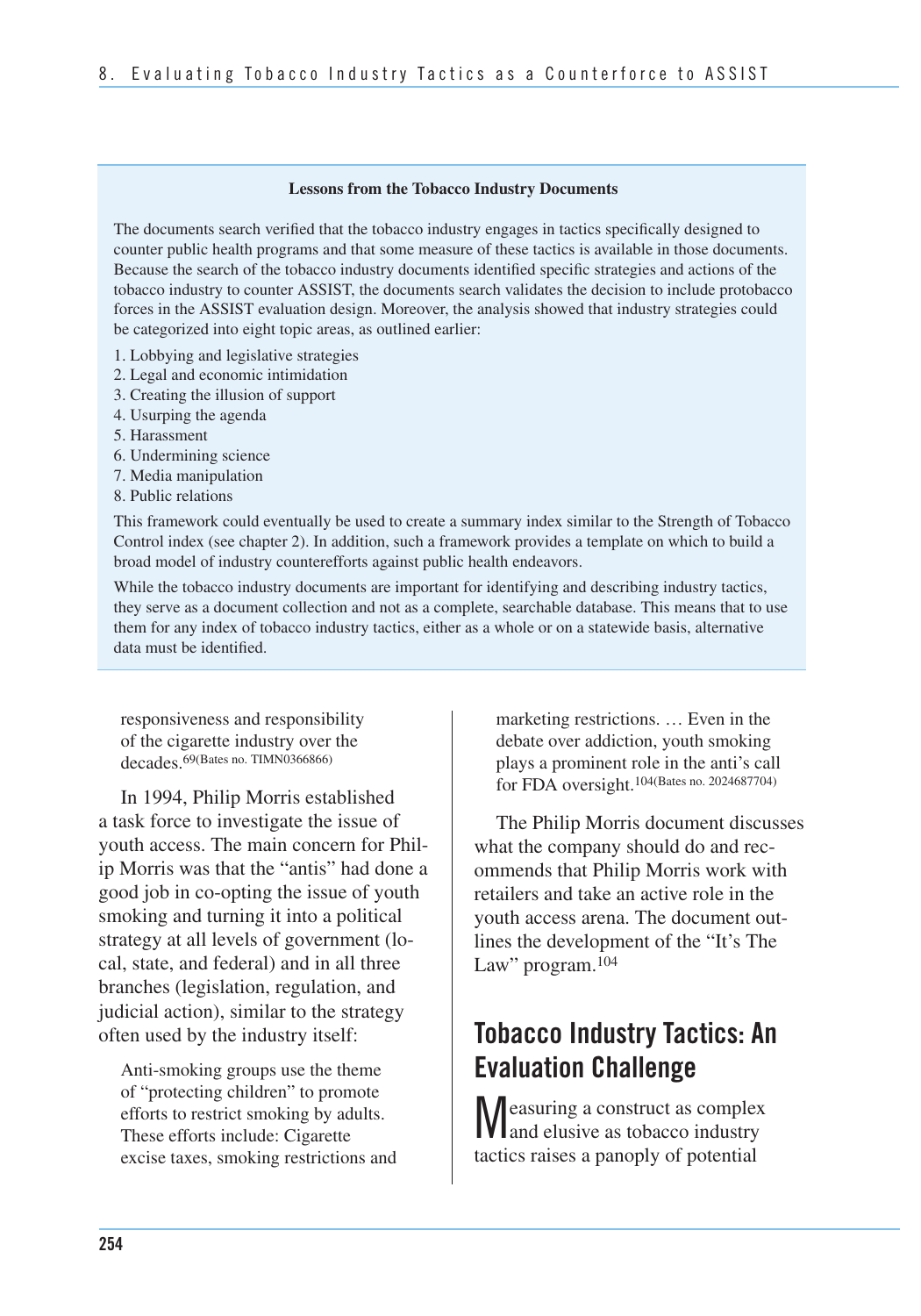see Monograph 16, chapter 8) identified measurement challenges and threats. These challenges include defining tobacco industry tactics broadly enough to encompass tactics that affect public health initiatives yet narrowly enough for parsimonious measurement, reliably identifying data sources and subsequently accessing them. For example, while White and Bero<sup>56</sup> (also tobacco industry actions employed to counter ASSIST, the tobacco industry engages in many standard business practices, such as marketing (e.g., advertising, price promotions) that counter public health. If these standard business practices are not included, is the resultant index an adequate one? Alternatively, if all possible tobacco industry efforts could be included in a potential index, are there reliable and valid data sources to parsimoniously measure them for each state?

## **Approaching Limitations and Challenges to Measurement**

This chapter begins to address some of the limitations and challenges to measurement with three separate approaches: concept mapping, general literature review, and ASSIST-specific document searches. This work is primarily focused on defining the scope of the problem and providing guidance for future research to be able to produce appropriate variables that can be included in the evaluation of tobacco control programs.

 The chapter begins by describing an empirical effort to define the scope of the problem of tobacco industry tactics. It discusses a concept mapping project

 that tapped the expertise of individuals in the field of tobacco control with respect to industry tactics, and presents that ex- perience in a model. This model identi- fies that indeed tobacco industry tactics exist and can potentially be classified according to eight domains: attempts to undermine science and legitimate messages from scientific quarters, the manip ulation of the media, the industry's public relations efforts, the tactics the industry uses to gain control of the public agenda, lobbying efforts, the use of front groups and artificially created grassroots move- ments, intimidation, and harassment of tobacco control professionals. The high level of internal consistency in the model development lends legitimacy to the model for identifying both that tobacco industry tactics are an important compo- nent of the evaluation of tobacco control efforts and that the model can provide a framework for evaluating industry tactics.

## **Summary**

**C** eparately, the concept map results,  $\bigcup$  the documents review, and the literature review are not sufficient to develop an index variable. They do, however, validate the importance of understanding tobacco industry tactics and help to define a construct to guide index creation. The consistency among the three approaches was very high. A procedure involving experts in the field of tobacco control led to a concept map of their observations and experiences with tobacco industry counterefforts. The review of the published literature revealed that the tobacco industry implemented these same identifiable tactics. The review of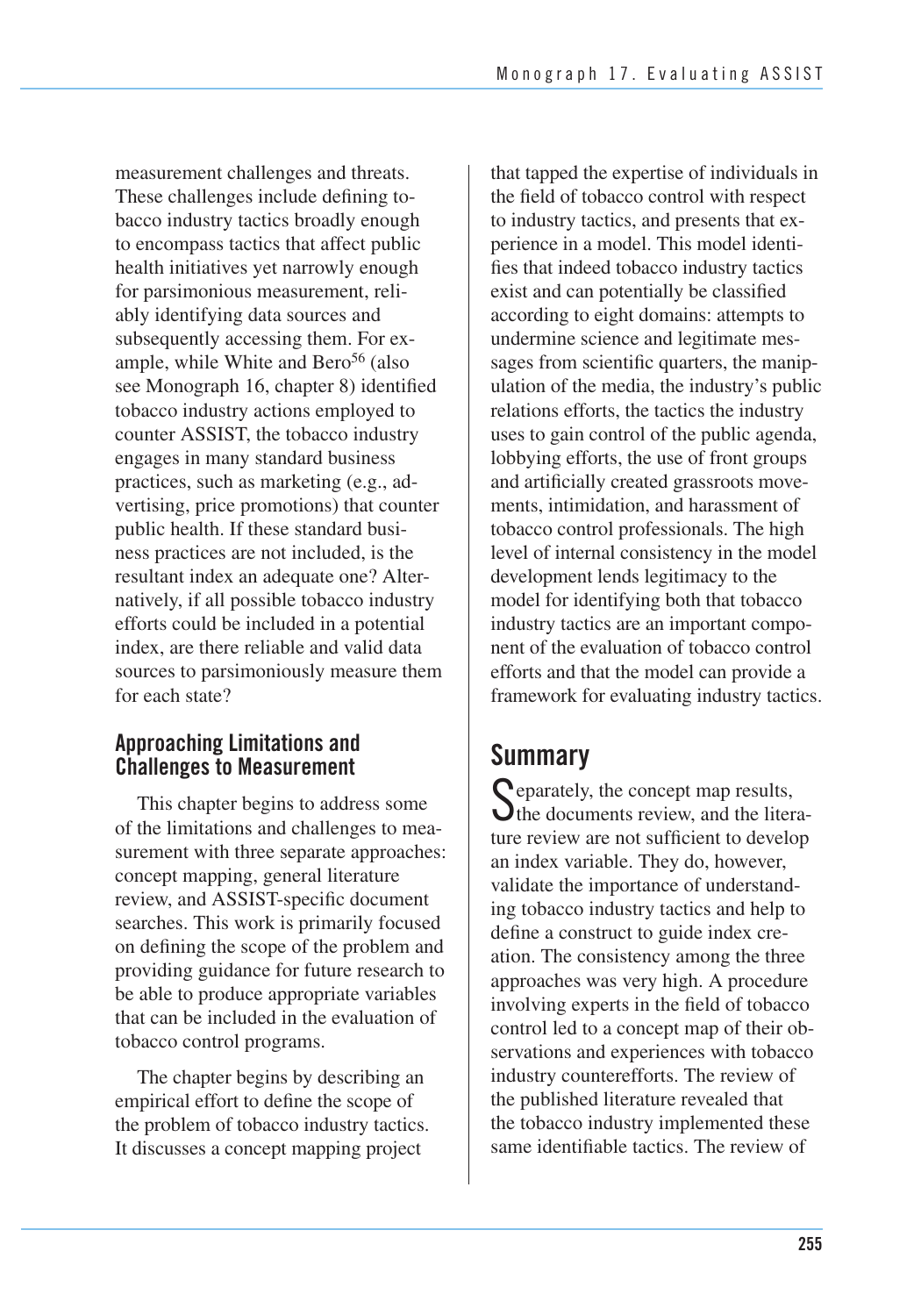tobacco industry documents shows that the industry had a specific intention to disrupt public health programs, including ASSIST, through identifiable tactics. The three approaches also show that the tactics may be categorized and suggest that it may be possible to systematically assess these tactics as a first phase to developing a metric.

 This chapter has begun the important work of identifying tobacco industry tactics and laying the groundwork for a measurable construct. The tasks that remain include defining data sources and designing systematic methodologies for data collection. Although indexing work on the tobacco industry documents<sup>105,106</sup> has made this a rich data source, there still remains no guarantee that the records are or will ever be complete. Because these records are not complete, there is no way to determine whether information is systematically missing and whether the documents as a whole are biased in some unknown way. Reporting require- ments about lobbying and advertising vary widely from state to state, making reliable state comparisons impossible. Tactics that may be very important to the tobacco industry may not be assessable in real time because their value cannot be divorced from their context.

Near-future research efforts might focus on more clearly defining those constructs that constitute an anti-public health index, and more specifically on the operational definitions of those constructs. Subsequently, an assessment of factors proposed for that index could be examined in the same manner that factors for the Strength of Tobacco Control index (chapter 2) were assessed

(on the basis of parsimony, scientific support, and feasibility). Our initial assessment suggests that any valid and reliable index would be difficult to create because the information that it is feasible to collect is so limited.

This chapter has begun the effort set forth in Stillman et al.<sup>1</sup> discussing the importance of including protobacco forces in an evaluation design and providing guidance toward developing this construct. It is hoped that others will continue this effort and help develop an index that can be used within evaluation models. Until an index is created and validated, however, tobacco control evaluations should acknowledge and qualitatively describe the protobacco forces, so that the evaluation report can be interpreted within an appropriate context.

## **Conclusions**

- 1. One of the early objectives of the ASSIST evaluation was to define an index of protobacco activity as part of its analysis. Toward this end, the ASSIST evaluation project undertook a review of tobacco industry documents and published literature on tobacco industry counterefforts, as well as a concept mapping process used to identify key tobacco industry tactics.
- 2. Eight key tobacco industry strategies identified include lobbying and legislative strategies, legal and economic intimidation, creating the illusion of support, usurping the agenda, harassment, undermining science, media manipulation, and public relations.
- 3. A Web-based concept mapping process performed as part of the ASSIST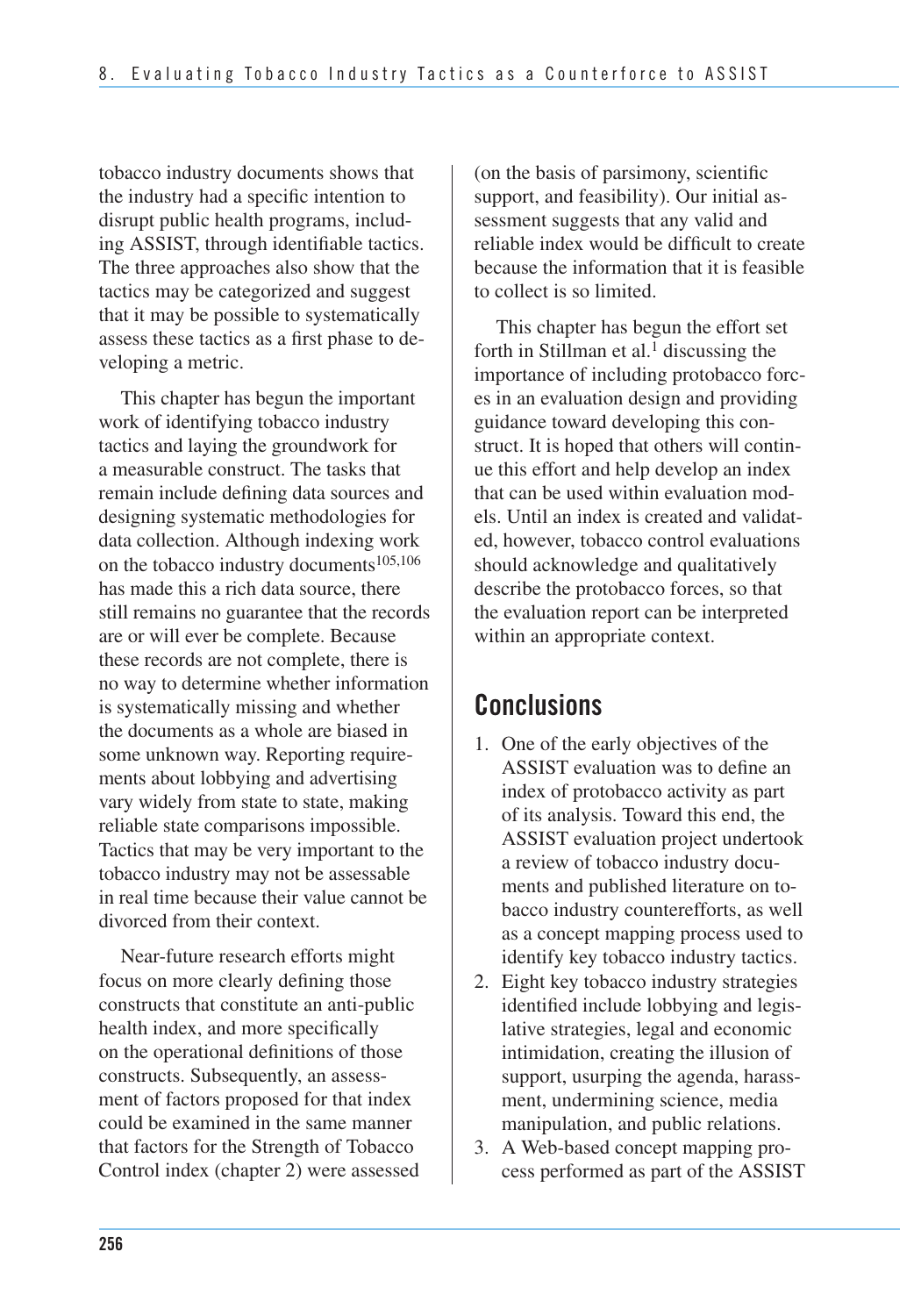evaluation project engaged tobacco control stakeholders to identify tobacco industry tactics. This process produced a conceptual map that provided detailed lists and clusters of tactics that may be useful in future quantitative measurement efforts.

- 4. A search of tobacco industry documents verified that the tobacco industry engages in tactics specifically designed to counter public health programs, including ASSIST, and specific industry concerns and tactics are outlined in those documents.
- 5. Challenges remain in quantifying the impact of tobacco industry counterefforts in public health in a form that can be used in the evaluation of tobacco control projects, including data sources and collection procedures. Possible future areas of study include direct and indirect measures of campaign funding, lobbying and advocacy efforts, and legislative measures. At a deeper level, a long-term goal is the definition of operational constructs for an anti-public health index that effectively quantifies the impact of tobacco industry counterefforts.

## **References**

- 1. Stillman, F., A. Hartman, B. Graubard, E. Gilpin, D. Chavis, J. Garcia, L. M. Wun, W. Lynn, and M. Manley. 1999. The American Stop Smoking Intervention Study: Conceptual framework and evaluation design. *Evaluation Review* 23 (3): 259–80.
- 2. Sweda, E. L. Jr., and R. A. Daynard. 1996. Tobacco industry tactics. *British Medical Bulletin* 52 (1): 183–92.
- 3. Saloojee, Y., and E. Dagli. 2000. Tobacco industry tactics for resisting public policy on health. *Bulletin of the World Health Organization* 78 (7): 902–10.
- 4. Trochim, W. M., and R. Linton. 1986. Conceptualization for planning and evaluation. *Evaluation and Program Planning* 9 (4): 289–308.
- 5. Trochim, W. M. K. 1989. Concept mapping: Soft science or hard art? *Evaluation and Program Planning* 12 (1): 87–110.
- 6. Trochim, W. M. K. 1989. An introduction to concept mapping for planning and evaluation. *Evaluation and Program Planning* 12 (1): 1–16.
- 7. Rosenberg, S., and M. P. Kim. 1975. The method of sorting as a datagathering procedure in multivariate research. *Multivariate Behavioral Research* 10 (4): 489–502.
- 8. Weller, S. C., and A. K. Romney. 1988. *Systematic data collection*. Qualitative Research Methods series 10. Thousand Oaks, CA: Sage Publications.
- 9. Coxon, A. P. M. 1999. *Sorting data: Collection and analysis*. Quantitative Applications in the Social Sciences series 127. Thousand Oaks, CA: Sage Publications.
- 10. Davison, M. L. 1983. *Multidimensional scaling.* New York: John Wiley & Sons.
- 11. Kruskal, J. B., and M. Wish. 1978. *Multidimensional scaling*. Quantitative Applications in the Social Sciences series 11. Thousand Oaks, CA: Sage Publications.
- 12. Everitt, B., S. Landau, and M. Leese. *Cluster analysis.* 4th ed. New York: Oxford Univ. Press.
- 13. Trochim, W. M. K. 1993. The reliability of concept mapping. Paper presented at the annual conference of the American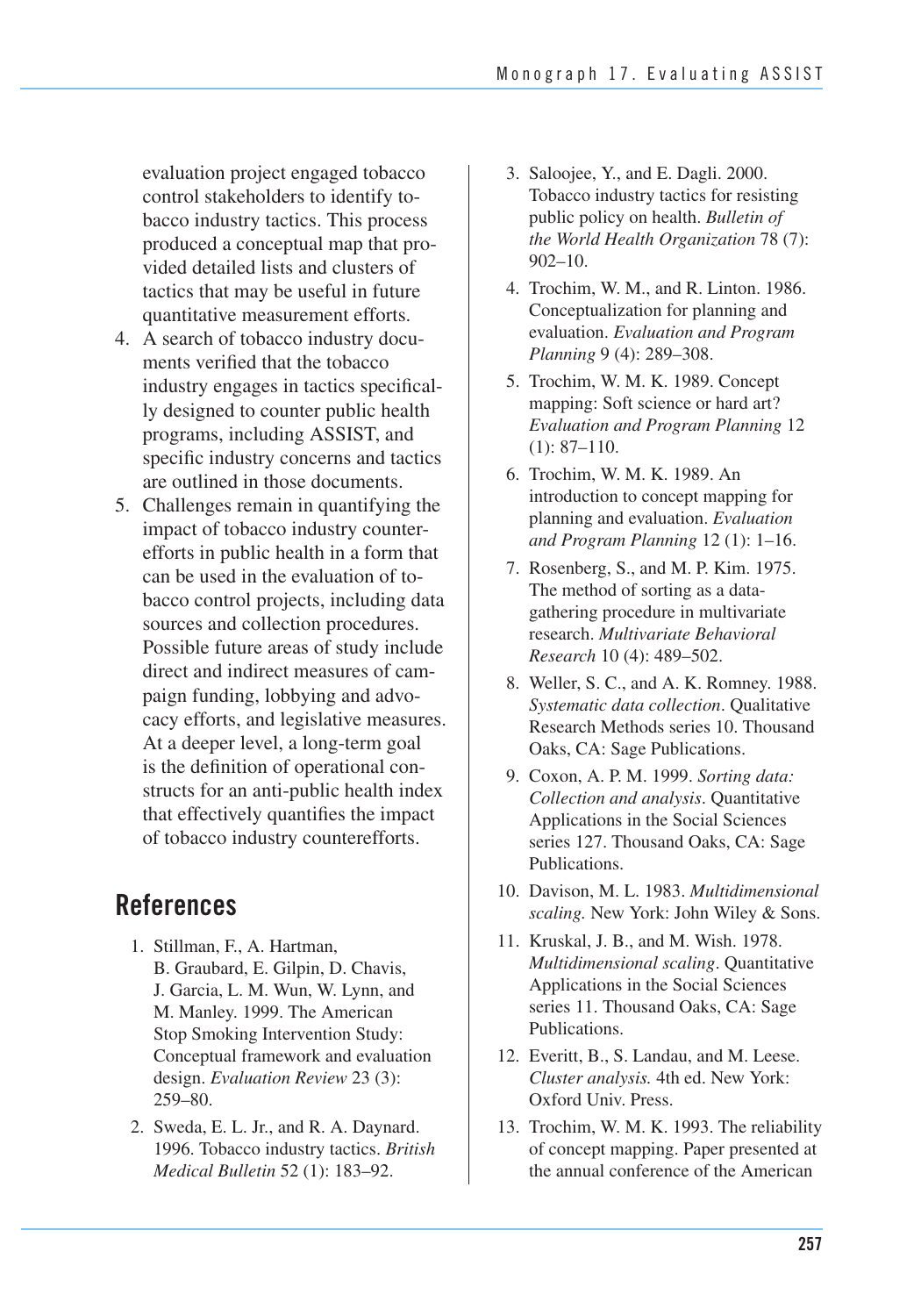Evaluation Association, Dallas, TX. http://www.socialresearchmethods.net/ research/reliable/reliable.htm.

- 14. Begay, M. E., M. Traynor, and S. A. Glantz. 1993. The tobacco industry, state politics, and tobacco education in California. *American Journal of Public Health* 83 (9): 1214–21.
- 15. Glantz, S. A., and M. E. Begay. 1994. Tobacco industry campaign contributions are affecting tobacco control policymaking in California. *JAMA: The Journal of the American Medical Association* 272 (15): 1176– 82.
- 16. Moore, S., S. M. Wolfe, D. Lindes, and C. E. Douglas. 1994. Epidemiology of failed tobacco control legislation. *JAMA: The Journal of the American Medical Association* 272 (15): 1171– 75.
- 17. Siegel, M., J. Carol, J. Jordan, R. Hobart, S. Schoenmarklin, F. DuMelle, and P. Fisher. 1997. Preemption in tobacco control. Review of an emerging public health problem. *JAMA: The Journal of the American Medical Association* 278 (10): 858–63.
- 18. Monardi, F., and S. A. Glantz. 1998. Are tobacco industry campaign contributions influencing state legislative behavior? *American Journal of Public Health* 88 (6): 918–23.
- 19. DiFranza, J. R., and N. A. Rigotti. 1999. Impediments to the enforcement of youth access laws. *Tobacco Control*  8 (2): 152–55.
- 20. Traynor, M. P., M. E. Begay, and S. A. Glantz. 1993. New tobacco industry strategy to prevent local tobacco control. *JAMA: The Journal of the American Medical Association* 270 (4): 479–86.
- 21. Ellis, G. A., R. L. Hobart, and D. F. Reed. 1996. Overcoming a powerful tobacco lobby in enacting local smoking ordinances: The Contra Costa County experience. *Journal of Public Health Policy* 17 (1): 28–46.
- 22. Bidell, M. P., M. J. Furlong, D. M. Dunn, and J. E. Koegler. 2000. Case study of attempts to enact self service tobacco display ordinances: A tale of three communities. *Tobacco Control* 9 (1): 71–77.
- 23. Ritch, W. A., and M. E. Begay. 2001. Strange bedfellows: The history of collaboration between the Massachusetts Restaurant Association and the tobacco industry. *American Journal of Public Health* 91 (4): 598– 603.
- 24. DiFranza, J. R., and W. T. Godshall. 1996. Tobacco industry efforts hindering enforcement of the ban on tobacco sales to minors: Actions speak louder than words. *Tobacco Control* 5 (2): 127–31.
- 25. Aguinaga, S., and S. A. Glantz. 1995. The use of public records acts to interfere with tobacco control. *Tobacco Control* 4 (3): 222–30.
- 26. Nicholl, J. 1998. Tobacco tax initiatives to prevent tobacco use: A study of eight statewide campaigns. *Cancer* 83 (12 Suppl. RWJ Foundation): 2666–79.
- 27. Bialous, S. A., B. J. Fox, and S. A. Glantz. 2001. Tobacco industry allegations of "illegal lobbying" and state tobacco control. *American Journal of Public Health* 91 (1): 62–67.
- 28. Diethelm, P. A., J. C. Rielle, and M. McKee. 2005. The whole truth and nothing but the truth? The research that Philip Morris did not want you to see. *Lancet* 366 (9479): 86–92. http://image. thelancet.com/extras/03art7306web.pdf.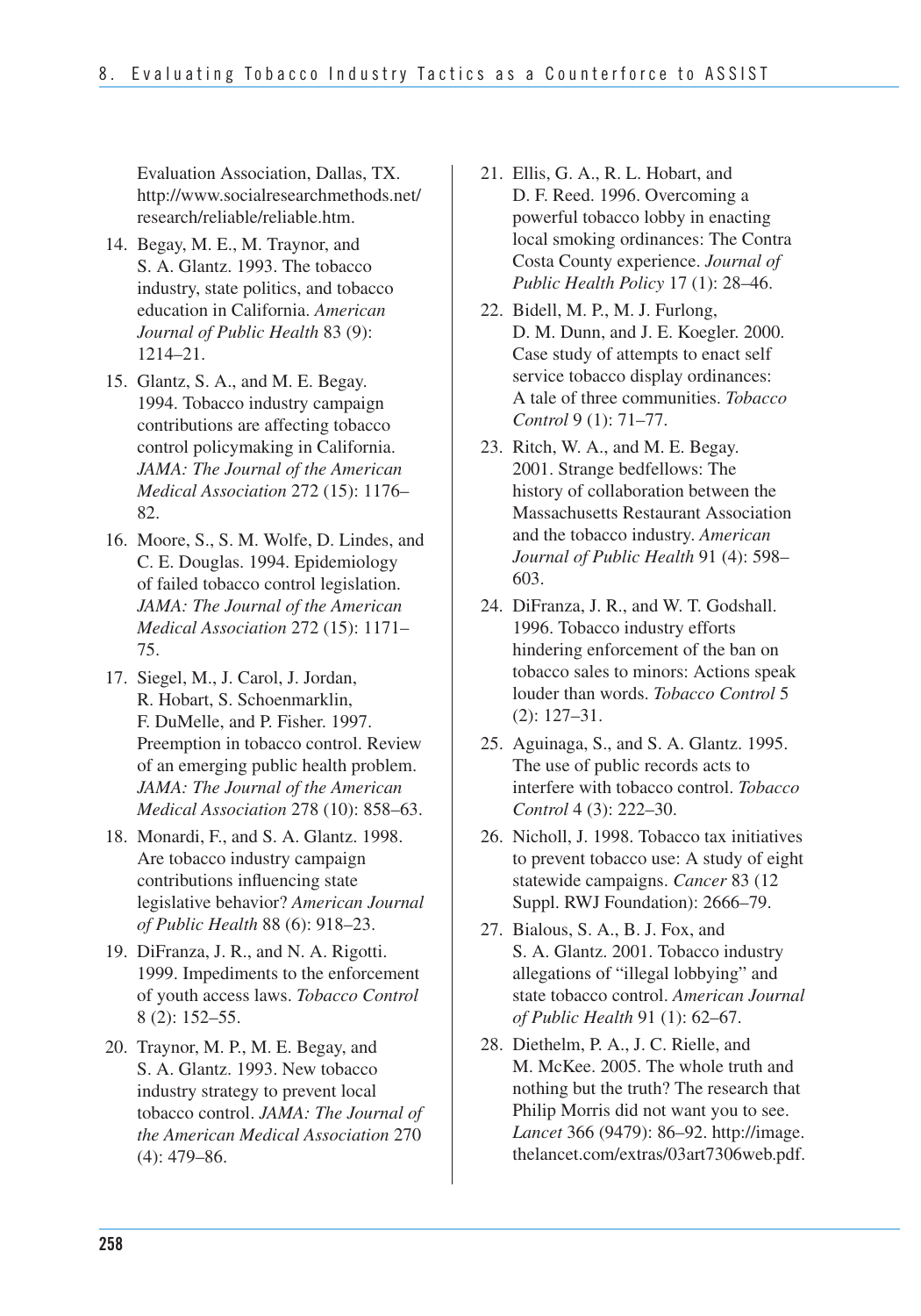- 29. Glantz, S. A., D. E. Barnes, L. Bero, P. Hanauer, and J. Slade. 1995. Looking through a keyhole at the tobacco industry. The Brown and Williamson documents. *JAMA: The Journal of the American Medical Association* 274 (3): 219–24.
- 30. Bero, L., D. E. Barnes, P. Hanauer, J. Slade, and S. A. Glantz. 1995. Lawyer control of the tobacco industry's external research program. The Brown and Williamson documents. *JAMA: The Journal of the American Medical Association* 274 (3): 241–47.
- 31. Barnes, D. E., P. Hanauer, J. Slade, L. A. Bero, and S. A. Glantz. 1995. Environmental tobacco smoke. The Brown and Williamson documents. *JAMA: The Journal of the American Medical Association* 274 (3): 248–53.
- 32. Hanauer, P., J. Slade, D. E. Barnes, L. Bero, and S. A. Glantz. 1995. Lawyer control of internal scientific research to protect against products liability lawsuits. The Brown and Williamson documents. *JAMA: The Journal of the American Medical Association* 274 (3): 234–40.
- 33. Barnes, D. E., and L. A. Bero. 1996. Industry-funded research and conflict of interest: An analysis of research sponsored by the tobacco industry through the Center for Indoor Air Research. *Journal of Health Politics, Policy and Law* 21 (3): 515–42.
- Four decades of the German tobacco industry's hidden research on smoking and health. *Tobacco Control* 9 (2): 34. Hirschhorn, N. 2000. Shameful science: 242–48.
- 35. Ong, E. K., and S. A. Glantz. 2000. Tobacco industry efforts subverting International Agency for Research on Cancer's second-hand smoke study. *Lancet* 355 (9211): 1253–59.
- 36. Drope, J., and S. Chapman. 2001. Tobacco industry efforts at discrediting scientific knowledge of environmental tobacco smoke: A review of internal industry documents. *Journal of Epidemiology and Community Health*  55 (8): 588–94.
- 37. Muggli, M. E., J. L. Forster, R. D. Hurt, and J. L. Repace. 2001. The smoke you don't see: Uncovering tobacco industry scientific strategies aimed against environmental tobacco smoke policies. *American Journal of Public Health* 91 (9): 1419–23.
- 38. Ong, E. K., and S. A. Glantz. 2001. Constructing "sound science" and "good epidemiology": Tobacco, lawyers, and public relations firms. *American Journal of Public Health* 91 (11): 1749–57.
- 39. Richards, J. W. Jr., J. B. Tye, and P. M. Fischer. 1996. The tobacco industry's code of advertising in the United States: Myth and reality. *Tobacco Control* 5 (4): 295–311.
- 40. Hurt, R. D., and C. R. Robertson. 1998. Prying open the door to the tobacco industry's secrets about nicotine: The Minnesota Tobacco Trial. *JAMA: The Journal of the American Medical Association* 280 (13): 1173–81.
- 41. Kennedy, G. E., and L. A. Bero. 1999. Print media coverage of research on passive smoking. *Tobacco Control* 8 (3): 254–60.
- 42. Mangurian, C. V., and L. A. Bero. 2000. Lessons learned from the tobacco industry's efforts to prevent the passage of a workplace smoking regulation. *American Journal of Public Health* 90 (12): 1926–30.
- 43. Magzamen, S., A. Charlesworth, and S. A. Glantz. 2001. Print media coverage of California's smokefree bar law. *Tobacco Control* 10 (2): 154–60.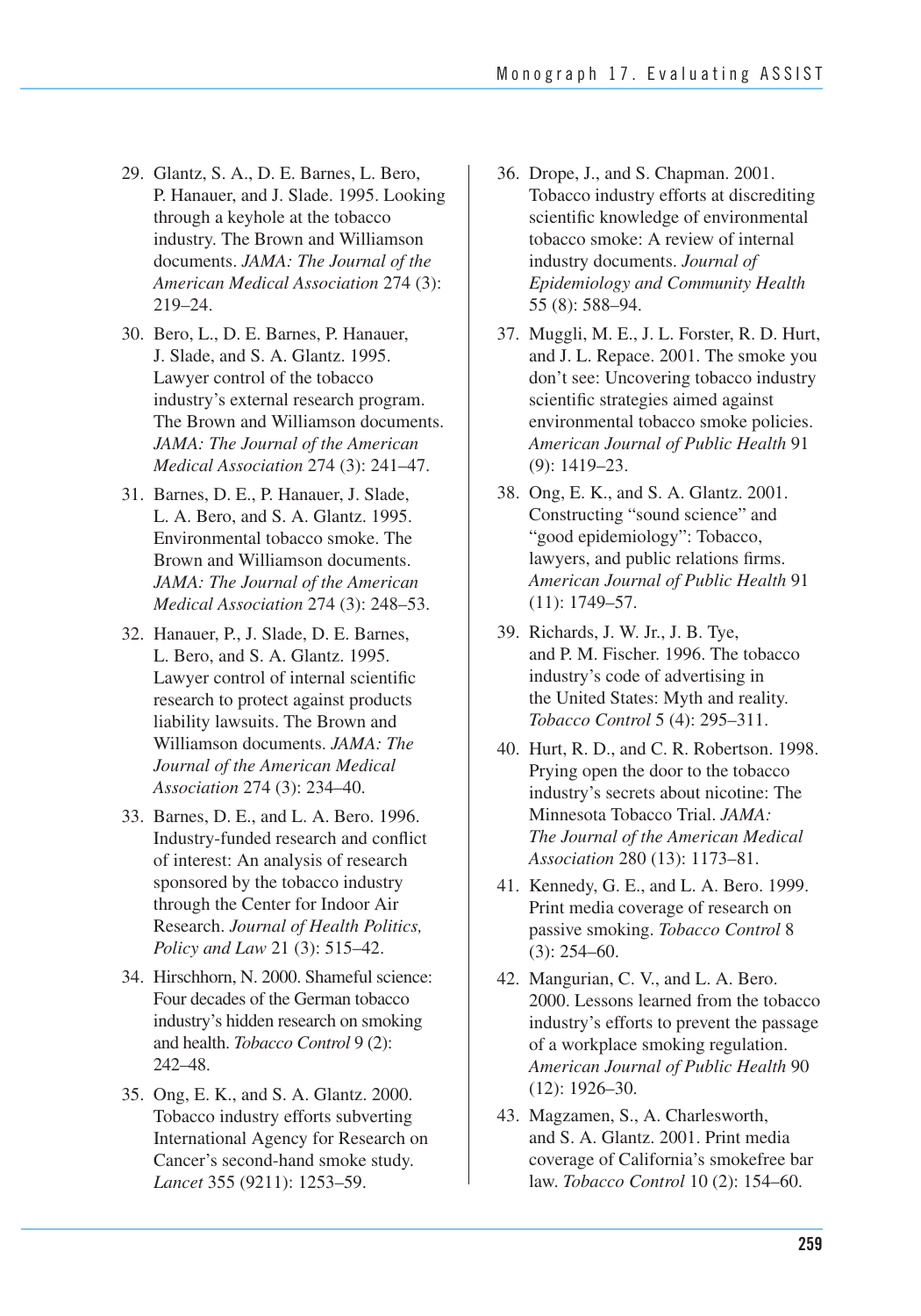- 44. Samuels, B. E., M. E. Begay, A. R. Hazan, and S. A. Glantz. 1992. Philip Morris's failed experiment in Pittsburgh. *Journal of Health Politics, Policy and Law* 17 (2): 329–51.
- 45. Macdonald, H. R., and S. A. Glantz. 1997. Political realities of statewide smoking legislation: The passage of California's Assembly Bill 13. *Tobacco Control* 6 (1): 41–54.
- 46. Magzamen, S., and S. A. Glantz. 2001. The new battleground: California's experience with smoke-free bars. *American Journal of Public Health* 91 (2): 245–52.
- 47. Goldman, L. K., and S. A. Glantz. 1999. The passage and initial implementation of Oregon's Measure 44. *Tobacco Control* 8 (3): 311–22.
- 48. Koh, H. K. 1996. An analysis of the successful 1992 Massachusetts tobacco tax initiative. *Tobacco Control* 5 (3): 220–25.
- 49. Traynor, M. P., and S. A. Glantz. 1996. California's tobacco tax initiative: The development and passage of Proposition 99. *Journal of Health Politics, Policy and Law* 21 (3): 543–85.
- 50. Jacobson, P. D., J. Wasserman, and K. Raube. 1993. The politics of antismoking legislation. *Journal of Health Politics, Policy and Law* 18 (4): 787–819.
- 51. Jacobson, P. D., and J. Wasserman. 1999. The implementation and enforcement of tobacco control laws: Policy implications for activists and the industry. *Journal of Health Politics, Policy and Law* 24 (3): 567–98.
- 52. Givel, M. S., and S. A. Glantz. 2001. Tobacco lobby political influence on U.S. state legislatures in the 1990s. *Tobacco Control* 10 (2): 124–34.
- 53. Samuels, B., and S. A. Glantz. 1991. The politics of local tobacco control. *JAMA: The Journal of the American Medical Association* 266 (15): 2110–17.
- 54. State of Minnesota District Court. 1998. State of Minnesota vs. Philip Morris Inc., et al. Brown and Williamson. May 8. http://legacy.library.ucsf.edu/tid/ usb21c00. Bates no. 106035476/5504.
- 55. National Association of Attorneys General. n.d. Master Settlement Agreement and amendments. http:// www.naag.org/issues/tobacco.
- health under attack: The American Stop Smoking Intervention Study (ASSIST) and the tobacco industry. *American Journal of Public Health* 94 (2): 56. White, J., and L. A. Bero. 2004. Public 240–50.
- 57. Malone, R. E., and E. D. Balbach. 2000. Tobacco industry documents: Treasure trove or quagmire? *Tobacco Control* 9 (3): 334–38.
- 58. Tobacco Institute. 1988. Public smoking program. State Activities Division. Presentation to TI Executive Committee. Tobacco Institute. June 16. http://legacy.library.ucsf.edu/tid/ zgs30c00. Bates no. TI01770257/0277.
- 59. Cunningham, T. J., and E. H. Russell. 1995. Letter to Mr. Richard J. Abrams. Brown and Williamson Tobacco Corporation. March 6. http://legacy. library.ucsf.edu/tid/ebw03f00. Bates no. 640572304/2305.
- 60. Mozingo, R. L. 1988. Executive committee meeting. Remarks. Tobacco Institute. April 7. http://legacy.library. ucsf.edu/tid/vpx91f00. Bates no. TIOK0019080/9094.
- 61. Walls, T. 1994. CAC presentation no. 4, draft. Philip Morris. July 8. http:// legacy.library.ucsf.edu/tid/vnf77e00. Bates no. 2041183751/3790.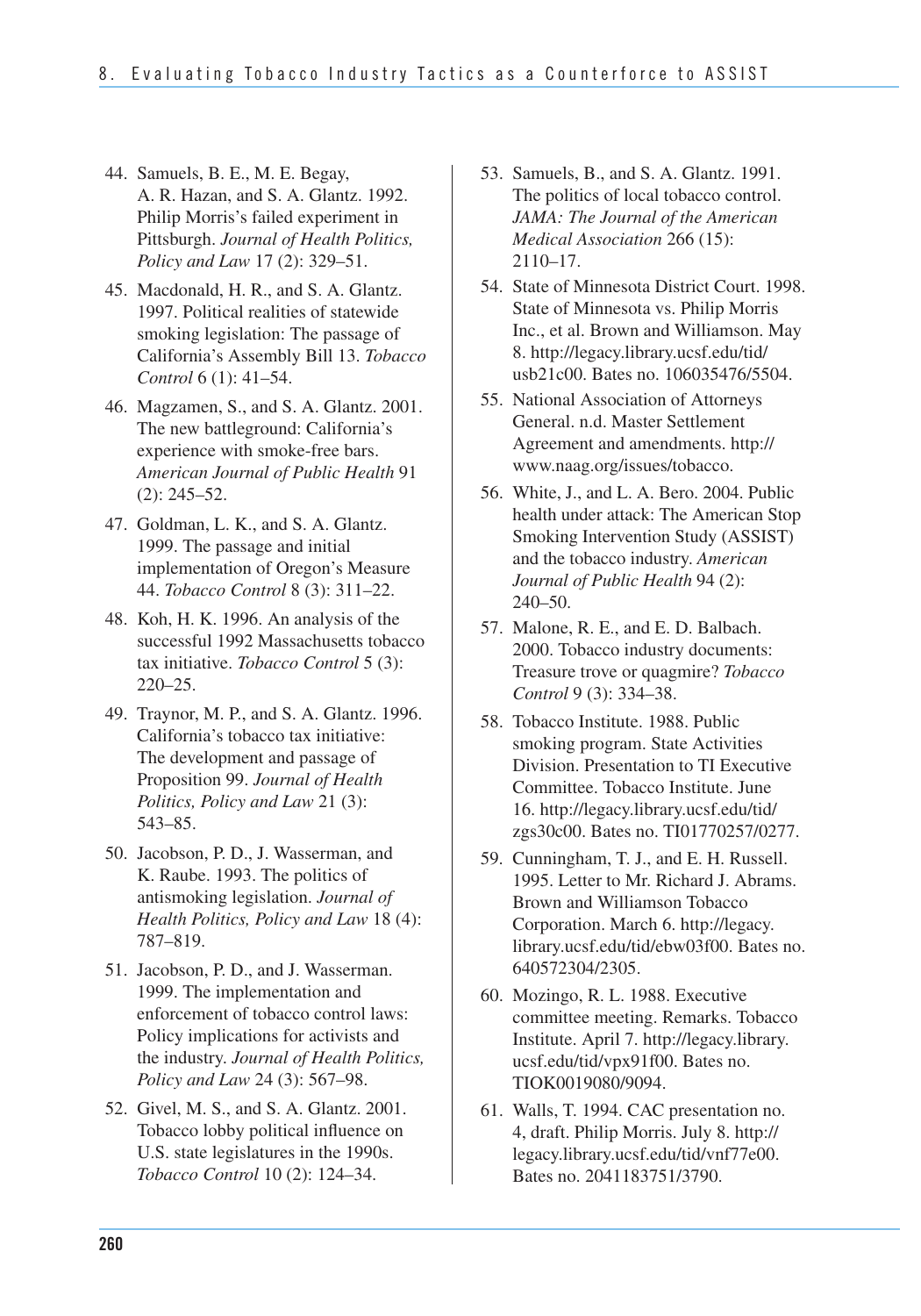- 62. Spearman, G. M. III. 1992. Letter to Mr. Pat McWorther. Tobacco Institute. October 2. http://legacy. library.ucsf.edu/tid/lrp02f00. Bates no. TIFL0066675/6676.
- 63. Shore, P. 1990. Memorandum to James W. Johnston. Subject: Project ASSIST. RJ Reynolds. August 13. http://legacy. library.ucsf.edu/tid/hya71d00. Bates no. 507720040/0041.
- 64. Oglesby, M. B. Jr., and R. L. Mozingo. 1991. Memorandum to Louis V. Gerstner Jr. and James W. Johnston. Subject: National Cancer Institute/ American Cancer Society—Project ASSIST. RJ Reynolds. October 7. http://legacy.library.ucsf.edu/tid/ akr14d00. Bates no. 507770174/0177.
- 65. LoSapio, T. 1995. Memorandum to Bill Baldwin et al. Subject: Government affairs—ASSIST Program. Lorillard Tobacco Company. April 18. http:// legacy.library.ucsf.edu/tid/gsh00e00. Bates no. 94561863.
- 66. McBride, S. P. 1995. Memorandum to Manager, Chain Accounts, All Division Managers. Subject: Government affairs—Federal ASSIST Program. Lorillard Tobacco Company. May 5. http://legacy.library.ucsf.edu/tid/ fsh00e00. Bates no. 94561862.
- 67. Weber, L. 1995. Memorandum to W.R. Baldwin, R. DiDonato, S. P. McBride, and M. Siwik. Subject: Government affairs—Federal ASSIST Program. Lorillard Tobacco Company. May 9. http://legacy.library.ucsf.edu/tid/ hki00e00. Bates no. 94549615/9616.
- 68. Chilcote, S. D. Jr. 1988. Memorandum to the members of the Executive Committee. Tobacco Institute. May 18. http://legacy.library.ucsf.edu/tid/ yvo46e00. Bates no. 2021195609/5610.
- 69. Tobacco Institute. 1989. Public Affairs Division proposed budget and operating plan. Tobacco Institute. (n.d.). http:// legacy.library.ucsf.edu/tid/rgi52f00. Bates no. TIMN0366674/6895.
- 70. Tobacco Institute. 1995. Challenges: The Tobacco Institute's year in review. A report to the Board of Directors. Tobacco Institute Annual Meeting. December 14. http://legacy.library. ucsf.edu./tid/klu20e00. Bates no. 88028783/8796A.
- 71. Yoe, C. 1991. Memorandum to Kurt Malmgren et al. Subject: Actions regarding ASSIST grants to states. RJ Reynolds. October 7. http://legacy. library.ucsf.edu/tid/csa71d00. Bates no. 512715488/5489.
- 72. McAdam, B. 1991. Memorandum to Jim Cherry. Subject: Short term initiative/decisions. Tobacco Institute. October 7. http://legacy.library. ucsf.edu/tid/yjl60e00. Bates no. 91815022/5023.
- 73. McAdam, B. 1991. Memorandum to TI Management Committee. Subject: Massachusetts tax initiative. Tobacco Institute. November 26. http://legacy. library.ucsf.edu/tid/sjl60e00. Bates no. 91815008/5010.
- 74. Lorillard. 1993. 1993 ballot issue budget summary. Lorillard. March 11. http://legacy.library.ucsf.edu/tid/ avh70e00. Bates no. 92758352/8362.
- 75. Malmgren, K. L. 1990. Memorandum to John R. Nelson et al. Subject: Policy issue: Draft model "minors" bill. Tobacco Institute. January 10. http:// legacy.library.ucsf.edu/tid/bes11a00. Bates no. 947035576.
- 76. Tobacco Institute. 1990. Public Affairs Division proposed budget and operating plan. Tobacco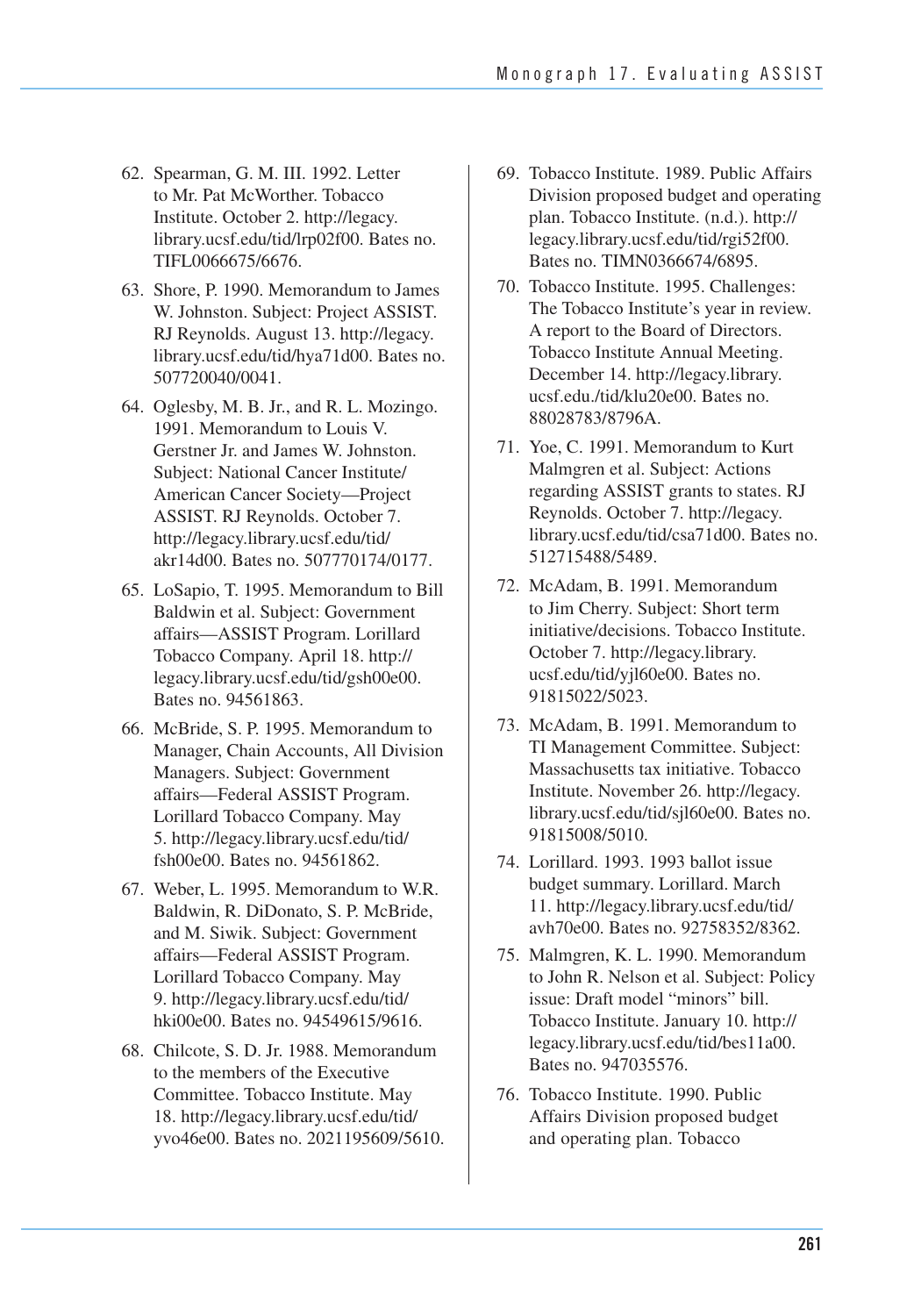Institute. (n.d.). http://legacy.library. ucsf.edu/tid/uoj52f00. Bates no. TIMN0361547/1641.

- 77. Kloepfer, B. 1997. Letter to Samuel D. Chilcote Jr. Subject: Resource Evaluation. Tobacco Institute. January 29. http://legacy.library. ucsf.edu/tid/qfi91f00. Bates no. TIDN0016871/6874.
- 78. Slavitt, J. 1992. Memorandum to Jack Nelson et al. Subject: Counter ASSIST plan (electronic correspondence). Philip Morris. January 17. http://legacy. library.ucsf.edu/tid/tvf34e00. Bates no. 2023916866/6867.
- 79. Minnesota Coalition of Responsible Retailers. 1995. Minnesota Coalition of Responsible Retailers status report. Lorillard. November 14. http://legacy. library.ucsf.edu/tid/zlk99d00. Bates no. 94004146.
- 80. Tobacco Institute. 1987. Minnesota legislative action plan. State Activities Division. Tobacco Institute. October (n.d.). http://legacy.library. ucsf.edu/tid/hqo03f00. Bates no. TIMN0014194/4216.
- 81. Tobacco Institute. 1988. Public Affairs Division proposed 1988 operation plans and budget. Tobacco Institute. (n.d.). http://legacy.library. ucsf.edu/tid/jvh91f00. Bates no. TIDN0017987/8138.
- 82. Tobacco Institute. 1989. Strategic plan for the Tobacco Institute. September (n.d.). http://legacy.library.ucsf.edu/tid/ ahs21e00. Bates no. 87649071/9114.
- 83. Brown and Williamson. 1994. A grassroots political action program for Brown and Williamson Tobacco Corporation. Prepared at the direction of Ernest Pepples, Senior Vice President. November (n.d.). http:// legacy.library.ucsf.edu/tid/clc30f00. Bates no. 533250092/0109.
- 84. Philip Morris. 1992. 1992–1996 corporate affairs (draft). (n.d.). http:// legacy.library.ucsf.edu/tid/czm09e00. Bates no. 2025869598/9605.
- 85. Lorillard. 1993. Report. Lorillard. November (n.d.). http://legacy.library. ucsf.edu/tid/tjt20e00. Bates no. 92746389/6392.
- 86. Merlo, E. 1994. Speech notes. Philip Morris Corporate Affairs. October 24. http://legacy.library.ucsf.edu/tid/ bbg04e00. Bates no. 2040236685/6706.
- 87. Malmgren, K. L. 1990. Memorandum to John R. Nelson et al. Subject: Information from recent STAT conference. Tobacco Institute. October 3. http://legacy.library.ucsf.edu/tid/ xcm41a00. Bates no. 947187672.
- 88. Philip Morris. 1992. Report on activities of ASSIST. Philip Morris. December 9. http://legacy.library. ucsf.edu/tid/rtr88e00. Bates no. 2023667420/7422.
- 89. Greenwald, P. 1989. Letter to the Honorable Malcolm Wallop, United States Senate. National Institutes of Health, National Cancer Institute. April 14. http://legacy.library.ucsf.edu/tid/ mol33d00. Bates no. 512545942/5944.
- 90. Leonard, B. C. W. 1991. Memorandum to Representative Rick Boucher. Subject: ASSIST. RJR Nabisco. October 23. http://legacy.library. ucsf.edu/tid/zmy61d00. Bates no. 512546018/6019.
- 91. Wallop, M., M. McConnell, and D. Hatch. 1992. Letter to the Honorable Louis Sullivan, Secretary of Health and Human Services, United States Senate. August 10. http://legacy.library. ucsf.edu/tid/sbk33d00. Bates no. 512566576/6578.
- 92. Tobacco Institute. 1992. Executive summary from the Tobacco Institute.